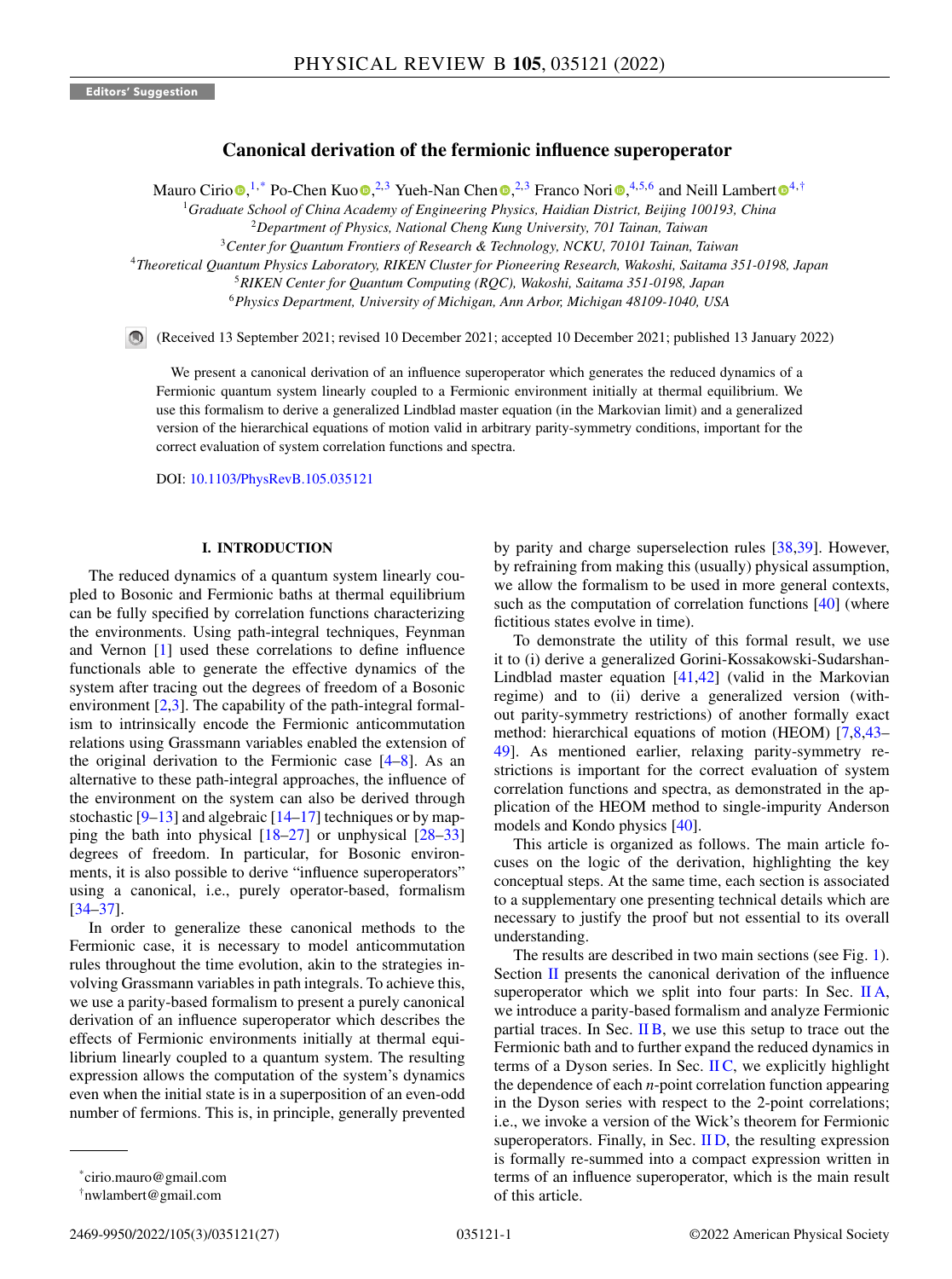<span id="page-1-0"></span>

FIG. 1. Diagram highlighting the milestones for the derivation and the most important equations in this work.

In Sec. III, we use this result to derive a Lindblad master equation in the Markovian regime (Sec. [III A\)](#page-4-0) and to derive the HEOM (Sec. [III B\)](#page-5-0). In Sec. [III C,](#page-6-0) we discuss the importance of arbitrary parity symmetry for computing correlation functions.

## **II. FERMIONIC INFLUENCE SUPEROPERATOR**

We start by introducing the physical setting which we are going to analyze. We consider an open quantum system [\[34,50](#page-25-0)[–59\]](#page-26-0) described by the Hamiltonian ( $\hbar = 1$  throughout the article)

$$
H = HS + HE + HI, \t(2.1)
$$

where  $H<sub>S</sub>$  is the system Hamiltonian (which we assume to have even Fermionic parity) and  $H_E = \sum_k \omega_k c_k^{\dagger} c_k$  is the Hamiltonian of the environment in which the *k*th fermion has energy  $\omega_k$  and it is associated with the destruction operator  $c_k$ . Here, the even/odd parity projections of the operator  $O<sub>S</sub>$  in the domain  $S = S/E$  are defined as

where  $\hat{P}_{\mathcal{S}}^{e/o}[\cdot]$  is the projector onto the even/odd subspaces. Throughout this article, we use the double-hat notation to label superoperators. Explicitly,

 $\hat{P}_{\mathcal{S}}^{\text{e/o}}[\cdot] = P_{\mathcal{S}}^{\text{e}}[\cdot]P_{\mathcal{S}}^{\text{e/o}} + P_{\mathcal{S}}^{\text{o/e}}[\cdot]P_{\mathcal{S}}^{\text{o}}$ 

where

$$
P_S^{e/o} = (1 \pm P_S)/2,
$$
 (2.4)

 $(2.3)$ 

with

$$
P_{\mathcal{S}} = \prod_{k \in \mathcal{S}} \exp[i\pi f_k^{\dagger} f_k]. \tag{2.5}
$$

Here,  $f_k$  destroys a fermion in the domain  $S$  (for example, when  $S = E$ ,  $f_k \rightarrow c_k$ ). We further assume the interaction Hamiltonian to be

$$
H_I = \sum_k g_k (s c_k^{\dagger} - s^{\dagger} c_k), \qquad (2.6)
$$

where *s* is an (odd-parity) Fermionic operator for the system and  $g_k$  quantifies the interaction strength between the system and the *k*th Fermionic mode.

We define  $\rho(t)$  to be the density matrix of the full system+environment, i.e., the solution of the Schrödinger equation with the Hamiltonian in Eq.  $(1.1)$  and subject to the initial condition

$$
\rho(0) = \rho_E^{\text{eq}} \ \rho_S(0), \tag{2.7}
$$

where  $\rho_E^{\text{eq}}$  characterizes the environment in thermal equilibrium. While this implies the state of the environment to have even parity, we are not going to assume any parity symmetry for the system's state  $\rho_S(0)$ .

The main quantity of interest of this article is the reduced density matrix  $\rho_S(t)$  which is the one containing the same information as  $\rho(t)$  as far as expectation values of system operators are concerned, i.e., which fulfills

$$
Tr_{ES}[A_S \rho(t)] \equiv Tr_S[A_S \rho_S(t)], \qquad (2.8)
$$

for all operators  $A<sub>S</sub>$  with support on the system.

Before attempting to find a formal solution for  $\rho_S$ , it is important to observe that the Fermionic anticommutation rules require a careful analysis of the concepts of partial trace and tensor product [\[60–62\]](#page-26-0)). For example, the operators *s* and  $c_k$  in Eq. (2.6) cannot be interpreted as acting independently (as they would in a tensor product) on the system and the environment Hilbert spaces due to the fundamental fact that independent fermions anticommute rather than commute between each other. In parallel, when the full density matrix  $\rho(t)$  has both even and odd parity contributions, the usual definition  $\rho_S = \text{Tr}_E \rho(t)$  cannot be deduced from Eq. (1.8) because of the properties of the partial trace.

Following [\[62\]](#page-26-0), these Fermionic properties can be modeled by a formalism which keeps track of the parity of operators throughout the time evolution and which we introduce in the next section.

#### **A. A parity-friendly formalism**

As a direct consequence of the Fermionic anticommutation rules, two Fermionic operators are, in general, not independent even when they have support on different physical spaces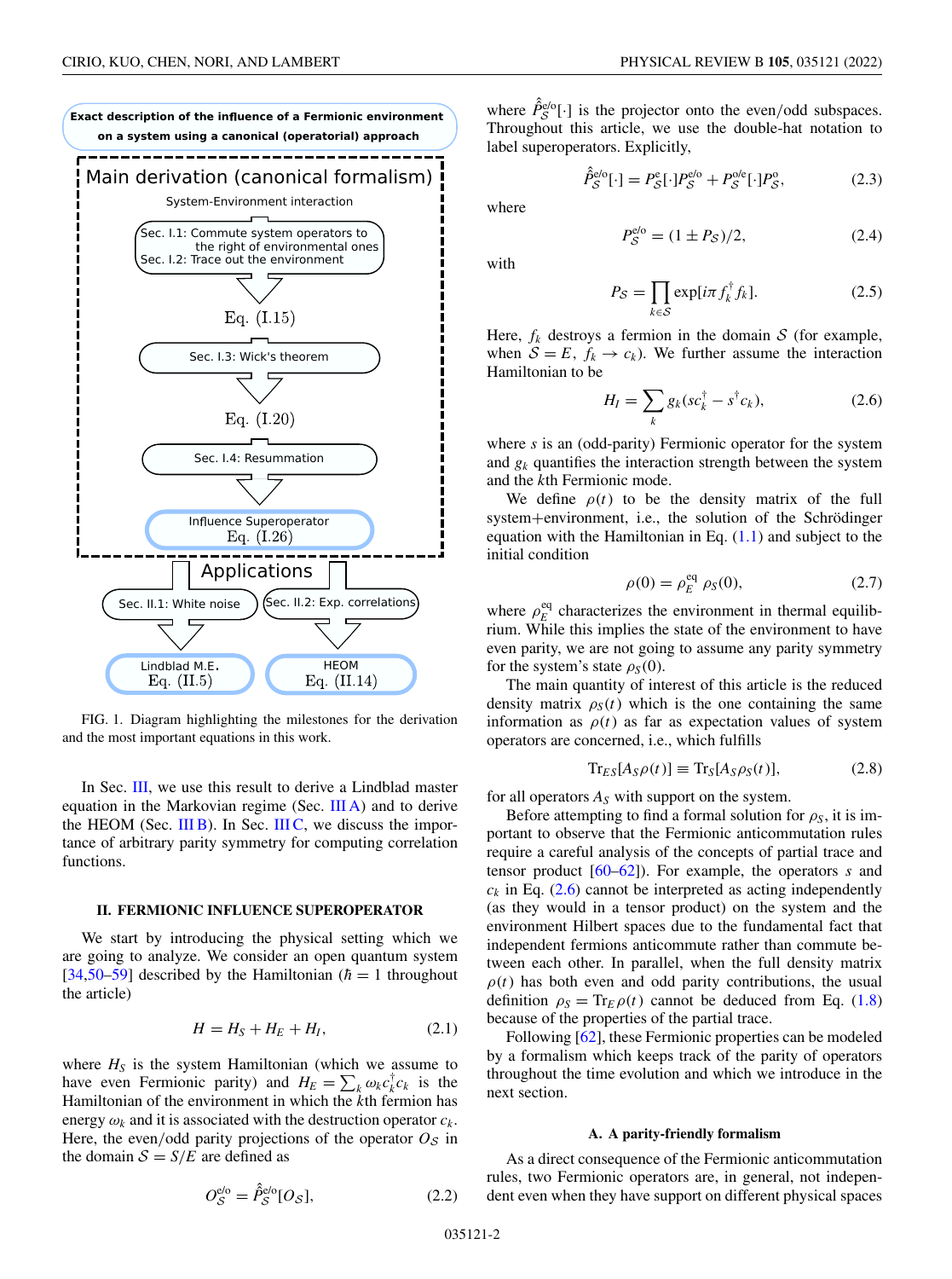<span id="page-2-0"></span>(here the environment and the system). At the same time, Fermionic systems come equipped with a  $\mathbb{Z}_2$  graded structure, i.e., a decomposition of the Hilbert space into an even- and odd-parity sector. Following Schwarz and collaborators [\[62\]](#page-26-0), it is possible to take advantage of this structure in order to define a parity formalism in which the system's operators can be effectively treated as independent from the environmental ones, while still accounting for all Fermionic effects.

To do this, we define (see [\[62\]](#page-26-0)) "hat" system operators  $\hat{O}_S$ as being the same as  $O<sub>S</sub>$  but commuted to the right of all environmental operators, i.e.,  $\hat{O}_S O_E = O_E \hat{O}_S$  for all environmental operators  $O_E$ . This definition is nontrivial only when  $O<sub>S</sub>$  has odd parity, in which case the relation with  $\hat{O}<sub>S</sub>$  depends on the number of environmental fermions present on the right of  $O<sub>S</sub>$ . Explicitly, we can write, see Eq. ( $B<sup>4</sup>$ ),

$$
O_S = \hat{O}_S^e + P_E \hat{O}_S^o, \tag{2.9}
$$

where

$$
P_E = \prod_{k \in E} \exp[i\pi c_k^{\dagger} c_k]. \tag{2.10}
$$

The simplicity of Eq.  $(1.9)$  should not hide its ability to introduce a Bosonic-like structure in the formalism as "hat" system operators commute with environmental ones by construction.

This definition also allows us to write the following identity for partial traces, see Appendix  $\overline{B}1\overline{b}$ , Eq. [\(B17\)](#page-9-0),

$$
\mathrm{Tr}_{ES}[A_S O_E \hat{O}_S] = \mathrm{Tr}_S \{ A_S \mathrm{Tr}_E [O_E] \hat{O}_S^e + \mathrm{Tr}_E [P_E O_E] \hat{O}_S^o \},
$$
\n(2.11)

where the operators  $O_E$ ,  $A_S$ , and  $O_S$  have support on the environment and system. By taking  $A<sub>S</sub>$  to be arbitrary, this equation can be used to implicitly define properties of Fermionic partial traces (at least when "hat" operators are present) thereby overcoming the issues originating from the fact that, in general,  $Tr[O_E O_S] \neq Tr_E[O_E]O_S$  in Fermionic systems; see Eq.  $(B13)$ .

#### *Strategy to solve for the reduced system dynamics*

Taken together, Eq.  $(1.9)$  and Eq.  $(1.11)$  give us a practical strategy to find a formal solution for  $\rho_S(t)$ . The first step is to use Eq.  $(1.9)$  to write the initial condition in Eq.  $(1.7)$  as

$$
\rho(0) = \rho_E^{\text{eq}} \rho_S(0) = \rho_E^{\text{eq}} \hat{\rho}_S^{\text{e}}(0) + \rho_E^{\text{eq}} P_E \hat{\rho}_S^{\text{o}}(0), \qquad (2.12)
$$

and the interaction Hamiltonian in Eq. [\(2.6\)](#page-1-0) as

$$
H_I = P_E B^{\dagger} \hat{s} - P_E B \hat{s}^{\dagger}, \qquad (2.13)
$$

where  $B = \sum_k g_k c_k$ . The second step, analyzed in the next section, is to formally solve the Schrödinger equation for  $\rho(t)$ to find a decomposition of the full density matrix in the form

$$
\rho(t) = \sum_{i} \rho_E^i \hat{\rho}_S^i.
$$
\n(2.14)

Using the substitution  $O_E \hat{O}_S \rightarrow \rho(t)$  on the left-hand side of Eq. (1.11), direct comparison between the right-hand sides of Eq. [\(1.8\)](#page-1-0) and Eq. (1.11) gives the following explicit definition of the reduced density matrix as

$$
\rho_S(t) = \sum_i \text{Tr}_E \left[ \rho_E^i \right] \hat{\rho}_S^{i,e} + \text{Tr}_E \left[ P_E \rho_E^i \right] \hat{\rho}_S^{i,o};\tag{2.15}
$$

see the derivation of Eq.  $(B21)$  in Appendix B 1 b for more details.

As promised, in the next section we are going to find the explicit expression for the terms in Eq. (1.14) which, used in the equation above, will return the expansion of  $\rho_S(t)$  in terms of a "reduced" Dyson series.

## **B. Reduced Dyson series**

In the interaction frame, the full density matrix  $\rho(t)$  can be written as the Dyson series

$$
\rho(t) = \sum_{n=0}^{\infty} \frac{(-i)^n}{n!} \hat{T}^{\text{b}} \int_0^t \left[ \prod_{i=1}^n dt_i \hat{H}_i^{\text{x}}(t_i) \right] \rho(0), \qquad (2.16)
$$

where, using Eq. (1.13),  $H_I(t) = P_E B^{\dagger}(t) \hat{s}(t) - P_E B(t) \hat{s}^{\dagger}(t)$ (in which we used the invariance of  $P_E$  under the free dynamics of the bath) in terms of  $\hat{s}(t) = U_{\hat{S}}^{\dagger}(t)\hat{s}U_{S}(t)$  and  $B(t) =$  $\sum_k g_k c_k e^{-i\omega_k t}$  with  $U(t) = \exp[-iH_S t]$ . Here  $\hat{H}_I^X(t) = [H, \cdot]$ , where we recall that the double-hat notation is used to label superoperators. Here, the time ordering  $\hat{T}^b$  is the same one used for Bosonic variables. This is due to the fact that the Hamiltonian is even in the fields; see [\[63\]](#page-26-0), page 217 and page 132. We further stress that the time ordering is defined as acting at the level of superoperators; see Eq.  $(B23)$ .

The main ingredients of Eq.  $(2.16)$  are contributions of the form  $\hat{H}_I^{\times}(t_n) \cdots \hat{H}_I^{\times}(t_1) \rho(0)$  which, using Eq. (1.13) for the Hamiltonian and Eq.  $(1.12)$  for the initial state, can be written as a sum over terms with the following structure:

$$
\hat{\hat{T}}_E \hat{\hat{\rho}}_E^{\prime\prime\prime} [\rho_E^{\text{eq}}] \hat{\hat{T}}_S \hat{\hat{\rho}}_S^{\prime\prime\prime} [\hat{\rho}_S^{\text{e}}] + \hat{\hat{T}}_E \hat{\hat{\rho}}_E^{\prime\prime\prime\prime} [\rho_E^{\text{eq}} P_E] \hat{\hat{T}}_S \hat{\hat{\rho}}_S^{\prime\prime\prime\prime} [\hat{\rho}_S^{\text{o}}], \quad (2.17)
$$

where we omitted the zero-time specification in  $\rho_S^{e/o}(0)$  and where the explicit expressions are presented in Appendix [B 2](#page-9-0) [see Eq. [\(B36\)](#page-11-0)]. Here, we highlight that  $\hat{\rho}_E^{\prime n}$  and  $\hat{\rho}_E^{\prime n}$  involve environmental superoperators and that  $\hat{\rho}_S^m$  and  $\hat{\rho}_S^m$  are defined as the product of *n* superoperators each evaluated at a different point in time.

Using the decomposition  $\hat{\hat{T}}^b = \hat{\hat{T}}_E \hat{\hat{T}}_S$ , these products are time ordered in terms of both the environment and the system superoperators. Interestingly, since  $H_I$  is even in the fields,  $\hat{T}_E$ and  $\hat{T}_S$  can be chosen as Fermionic, i.e., producing an extra minus sign each time they apply a swap. This choice is made in order to keep the symmetries explicitly consistent with the application of the Fermionic Wick's theorem as we will see in the next section.

By using Eq. (1.9) in the expressions for  $\hat{\beta}_S^m$  and  $\hat{\beta}_S^m$ present in Eq. (2.17), the full density matrix  $\rho(t)$  is written in terms of the decomposition presented in Eq.  $(1.14)$ ; see Eq. [\(B34\)](#page-10-0) for further details. In turn, this justifies the use of Eq.  $(1.15)$  for the reduced density matrix, ultimately allowing us to finally trace out the environmental degrees of freedom to get, see Eq.  $(B45)$ ,

$$
\rho_S = \sum_{n=0}^{\infty} \frac{(-1)^n}{n!} \int_0^t \left( \prod_{i=1}^n dt_i \right)
$$
  
 
$$
\times \sum_{q_n, \lambda_n \cdots q_1, \lambda_1} C_{q_n \cdots q_1}^{\lambda_n \cdots \lambda_1} \hat{T}_S \left[ \hat{S}_{q_n}^{\bar{\lambda}_n} \cdots \hat{S}_{q_1}^{\bar{\lambda}_1} \right] \rho_S(0), \qquad (2.18)
$$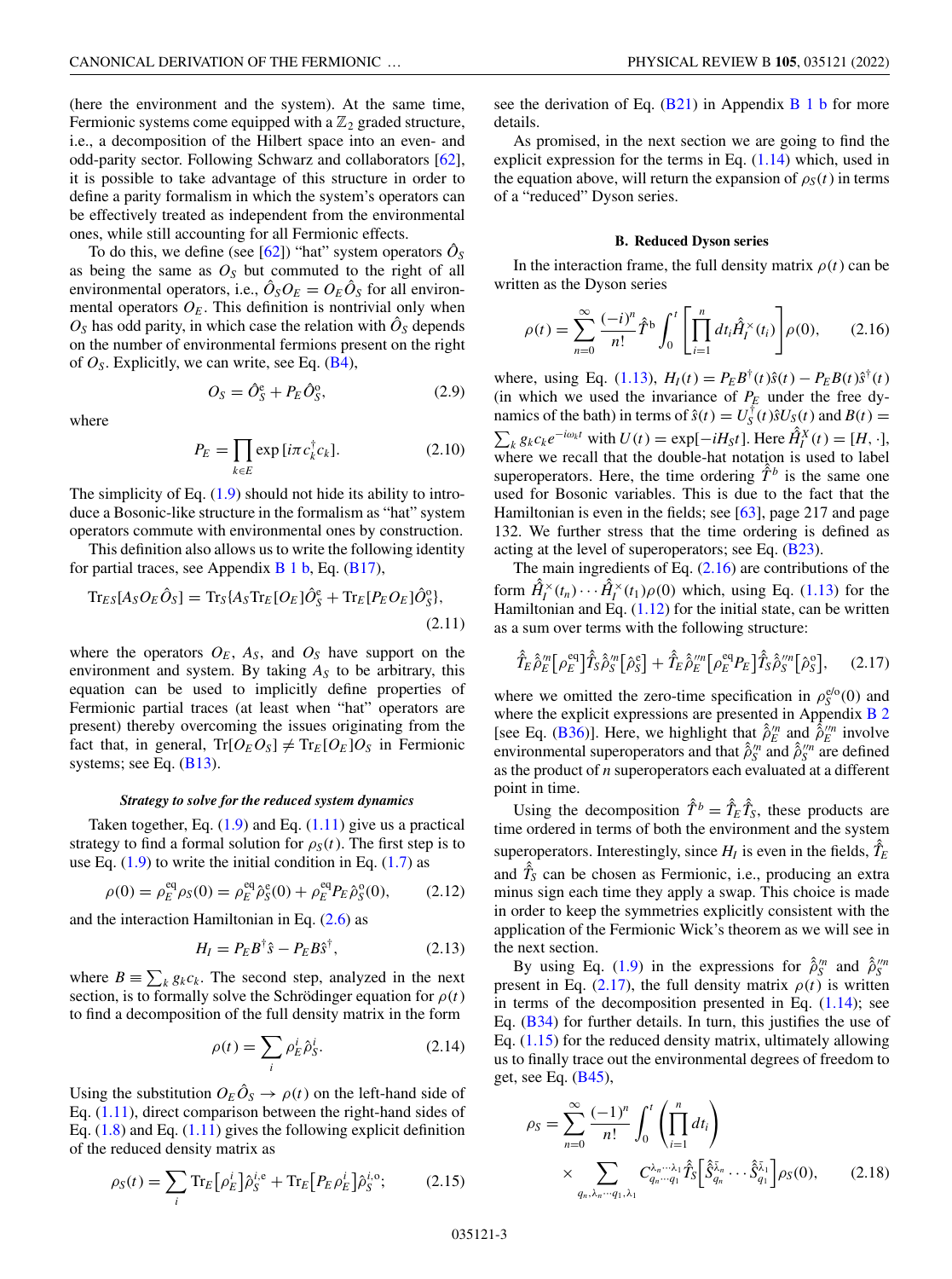<span id="page-3-0"></span>where we observe that there is no need to keep the "hat" notation for system operators once the environment has been traced out, and where

$$
C_{q_n\cdots q_1}^{\lambda_n\cdots\lambda_1} = \text{Tr}_E\big[\hat{T}_E \hat{B}_{q_n}^{\lambda_n} \cdots \hat{B}_{q_1}^{\lambda_1}\big] [\rho_E^{\text{eq}}\big],\tag{2.19}
$$

with  $\bar{\lambda} = -\lambda$ . For notational convenience, we also hide the time dependence of the superoperators  $\hat{\hat{B}}$  and  $\hat{\hat{S}}$  defined as

$$
\hat{\hat{B}}_q^{\lambda}[\cdot] = \delta_{q,1} B^{\lambda}[\cdot] + \delta_{q,-1} \hat{P}_E[\cdot B^{\lambda}],
$$
\n
$$
\hat{\hat{S}}_q^{\lambda}[\cdot] = \delta_{q,1} s^{\lambda}[\cdot] - \delta_{q,-1} \hat{P}_S[\cdot s^{\lambda}],
$$
\n(2.20)

see Eq. [\(B86\)](#page-16-0) for a more explicit version. This notation uses the upper indexes to denote the presence  $(\lambda = 1)$  or absence  $(\lambda = -1)$  of a Hermitian conjugation, and lower indexes to characterize the left  $(q = +1)$  or right  $(q = -1)$  action. Here,  $P_S = \prod_{k \in S} \exp[i\pi c_k^{\dagger} c_k]$  is the parity operator for the system. Remarkably, the disjoint action on the odd and even initial conditions originally present in the terms described in Eq. [\(2.17\)](#page-2-0) has now been completely encoded into the correlation  $C_{q_n\cdots q_1}^{\lambda_n\cdots \lambda_1}$  and the superoperators  $\hat{\hat{S}}$  which act on the full  $\rho_S(0)$  directly.

The environment considered here is described by a quadratic Hamiltonian and it is initially at thermal equilibrium. These characteristics specify the Gaussian nature of the bath, i.e., the possibility to reduce the *n*-point correlation functions appearing in Eq.  $(2.18)$  in terms of 2-point ones. We analyze this in more detail in the next section.

#### **C. Wick's theorem**

At first sight, it is not obvious how to prove a Wick's theorem for the correlations defined in Eq. (2.19). The issue is that the usual derivation (see for example  $[64]$ , page 243) fails because superoperators do not obey clear-cut commutation or anticommutation relations. For example, superoperators which create different Fermionic particles on different sides of their argument trivially commute, while they anticommute when acting on the same side. To deal with this, we use the elegant techniques developed by Saptsov *et al.* in [\[65\]](#page-26-0). There, see also the analysis done at the end of Appendix B 3 a, it is shown that a form of Wick's theorem holds when the correlations are written in terms of linear combinations of the fields  $\hat{B}^{\lambda}_{q}$  we used in the previous section; see Eq. (2.20). For this reason, following  $[65]$ , see also Appendix [B 3,](#page-12-0) it is then possible to apply Wick's theorem to write

$$
C_{q_n\cdots q_1}^{\lambda_n\cdots\lambda_1} = \sum_{c\in\bar{C}_n} (-1)^{\#c} \prod_{i,j\in c} C_{q_i,q_j}^{\lambda_i,\lambda_j},\tag{2.21}
$$

in terms of two-point correlation functions which, using Eq. (2.19), read

$$
C_{q_i,q_j}^{\lambda_i,\lambda_j} = \text{Tr}_E \bigg[ \hat{T}_E \hat{B}_{q_i}^{\lambda_i}(t_i) \hat{B}_{q_j}^{\lambda_j}(t_j) \rho_E^{\text{eq}} \bigg]. \tag{2.22}
$$

Here, each full contraction  $c \in \overline{C}_n$  is one of the possible sets of ordered pairs (or just, contractions)  $(i, j)$ ,  $i < j$ , over the set  $\mathbb{N}_n = \{n, \dots, 1\}$ . We further denote by #*c* the parity of the full contraction *c*, i.e., the parity of the permutation needed to order the set  $\bar{N}_n$ , such that all pairs in *c* are adjacent.

#### **D. Influence superoperator**

We now have all the tools needed to derive the formal expression of an influence superoperator which generates the reduced dynamics of the system.

In fact, using Wick's theorem, Eq. (2.21), in the expression for the reduced density matrix in Eq.  $(2.18)$ , we explicitly obtain the following expression for the reduced density matrix,

$$
\rho_S = \sum_{n=0}^{\infty} \frac{(-1)^n}{n!} \int_0^t \left( \prod_{i=1}^n dt_i \right) \sum_{q,\lambda} \sum_{c \in \tilde{C}_n} (-1)^{\#c}
$$

$$
\left( \prod_{(i,j) \in c} C_{q_i, q_j}^{\lambda_i, \lambda_j} \right) \hat{T}_S \left[ \hat{S}_{q_n}^{\tilde{\lambda}_n} \cdots \hat{S}_{q_1}^{\tilde{\lambda}_1} \right] \rho_S(0), \qquad (2.23)
$$

where  $\sum_{q,\lambda} \equiv \sum_{q_1,\lambda_1\cdots q_n,\lambda_n}$ . Our goal is now to formally resum this expression. To make progress, we recall the meaning of the factor (−1)#*<sup>c</sup>*. This sign depends on the parity of the permutation needed to bring the set  $\mathbb{\bar{N}}_n = \{n, \ldots, 1\}$  into one in which all the pairs  $(i, j) \in c$  are adjacent. Quite conveniently, this is exactly the same sign acquired when reordering the sequence of operators  $\hat{S}_{q_n}^{\bar{\lambda}_n} \cdots \hat{S}_{q_1}^{\bar{\lambda}_1}$ , such that all the pairs  $\hat{S}_{q_i}^{\bar{\lambda}_i} \hat{S}_{q_j}^{\bar{\lambda}_j}$  with  $(i, j) \in c$  are adjacent. The origin of this latter extra minus sign lies in the Fermionic nature of the time ordering  $\hat{T}_S$ , justifying the choice made in Sec. [II B.](#page-2-0) This means that we can write, see Appendix B 4 a,

$$
\rho_S(t) = \sum_{n=0}^{\infty} \frac{(-1)^{2n}}{(2n)!} \sum_{c \in C_{2n}} \prod_{(i,j) \in c} 2\hat{I}_S^2 \hat{F}(t) \rho_S(0), \qquad (2.24)
$$

where we also use the fact that correlations are nonzero only for even *n*. The previous expression is written in terms of the influence superoperator

$$
\hat{\mathcal{F}}(t) = \int_0^t dt_2 \int_0^{t_2} dt_1 \hat{W}(t_2, t_1), \tag{2.25}
$$

in which we enforce partial time ordering by constraining the integration bounds which gives rise to the factor 2 in Eq.  $(2.24)$ . We also define, see Appendix B 4 b,

$$
\hat{W}(t_2, t_1) = \sum_{q_1, q_2, \lambda_1, \lambda_2} C_{q_2, q_1}^{\lambda_2, \lambda_1} \hat{S}_{q_2}^{\bar{\lambda}_2}(t_2) \hat{S}_{q_1}^{\bar{\lambda}_1}(t_1)
$$
\n
$$
= \sum_{\sigma=\pm} \hat{A}^{\sigma}(t_2) \hat{B}^{\sigma}(t_2, t_1). \tag{2.26}
$$

Here, the superoperators  $\hat{A}^{\sigma}$  and  $\hat{B}^{\sigma}$  are defined as

$$
\hat{A}^{\sigma}(t)[\cdot] = s^{\bar{\sigma}}(t)[\cdot] - \hat{P}_{S}[\cdot s^{\bar{\sigma}}(t)],
$$
  

$$
\hat{B}^{\sigma}(t_{2}, t_{1})[\cdot] = -C^{\sigma} s^{\sigma}(t_{1})[\cdot] - \bar{C}^{\bar{\sigma}} \hat{P}_{S}[\cdot s^{\sigma}(t_{1})], \quad (2.27)
$$

with  $\bar{\sigma} = -\sigma$  and where  $C^{\sigma} \equiv C^{\sigma}(t_2, t_1)$  with

$$
C^{\sigma=1}(t_2, t_1) = \text{Tr}_E[B^{\dagger}(t_2)B(t_1)\rho_E(0)],
$$
  
\n
$$
C^{\sigma=-1}(t_2, t_1) = \text{Tr}_E[B(t_2)B^{\dagger}(t_1)\rho_E(0)].
$$
\n(2.28)

We now observe that in Eq.  $(2.24)$  there is no actual dependence on the contraction *c* [in  $\hat{F}(t)$ , all indexes are contracted and all times are integrated over]. In this way the product over the pairs  $(i, j) \in c$  effectively simply amounts to taking the *n*th power of the influence superoperator. For the same reason,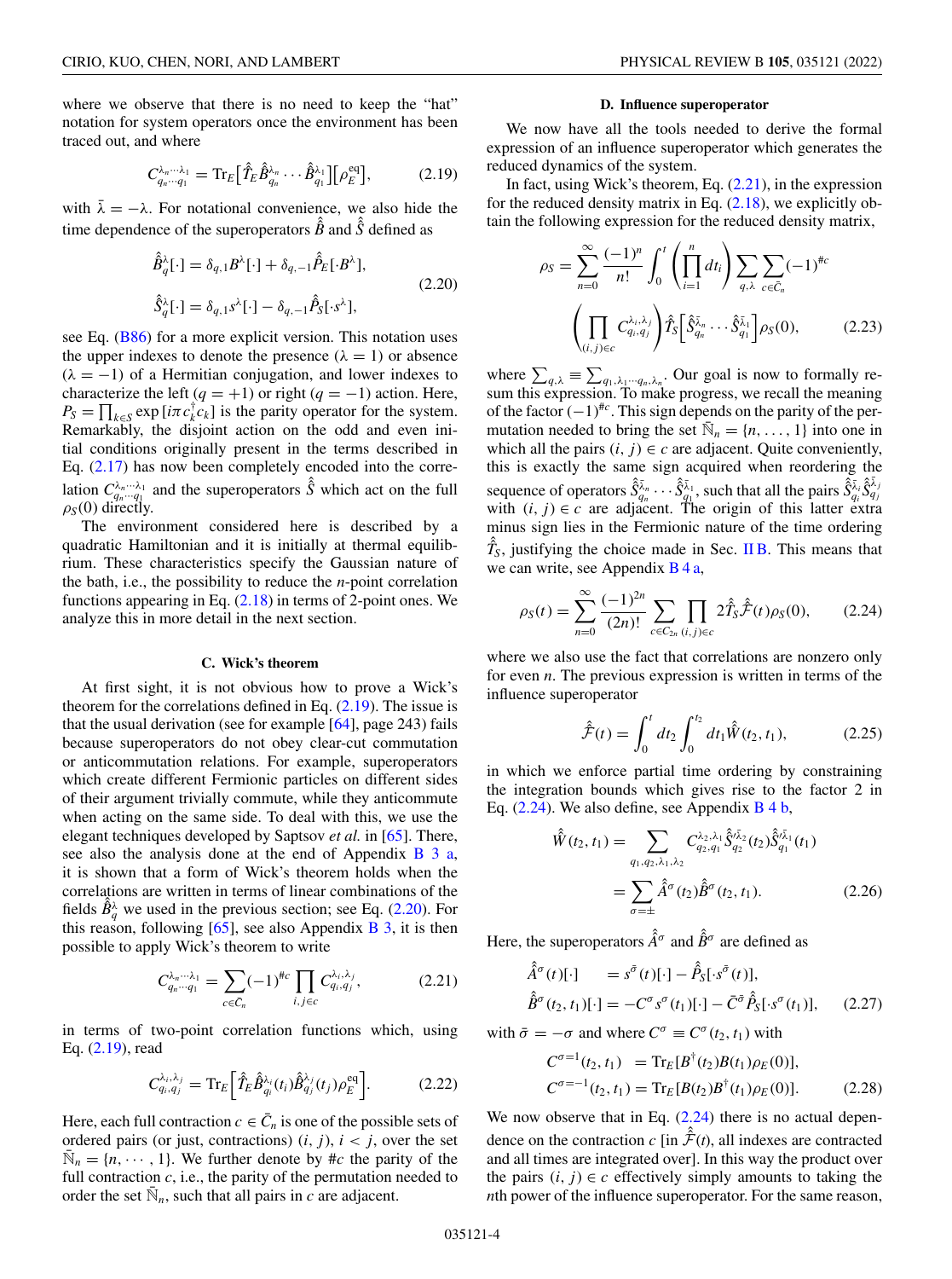<span id="page-4-0"></span>the sum over  $c \in C_{2n}$  effectively amounts to just counting the number of contractions in a list of 2*n* elements, which is  $(2n - 1)!!$ . With this in mind, we can write

$$
\rho_S(t) = \sum_{n=0}^{\infty} \frac{(-1)^{2n} (2n-1)!!}{(2n)!} 2^n \hat{f}_S \hat{\tilde{\mathcal{F}}}(t)^n \rho_S(0)
$$

$$
= \hat{f}_S e^{\hat{\tilde{\mathcal{F}}}(t)} \rho_S(0), \qquad (2.29)
$$

where we have used the identity  $(2n - 1)!!/(2n)! = 1/(2<sup>n</sup>n!)$ ; see Appendix  $\overline{B4d}$ . The formal expression in Eq. (2.29) is the *main result* of this article and, for this reason, we highlight its explicit form as

$$
\rho_S(t) = \sum_{p=\pm} \hat{T}_S \exp\left\{ \int_0^t dt_2 \int_0^{t_2} dt_1 \hat{W}_p(t_2, t_1) [\cdot] \right\} \rho_S^p(0),
$$
\n(2.30)

with  $\rho_S^{\pm}(0) = \rho_S^{e/o}(0)$ , and where (see Appendix B 4 c)

$$
\hat{W}_{\pm}(t_2, t_1)[\cdot] = -\sum_{\sigma=\pm} C^{\sigma}(t_2, t_1)[s^{\tilde{\sigma}}(t_2), s^{\sigma}(t_1) \cdot]_{\mp} \n- \sum_{\sigma=\pm} C^{\sigma}(t_1, t_2)[\cdot s^{\tilde{\sigma}}(t_1), s^{\sigma}(t_2)]_{\mp}, \quad (2.31)
$$

in which  $[\cdot, \cdot]_+$  denotes the anticommutator and  $[\cdot, \cdot]_-$  denotes the commutator. This equation describes the reduced dynamics of the system in terms of the exponential of an influence superoperator and it can be applied to *both* even and odd parity sectors. We note that, even when restricting to the physical even-parity sector, it is in general not possible to use parity symmetry to further simplify the final expression. To better analyze this point, we can consider the application of the operator  $\hat{W}$  to an even state. In this case, the  $\hat{P}_S$  appearing in the definition for  $\hat{B}^{\sigma}$  ( $\hat{A}^{\sigma}$ ) can be effectively replaced by  $-1$  (+1). However, this is not the case when  $\hat{W}$  appears in Eq. (2.29), i.e., in the expression for the reduced dynamics. In fact, in this case, the time ordering might end up introducing further superoperators in between any of the  $A^{\hat{\sigma}}$  and  $\hat{B}^{\sigma}$ , thereby making the alleged simplifications simply not correct (unless the superoperators in  $\hat{W}$  are evaluated at the same point in time, as in the Markovian regime).

Given the generality of Eq.  $(2.29)$ , it is opportune to show that we can recover well-known results in some specific limits. In the next section, we show that Eq.  $(2.29)$  leads to a generalized Lindblad master equation in the Markovian regime and that it is a sufficient condition to derive a generalized version of the hierarchical equations of motion. The mentioned generalization consists of the possibility to apply the formalism to initial states with arbitrary parity symmetry and it recovers the usual Lindblad and HEOM form when restricted to the even-parity sector.

#### **III. APPLICATIONS**

Despite its innocent appearance, the exponentiation of the Fermionic influence superoperator in Eq. (2.29) is not easy to solve. One reason is the presence of the time-ordering operator  $\hat{T}_S$  which prevents the direct computation of the integral

in the expression for  $\hat{\mathcal{F}}(t)$ . In turn this makes Eq. (2.29) a formal expression ultimately referring back to the reduced Dyson series.

In this section we analyze two different ways in which this problem can be approached. One is to operate in a Markovian regime in which the action of the time ordering is trivial, allowing us to derive a master equation in Lindblad form. In more general regimes, it is instead possible to iteratively postpone the evaluation of the time ordering leading to the hierarchical equations of motion.

## **A. Markovian regime**

The formal expression in Eq. (2.29) describes all the effects of the environment on the system. Among them is an effective memory emerging when the correlation functions in Eq. [\(2.28\)](#page-3-0) are nontrivial for  $t_2 \neq t_1$ . Because of these memory effects, the time ordering applied to the terms  $\hat{\mathcal{F}}^n(t)$  in the reduced Dyson series might not leave the two superoperators appearing in each  $\hat{\mathcal{F}}(t)$  adjacent to each other thereby preventing the direct computation of the integrals in the influence superoperator. The opposite regime is when  $C^{\sigma}(t_2, t_1) \propto$  $\delta(t_2 - t_1)$ , i.e., when we can neglect these memory effects. To better describe this Markovian case, we first introduce the spectral density

$$
J(\omega) = \pi \sum_{k} g_k^2 \delta(\omega - \omega_k), \qquad (3.1)
$$

which characterizes the strength of the system-environment interaction in the continuum limit, and in terms of which the correlations take the form [see Eq.  $(D5)$  in Appendix [D\]](#page-23-0)

$$
C^{\sigma}(t_2, t_1) = \int_{-\infty}^{\infty} \frac{d\omega}{\pi} J(\omega) e^{i\sigma \omega(t_2 - t_1)} n^{\sigma}(\omega), \tag{3.2}
$$

where  $n^{\sigma}(\omega) = [1 - \sigma + 2\sigma n^{\text{eq}}(\omega)]/2$  in terms of the equilibrium Fermi-Dirac distribution  $n^{eq}(\omega)$ ; see Eq. [\(D3\)](#page-23-0). From this expression, we see that a sufficient condition to define a Markovian regime is to have both  $J(\omega)$  and  $n^{eq}(\omega)$  constant in frequency, i.e.,

$$
J(\omega) = \Gamma,
$$
  
\n
$$
n^{eq}(\omega) = n_0,
$$
\n(3.3)

where  $\Gamma$  is a constant decay rate and  $0 \le n_0 \le 1$ . The assumption of a constant spectral density is usually named the first Markov approximation ([\[50\]](#page-25-0), page 160).

On the other hand, the assumption of a constant Fermi-Dirac distribution implies, using Eq.  $(D3)$ , that an environmental fermion with energy  $\omega$  must be in an initial state with an energy-dependent temperature  $\beta(\omega) = \ln(1/n_0 - 1)/\omega$ . This explicitly shows how such a condition is not compatible with a true thermal equilibrium (except in special limiting cases such as for quantum transport at infinite bias; see [\[66,67\]](#page-26-0)). For this reason, the Markov regime defined here is an idealization in which the environmental degrees of freedom act as an effective quantum white noise (see [\[50\]](#page-25-0), page 164).

Using Eq.  $(3.3)$  in Eq.  $(3.2)$ , we can write

$$
C^{\sigma}(t_2, t_1) = \Gamma(1 - \sigma + 2\sigma n_0)\delta(t_2 - t_1), \quad (3.4)
$$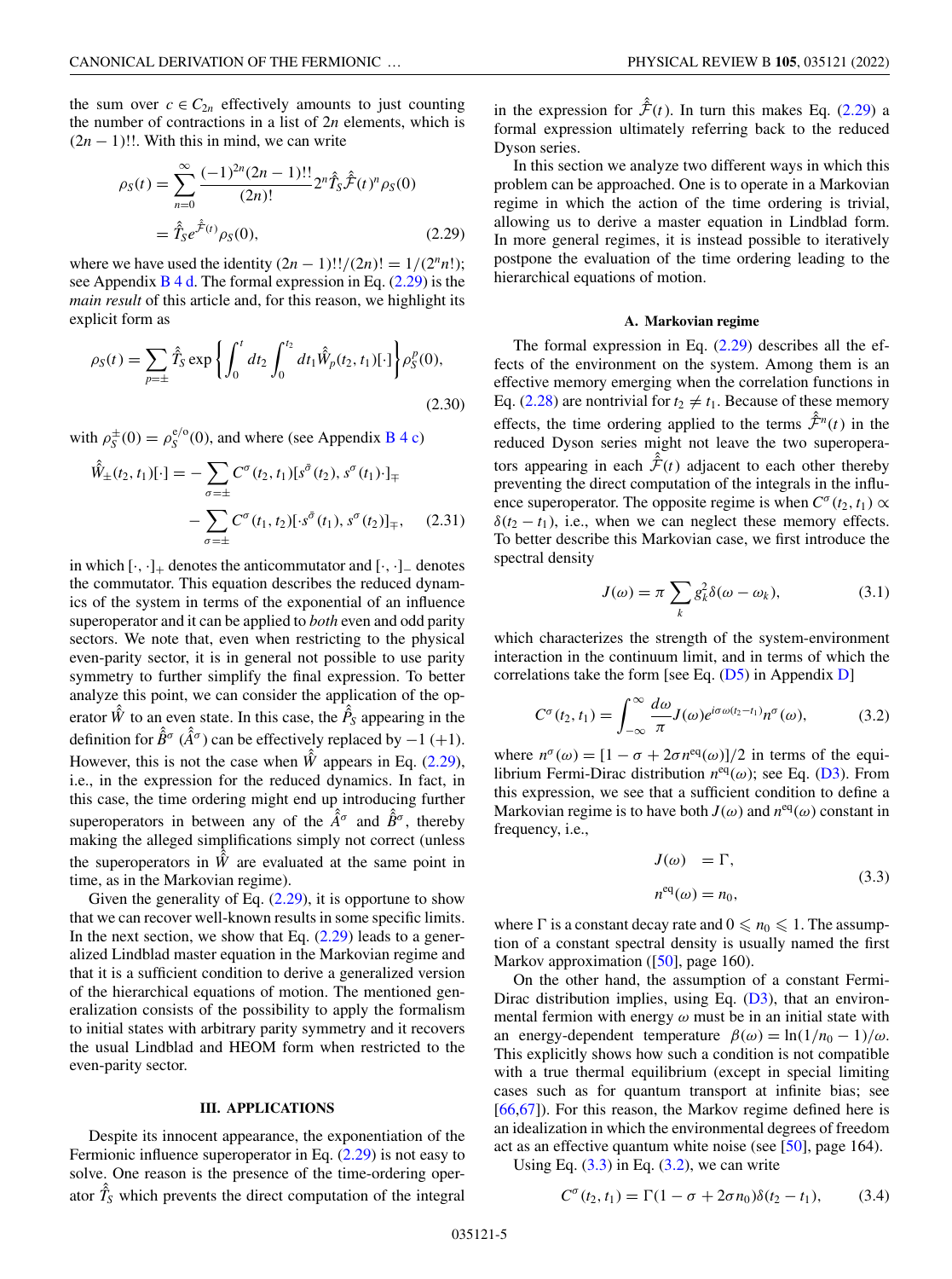<span id="page-5-0"></span>where we use the exponential representation of the Dirac delta which can be found, for example, in [\[50\]](#page-25-0), Eq. (5.3.11). As mentioned, this expression shows the absence of memory effects, hence explicitly representing the Markovian regime.

The delta-correlated environment considered in this section allows drastic simplifications in Eq.  $(2.29)$ . This is mainly due to the fact that all superoperators in Eq. [\(2.26\)](#page-3-0) are evaluated at the same point in time, leading to a simpler time-ordering action. As can be explicitly seen in Appendix  $C_1$ , using Eq.  $(3.4)$  in Eq.  $(2.29)$  leads to the following master equation in a generalized Lindblad form,

$$
\dot{\rho}_S = -i[H_S, \rho_S] + \Gamma \sum_{r=\pm 1} \left\{ (1 - n_0) D_s^r [\rho_S^r] + n_0 D_{s^{\dagger}}^r [\rho_S^r] \right\}, \quad (3.5)
$$

where we have omitted the time dependence for clarity. Here, with an abuse of notation, the density matrix refers to the Schrödinger picture and we define  $\rho^r = \delta_{r,1}\rho^e + \delta_{r,-1}\rho^o$  and  $D'_0$ [·] = 2*rO*[·] $O^{\dagger} - O^{\dagger}O$ [·] – [·] $O^{\dagger}O$ , for a generic operator *O*. The generalization of this equation with respect to the more commonly used Lindblad equation lies in the presence of an extra minus sign in the jump term present in the dissipator in the odd-parity sector, consistent with Eq.  $(13)$  in  $[62]$ .

#### **B. Hierarchical equations of motion**

In this section we apply Eq.  $(2.25)$  to derive a generalized version of the HEOM which can be applied to initial states with arbitrary parity symmetry. When applied to density matrices with even parity, this recovers the HEOM in their usual form.

The HEOM  $[7,8,43-45,48]$  $[7,8,43-45,48]$  are iterative equations which are based on the following ansatz for the correlation functions [\[68,69\]](#page-26-0),

$$
C^{\sigma}(t_2, t_1) = \sum_{m} a_m^{\sigma} e^{-b_m^{\sigma}(t_2 - t_1)}, \qquad (3.6)
$$

where  $a_m^{\sigma}, b_m^{\sigma} \in \mathbb{C}$ . In the continuum limit, the previous expression has no loss of generality making the HEOM a formally exact method.

Nevertheless, for practical applications, the number of nontrivial exponents in this expression needs to be truncated. This leads to an approximation to the full functional form of the correlation which can be non-negligible for heavily structured environments or at zero temperature due to the number of Matsubara frequencies approaching a continuum; see [\[31,](#page-25-0)[70–](#page-26-0) [72\]](#page-26-0) (although other, possibly more optimized, decompositions are possible [\[73\]](#page-26-0)).

By using the ansatz above, the influence superoperator in Eq.  $(2.25)$  takes the form, see Appendix C 2 a,

$$
\hat{\mathcal{F}}(t) = \int_0^t dt_2 \int_0^{t_2} dt_1 \sum_j \hat{A}^j(t_2) e^{-b_j(t_2 - t_1)} \hat{\beta}_j(t_1), \quad (3.7)
$$

in terms of the multi-index  $j = (m, \sigma)$  and where  $\hat{A}^j = \hat{A}^\sigma$  as defined in Eq. [\(2.27\)](#page-3-0),  $b_j \equiv b_m^{\sigma}$ , and

$$
\hat{\hat{\beta}}_j(t)[\cdot] \equiv \hat{\hat{\beta}}_m^{\sigma}(t)[\cdot] = -\big\{a_m^{\sigma} s^{\sigma}(t)[\cdot] + \bar{a}_m^{\bar{\sigma}} P_S[[\cdot] s^{\sigma}(t)]\big\},\tag{3.8}
$$

with  $\bar{\sigma} = -\sigma$ . Using this expression in Eq. [\(2.25\)](#page-3-0) and taking a time derivative [\[35\]](#page-25-0), see Eq.  $(C24)$ , we arrive at the following self-referential equation of motion,

$$
\dot{\rho}_S(t) = \sum_j \hat{A}^j(t) \hat{T}_S \hat{\Theta}_j(t) \rho_S(t), \qquad (3.9)
$$

with  $\hat{\Theta}_j(t) = \int_0^t d\tau e^{-b_j(t-\tau)} \hat{\mathcal{B}}_j(\tau)$ , which satisfies the key property

$$
\frac{d}{dt}\hat{\hat{\Theta}}_j(t) = -b_j\hat{\hat{\Theta}}_j(t) + \hat{\hat{\mathcal{B}}}_j(t).
$$
 (3.10)

The self-referential nature of Eq. (3.9) can be formally lifted by writing

$$
\dot{\rho}_S(t) = \alpha^{-1} \sum_j \hat{A}^j(t) \rho_j(t),
$$
\n(3.11)

in terms of the auxiliary density matrix

$$
\rho_j(t) = \alpha \hat{T}_S \hat{\Theta}_j(t) \rho_S(t), \qquad (3.12)
$$

where we introduce the parameter  $\alpha \in \mathbb{C}$  upon which the system's dynamics does not depend. In fact, the auxiliary density matrices in the HEOM are unphysical degrees of freedom which can be rescaled (see also [\[74\]](#page-26-0)).

An interesting feature of Eq.  $(3.11)$  is that it involves the time ordering through the definition of the auxiliary density matrix  $\rho_i$ , leading to the possibility of iteratively postponing its challenging evaluation. In fact, we can define the *n*th auxiliary density matrix as

$$
\rho_{j_n\cdots j_1}^{(n)}(t) = \alpha^n \hat{\tilde{T}}_S \hat{\Theta}_{j_n}(t) \cdots \hat{\Theta}_{j_1}(t) \rho_S(t), \qquad (3.13)
$$

so that, in this notation,  $\rho_S(t) = \rho^{(0)}(t)$ . Its derivative can be computed by using Eq.  $(3.10)$  and Eq.  $(3.11)$  and leads to the following generalized version of the HEOM,

$$
\dot{\rho}_{j_n\cdots j_1}^{(n)} = -\sum_{k=1}^{n} b_{j_k} \rho_{j_n\cdots j_1}^{(n)} + \alpha^{-1} \sum_{j_{n+1}} \hat{A}^{\sigma_{n+1}} \rho_{j_{n+1}\cdots j_1}^{(n+1)} + \alpha \sum_{k=1}^{n} (-1)^{n-k} \hat{\beta}_{j_k} \rho_{j_n\cdots j_{k+1}j_{k-1}\cdots j_1}^{(n-1)},
$$
\n(3.14)

which is valid for both even- and odd-parity initial conditions; see Eq. [\(C25\)](#page-19-0). However, if we now assume  $\rho^{(0)}(t)$  to have even parity, then the parity superoperators inside the definitions in Eq. (3.8) translate into signs dependent on the iteration index *n*. By moving to the Schrödinger picture and making the choice  $\alpha = i$ , this leads to

$$
\dot{\rho}_{j_n\cdots j_1}^{(n)} = \left(\hat{\hat{\mathcal{L}}}-\sum_{k=1}^n b_{j_k}\right) \rho_{j_n\cdots j_1}^{(n)} - i \sum_{j_{n+1}} \hat{\mathcal{A}}_{n}^{\sigma_{n+1}} \rho_{j_{n+1}\cdots j_1}^{(n+1)} \n- i \sum_{k=1}^n (-1)^{n-k} \hat{\hat{\mathcal{C}}}_{n}^{j_k} \rho_{j_n\cdots j_{k+1}j_{k-1}\cdots j_1}^{(n-1)};
$$
\n(3.15)

see Eq. [\(C29\)](#page-20-0). Here,  $\hat{\hat{\mathcal{L}}} = -i[H_S, \cdot]$ , and

$$
\hat{\mathcal{A}}_n^{\sigma}[\cdot] = s^{\bar{\sigma}}[\cdot] + (-1)^n[\cdot]s^{\bar{\sigma}},
$$
  

$$
\hat{\mathcal{C}}_n^j[\cdot] = a_n^{\sigma} s^{\sigma}[\cdot] - (-1)^n \bar{a}_n^{\bar{\sigma}}[\cdot]s^{\sigma}.
$$
 (3.16)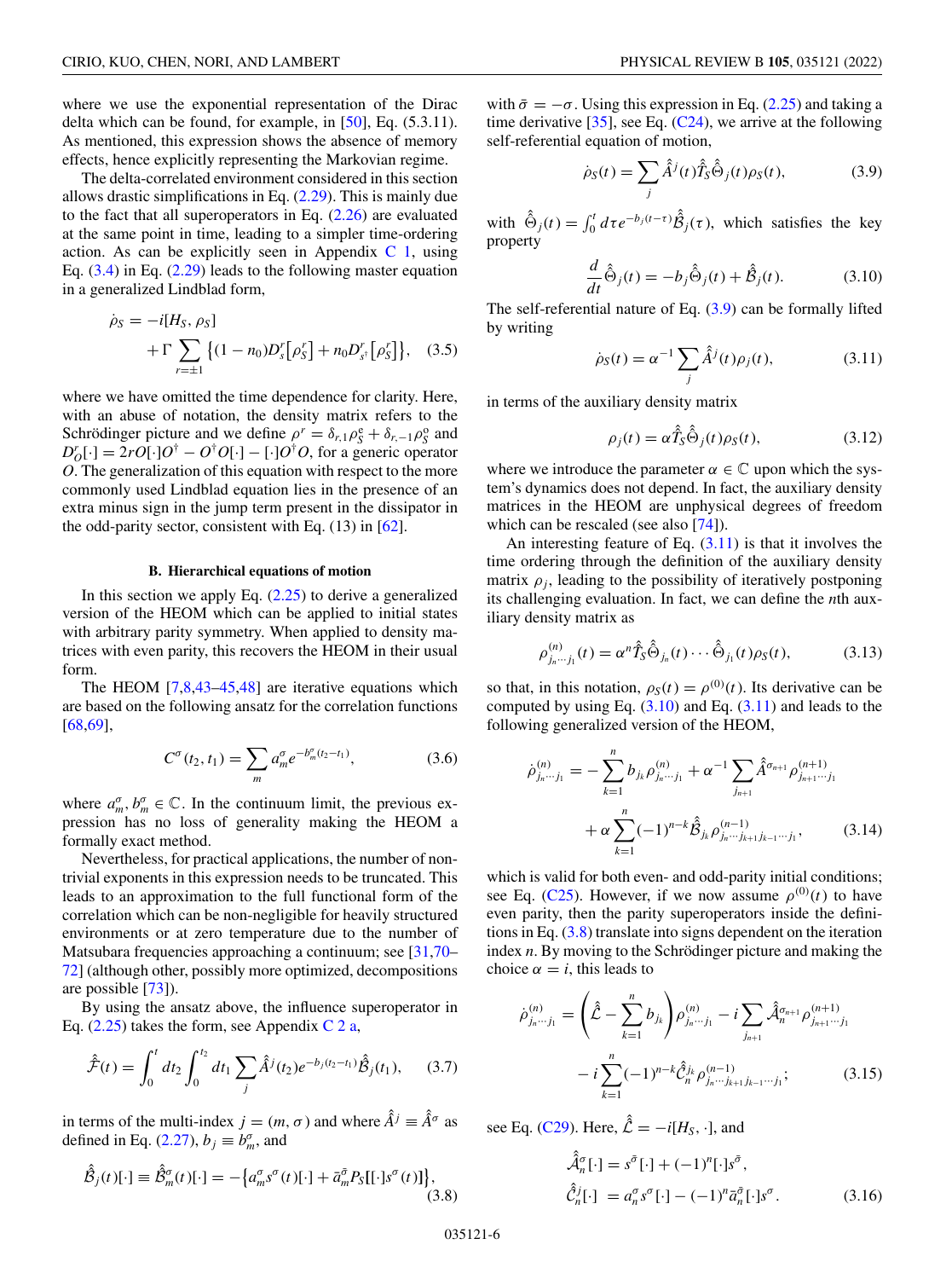<span id="page-6-0"></span>The equation above is one of the standard forms for the hierarchical equations of motion; see, for example, Eq. (38) in [\[75\]](#page-26-0).

# **C. Computing system correlation functions**

The influence superoperator defined in the previous section allows one to generate the reduced system dynamics without restrictions on the parity of the initial state. This feature can be convenient when computing correlation functions of the kind

$$
C_{XY}(t) = \text{Tr}_{SE}[X_S(t)Y_S\rho(0)], \qquad (3.17)
$$

where  $X_S$  and  $Y_S$  are system operators. Here, the time dependence is intended in the full system+environment space, i.e.,  $X_S(t) = U^{\dagger}(t)X_SU(t)$ , where  $U = \exp[-iHt]$  in terms of the Hamiltonian in Eq.  $(1.1)$ . Consequently, we can write

$$
C_{XY}(t) = \text{Tr}_{SE}[X_{S}U(t)Y_{S}\rho(0)U^{\dagger}(t)]. \tag{3.18}
$$

Supposing Eq.  $(1.7)$  and using Eq.  $(1.8)$  and Eq.  $(2.29)$ , we can compute this quantity as

$$
C_{XY}(t) = \text{Tr}_S[X_S \rho'_S(t)] = \text{Tr}_S[X_S \hat{\tilde{T}}_S e^{\hat{\tilde{\mathcal{F}}}(t)} \rho'_S(0)], \qquad (3.19)
$$

where the initial condition is  $\rho'_{S}(0) = Y_{S}\rho_{S}(0)$ . We point out that, for a physical initial state  $\rho_S(0)$  with even parity,  $\rho'_S(0)$ has the same parity as  $Y_s$ , which might be odd. However, since the results presented in the previous sections apply to initial states with arbitrary parity symmetry, Eq. (3.19) follows directly.

Remarkably, it is also possible to compute thermal correlations of the kind

$$
C_{XY}^{\text{th}}(t) = \text{Tr}_{SE}[X_S(t_2)Y_S(t_1)\rho^{\text{th}}]
$$
  
= 
$$
\text{Tr}_{SE}[X_S(0)U(t_2-t_1)Y_S(0)\rho^{\text{th}}U^{\dagger}(t_2-t_1)], \quad (3.20)
$$

where  $t = t_2 - t_1$  and where  $\rho$ <sup>th</sup>  $\propto$  exp( $-\beta H$ ) is the combined system-environment thermal-equilibrium state. One possible way to proceed is to suppose this state to be separable (akin to the hypothesis of the quantum regression theorem [\[76\]](#page-26-0)) thereby reducing to solving an expression equivalent to Eq.  $(3.18)$ . However, the thermal-equilibrium state usually includes entanglement between the system and the environment—i.e., it is not separable; i.e., Eq.  $(1.7)$  does not hold. This prevents us from using the results given in Sec. [II](#page-1-0) directly.

To make progress, we can use the following idea [\[40,](#page-25-0)[77–](#page-26-0) [80\]](#page-26-0) instead. We suppose that at a time −*T* < 0 the system+environment is in a separable nonequilibrium state  $\rho(-T) = \rho^{eq} \rho_S(-T)$ . We then assume the existence of a thermal equilibration time  $T^{\text{th}} \ll T$ , so that the equality  $\rho^{\text{th}} =$  $U(T)\rho(-T)U^{\dagger}(T)$  holds. Using this identity in Eq. (3.20) we can write

$$
C_{XY}^{th}(t) = \text{Tr}_{SE}[X_S(0)\rho^Y(t)], \qquad (3.21)
$$

where  $t > 0$  and

$$
\rho^{Y}(t) = U(t)Y_{S}(0)U(T)\rho(-T)U^{\dagger}(T)U^{\dagger}(t). \qquad (3.22)
$$

In order to compute this quantity, it is possible to generalize the reasoning developed in Sec.  $\Pi$  and Sec.  $\Pi$  B to find (see Appendix  $C_3$ ) that the formal time derivative of the density matrix has the same form as Eq.  $(3.9)$ , i.e.,

$$
\dot{\rho}_S^Y(t) = \sum_j \hat{A}^j(t) \hat{T}_S \hat{\Theta}_j(t) \rho_S^Y(t), \qquad (3.23)
$$

but with a different initial condition given by

$$
\rho_S^Y(0) = Y_S \hat{T}_S e^{\hat{\mathcal{F}}_T(0)} \rho_S^Y(-T), \tag{3.24}
$$

where  $\hat{\mathcal{F}}_T$  is defined in Eq. [\(C45\)](#page-22-0). This result offers the following strategy to compute the correlations  $C<sup>th</sup>(t)$ .

(i) Solve the HEOM from time  $-T$  [with initial condition  $\rho_S(-T)$ ] to time 0 to obtain a collection of auxiliary density matrices  $\rho_{j_n\cdots j_1}^{(n)}(0)$ . For *T* much longer than the thermal equilibration time,  $\rho_S(0) = \rho^{(0)}(0) = \rho^{\text{th}}$  represents the thermal state of the system+environment.

(ii) The HEOM are local in time, implying that the matrices  $\rho_{j_n\cdots j_1}^{(n)}(0)$  must contain all the information about the dynamics from time  $-T$  to 0 (needed to further propagate the state further in time). This information is equivalent to that contained in the formal expression  $\hat{T}_S e^{\hat{\mathcal{F}}_T(0)} \rho_S^Y(-T)$ . From another point of view, these matrices also represent the system-environment entanglement [\[40](#page-25-0)[,77–80\]](#page-26-0).

(iii) Using Eq. [\(3.13\)](#page-5-0), the initial condition  $\rho_S^Y(0)$  in Eq. (3.24) can be implemented by multiplying each auxiliary density matrix by  $Y_s$ , i.e.,  $\rho_{j_n \cdots j_1}^{(n)}(0) \to Y_s \rho_{j_n \cdots j_1}^{(n)}(0)$ .

(iv) As implied by Eq. (3.23), the density matrix  $\rho_S^Y(t)$  at time *t* can be computed by solving the same HEOM as before with initial condition given by the auxiliary density matrices defined in (iii).

(v) By using the matrix  $\rho_S^Y(t)$  computed in (iv), the thermal correlation in Eq. (3.21) can be computed as  $C_{XY}^{th}(t) =$  $Tr_S[X_S(0)\rho_S^Y(t)]$ , by definition of the partial trace.

In conclusion, we have shown that the possibility to apply the influence superoperator and the HEOM to initial states with arbitrary symmetry can be used to compute thermal correlation functions which characterize the equilibrium properties of the system+environment.

## **IV. CONCLUSION**

We presented a canonical derivation of an influence superoperator which encodes the full dynamical effects of a Fermionic environment linearly coupled to a Fermionic quantum system. Such a superoperator can be used to generate the reduced system dynamics without restrictions in terms of the parity of the initial state. In a Markovian regime where the environment acts as an ideal quantum white noise, the formalism becomes equivalent to a generalized Lindblad master equation. In general, the expression for the Fermionic influence superoperator represents a sufficient condition to deduce a version of the hierarchical equation of motion which can be applied to states with arbitrary parity symmetry, which is vital for the evaluating impurity correlation functions and spectra [\[40\]](#page-25-0).

## **ACKNOWLEDGMENTS**

We acknowledge fruitful discussions with Xiao Zheng, Ken Funo, and Paul Menczel. M.C. acknowledges support from NSAF Grant No. U1930403. N.L. acknowledges partial support from JST PRESTO through Grant No. JPMJPR18GC. F.N. is supported in part by the following: Nippon Telegraph and Telephone Corporation (NTT) Research, Japan Science and Technology Agency (JST) (via the Q-LEAP program, Moonshot R&D Grant No. JPMJMS2061, and CREST Grant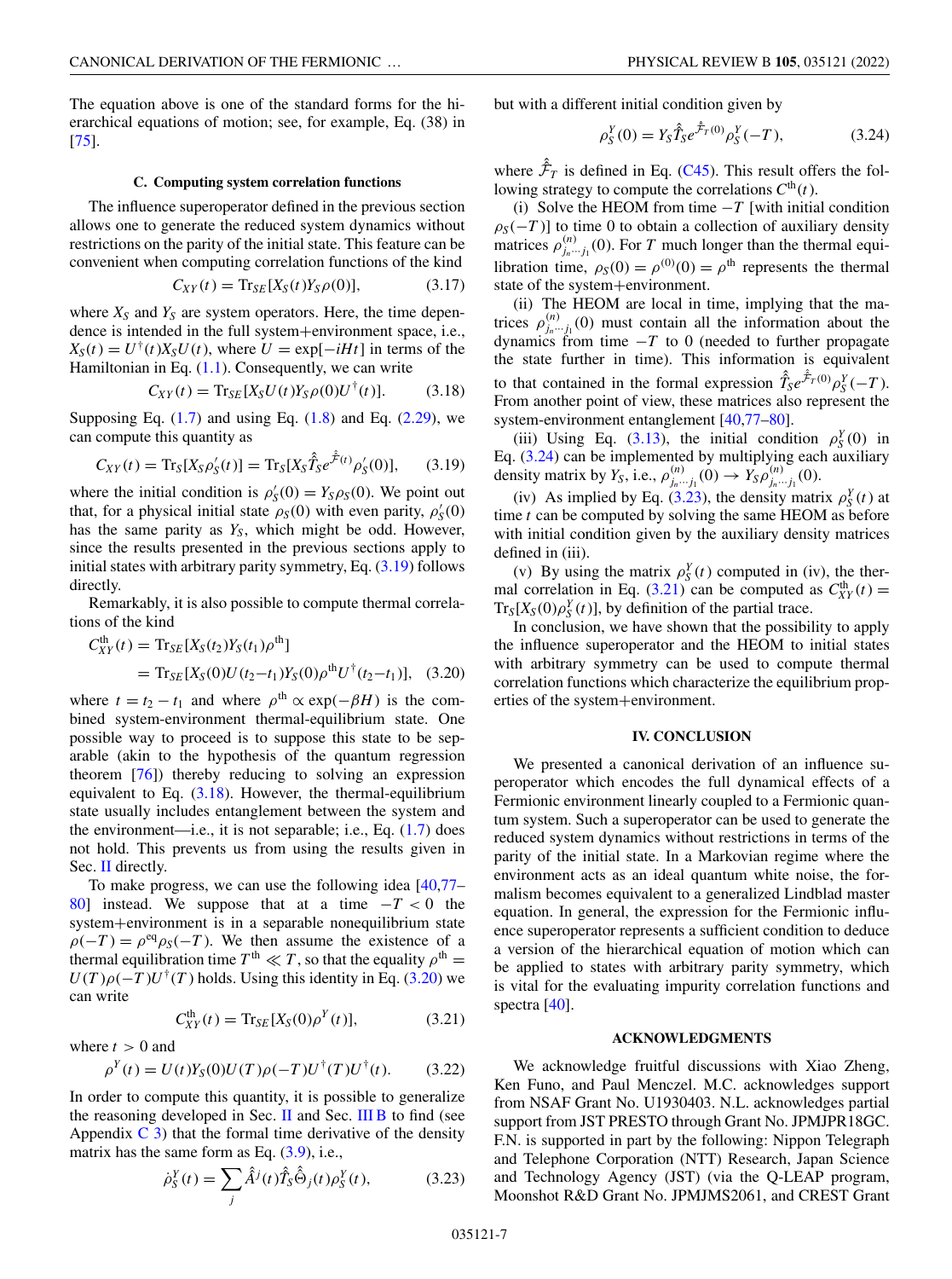<span id="page-7-0"></span>No. JPMJCR1676), Japan Society for the Promotion of Science (JSPS) (via KAKENHI Grant No. JP20H00134 and JSPS-RFBR Grant No. JPJSBP120194828), Army Research Office (ARO) (Grant No. W911NF-18-1-0358), and Asian Office of Aerospace Research and Development (AOARD) (via Grant No. FA2386-20-1-4069). F.N. and N.L. acknowledge the Foundational Questions Institute Fund (FQXi) via Grant No. FQXi-IAF19-06. Y.N.C. acknowledges the support of the Ministry of Science and Technology, Taiwan (MOST Grant No. 110-2123-M-006-001), and the U.S. Army Research Office (ARO Grant No. W911NF-19-1-0081).

#### **APPENDIX A: TABLE OF SYMBOLS**

In Table I we review the meaning of the most relevant symbols used throughout the article.

# **APPENDIX B: FERMIONIC INFLUENCE SUPEROPERATOR**

Here, we present the detailed reasoning and calculations supporting each subsection of Sec. [II.](#page-1-0)

#### **1. A parity-friendly formalism**

We start by presenting more details on the definition of "hat" operators (see  $[62]$ ) and on the Fermionic partial trace.

#### *a. "Hat" operators*

Given a Fermionic system, its Hilbert space  $H$  is naturally endowed with a  $\mathbb{Z}_2$ -graded structure  $\mathcal{H} = \mathcal{H}^e \oplus \mathcal{H}^o$  due to the action of the parity operator; see, for example, [\[81–84\]](#page-26-0). Here, vectors in  $\mathcal{H}^{e/\sigma}$  are homogeneous; i.e., they have well-defined (0/1) parity. This structure is also inherited by operators *O* :  $H \rightarrow H$  which can also be decomposed into their even and odd parts, i.e.,  $O = O^e + O^o$ .

When we compose two or more Fermionic systems (having Hilbert spaces  $\mathcal{H}_1$  and  $\mathcal{H}_2$ ) the physical anticommutation rules require a compatibility between the tensor product and the graded structure. To see this, it is possible to consider a graded tensor product  $\otimes_{g}$  which, within the operator algebra, is characterized by the following identity,

$$
(O_1^x \otimes_g O_2^y)(O_1^{x'} \otimes_g O_2^{y'}) = (-1)^{x'y} O_1^x O_1^{x} \otimes_g O_2^{y} O_2^{y'}, \quad (B1)
$$

where  $x$ ,  $x'$ ,  $y$ ,  $y' = e$ /o, and which characterizes the physical Fermionic statistics under particle exchange. This equation is equivalent to the following, perhaps more evocative, definitions,

$$
O_1^x O_2^y = (O_1^x \otimes_g O_2^y),
$$
  
\n
$$
O_2^y O_1^x = (-1)^{xy} (O_1^x \otimes_g O_2^y),
$$
\n(B2)

where  $O^x \equiv O_1^x \otimes \mathbb{I}_2$  and  $O^y \equiv \mathbb{I}_1 \otimes O_2^y$ . Using these equations, it is possible to define creation/annihilation operators with proper Fermionic statistics so that the full Hilbert space can be constructed by acting on the composite vacuum  $|0\rangle \equiv$  $|0\rangle_1 \otimes_g |0\rangle_2.$ 

In order to systematically deal with the signs appearing as a consequence of the graded structure, we follow [\[62\]](#page-26-0). It is in fact possible to map the graded tensor product between two Fermionic systems (which, for us, are the environment *E* and the system *S*) into a nongraded tensor product  $\otimes$  through the substitution

$$
O_1^x \otimes_g O_2^y \mapsto \delta_{y,0} O_1^x \otimes \hat{O}_2^y + \delta_{y,1} O_1^x P_1 \otimes \hat{O}_2^y, \tag{B3}
$$

where  $P_1$  is the parity operator in the space  $\mathcal{H}_1$ . Identifying  $1 \mapsto E$ ,  $2 \mapsto S$ , and for a generic operator  $O<sub>S</sub>$  with no given parity symmetry, Eq.  $(B3)$  leads to the more direct

TABLE I. List of symbols.

| Symbol                                                                                            | Description                                                                                                                                                        |
|---------------------------------------------------------------------------------------------------|--------------------------------------------------------------------------------------------------------------------------------------------------------------------|
| $\mathcal{S}_{0}$                                                                                 | System/environment physical domain: $S = S/E$ .                                                                                                                    |
|                                                                                                   | Generic operator in the domain $S$ .                                                                                                                               |
|                                                                                                   | System operator equivalent to $O_s$ but commuted to the right of all environmental operators.                                                                      |
| $\begin{matrix} O_{\mathcal{S}}\ \hat{O}_{\mathcal{S}}\ \hat{\hat{O}}_{\mathcal{S}} \end{matrix}$ | Generic superoperator in the domain $S$ .                                                                                                                          |
|                                                                                                   | Parity operator in the domain S: $P_S = \prod_{k \in S} \exp[i\pi f_k^{\dagger} f_k]$ , where $f_k$ destroys a fermion in the domain S.                            |
|                                                                                                   | Parity superoperator: $\hat{P}_{S}[\cdot] = P_{S}[\cdot]P_{S}$ .                                                                                                   |
| $P_{\mathcal{S}}$<br>$\hat{\hat{P}}_{\mathcal{S}}$<br>$\hat{\hat{P}}_{\mathcal{S}}^{e/o}$         | Projector in the even/odd parity sector: $\hat{P}_S^{\text{e/o}}[\cdot] = P_S^{\text{e}} \cdot P_S^{\text{e/o}} + P_S^{\text{o/e}} \cdot P_S^{\text{o}}$ .         |
| $\frac{O_\mathcal{S}^\text{e/o}}{c_k^\sigma}$                                                     | Even/odd part of the operator $O_S$ : $O_S^{e/o} = \hat{P}_S^{e/o} [O_S]$ .                                                                                        |
|                                                                                                   | Annihilation/creation ( $\sigma = \pm 1$ ) operator for the kth fermion in the environment.                                                                        |
|                                                                                                   | Opposite of $\sigma$ : $\bar{\sigma} = -\sigma$ .                                                                                                                  |
| $B^{\sigma}$                                                                                      | Environmental coupling operator: $B^{\sigma} = \sum_{k \in E} g_k c_k^{\sigma}$ .                                                                                  |
| S                                                                                                 | System coupling operator.                                                                                                                                          |
| $\rho^{\text{eq}}$                                                                                | Equilibrium state for the environment: $\rho_E^{\text{eq}} = \prod_{k \in E} (e^{-\beta(\omega_k - \mu_E)c_k^{\dagger}c_k}/\{1 + \exp[-\beta(\omega_k - \mu)]\}).$ |
| $C^{\sigma}(t_2,t_1)$                                                                             | Correlation function: $C^{\sigma}(t_2, t_1) = \text{Tr}_E[B^{\sigma}(t_2)B^{\bar{\sigma}}(t_1)\rho_E^{\text{eq}}].$                                                |
|                                                                                                   | Complex conjugate of the correlation function.                                                                                                                     |
| $\bar{C}^{\sigma}(t_2,t_1)$<br>$\hat{\tilde{T}}_{\mathcal{S}}$                                    | Time-ordering superoperator in the domain $S$ .                                                                                                                    |
| $J(\omega)$                                                                                       | Spectral density: $J(\omega) = \pi \sum_{k \in E} g_k^2 \delta(\omega - \omega_k)$ .                                                                               |
| $\beta, \mu$                                                                                      | Inverse temperature and chemical potential.                                                                                                                        |
|                                                                                                   | Fermi equilibrium distribution: $\{\exp[\beta(\omega-\mu)]+1\}^{-1}$ .                                                                                             |
|                                                                                                   | Environmental superoperator $\hat{B}_{q}^{\lambda}[\cdot] = \delta_{q,1} B^{\lambda}[\cdot] + \delta_{q,-1} \hat{P}_{E}[\cdot B^{\lambda}].$                       |
| $n^{\rm eq}(\omega) \ \hat{\hat{B}}_q^{\lambda}[\cdot] \ \hat{\hat{S}}_q^{\lambda}[\cdot]$        | System superoperator $\hat{S}_{a}^{\lambda}[\cdot] = \delta_{q,1} s^{\lambda}[\cdot] - \delta_{q,-1} \hat{P}_{S}[\cdot s^{\lambda}].$                              |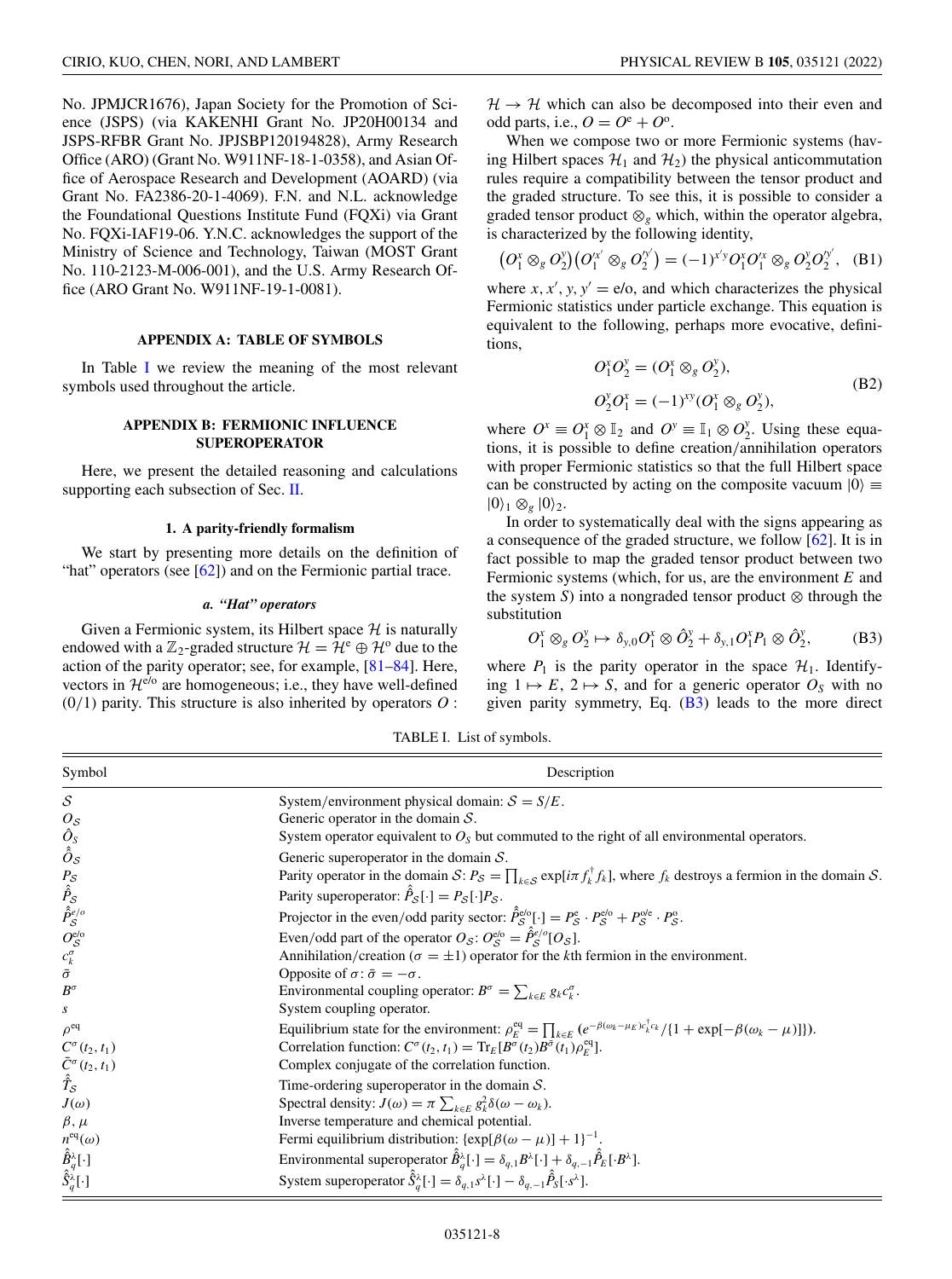<span id="page-8-0"></span>identification

$$
O_S = \hat{O}_S^{\text{e}} + P_E \hat{O}_S^{\text{o}},\tag{B4}
$$

where, explicitly,

$$
P_E = \prod_{k \in E} \exp[i\pi c_k^{\dagger} c_k]
$$
 (B5)

is the parity operator over the environment variables and where superscript indexes  $e/o$  label the even and odd part, i.e.,

$$
O_S^e = P_S^e O_S P_S^e + P_S^o O_S P_S^o,
$$
  
\n
$$
O_S^o = P_S^e O_S P_S^o + P_S^o O_S P_S^e,
$$
\n(B6)

where

$$
P_S^e = (P_S + 1)/2,
$$
  
\n
$$
P_S^o = (1 - P_S)/2.
$$
 (B7)

Intuitively in its "hat" version, a system operator is to be placed on the right of any environmental operator. As a con-sequence, Eq. [\(B2\)](#page-7-0) is replaced by the "Bosonic"-like  $O_E^x \hat{O}_S^y$  =  $\hat{O}_S^y O_E^x$ . This notation is extremely practical to use. In fact, after using it in the initial condition in Eq. [\(1.7\)](#page-1-0) and in the interaction Hamiltonian in Eq.  $(1.6)$ , it allows us to treat the tensor structure between system and environment as if it were Bosonic, while still being assured that all Fermionic signs are correctly accounted for.

#### *b Partial trace in Fermionic systems*

Within the graded structure of the environment+system Hilbert space, a basis of vectors can be written as

$$
|v_E, v_S\rangle \equiv \left(\prod_{i \in v_E} c_i^{\dagger}\right) \left(\prod_{j \in v_S} c_j^{\dagger}\right) |0\rangle, \tag{B8}
$$

where  $v_E(v_S)$  is the ordered set specifying which environmental (system) fermions are present. We also explicitly define the duals as

$$
\langle v_S, v_E | \equiv |v_E, v_S \rangle^{\dagger} = \langle 0 | \left( \prod_{j \in \tilde{v}_S} c_j \right) \left( \prod_{i \in \tilde{v}_E} c_i \right),
$$
 (B9)

where  $\tilde{v}_{E/S}$  denotes the sets  $v_{E/S}$  inverted in their ordering. Here,  $c_{i/j}^{\dagger}$  are creation operators for fermions in the environment and system. Using these definitions, we can write the partial trace of an operator  $O_{ES}$  over the environment as

$$
\text{Tr}_E O_{ES} \equiv \sum_{v_E, v_S, v_S'} \langle v_S, v_E | O_{ES} | v_E, v_S' \rangle | v_S \rangle \langle v_S' |.
$$
 (B10)

We now use this definition to prove useful identities. First, we point out that, unfortunately, for fermions, in general we are prevented from using the otherwise very convenient

$$
\operatorname{Tr}_{E}(O_{E}O_{S}) \stackrel{?}{=} \operatorname{Tr}_{E}(O_{E})O_{S}. \tag{B11}
$$

To see this explicitly, we can consider an environment (system) made out of a single fermion *c* (*d*). We can further consider  $O_E \rightarrow \mathbb{I}_E$  and  $O_S \rightarrow d^{\dagger}$ . In this simple case, using Eq.  $(B10)$  we obtain

$$
\begin{aligned} \text{Tr}_E(\mathbb{I}_E d^\dagger) &= \langle 1, 0 | d^\dagger | 0, 0 \rangle | 1 \rangle \langle 0 | + \langle 1, 1 | d^\dagger | 1, 0 \rangle | 1 \rangle \langle 0 | \\ &= \langle 1, 0 | (d^\dagger + c d^\dagger c^\dagger) | 0, 0 \rangle \cdot | 1 \rangle \langle 0 | \\ &= 0 \\ &\neq \text{Tr}_E(\mathbb{I}_E) d^\dagger \\ &= 2d^\dagger, \end{aligned} \tag{B12}
$$

which is enough to conclude that, in general,

$$
\operatorname{Tr}_E(O_E O_S) \neq \operatorname{Tr}_E(O_E)O_S. \tag{B13}
$$

At the same time, it is possible to prove that the analogous version with "hat" operators holds, i.e.,

$$
\operatorname{Tr}_E(O_E \hat{O}_S) = \operatorname{Tr}_E(O_E) \hat{O}_S. \tag{B14}
$$

In fact, since the partial trace over  $E$  must involve an even number of environmental operators in order to give a nonzero result, and using Eq.  $(B10)$ , we have

$$
\begin{split} \text{Tr}_{E}O_{E}\hat{O}_{S} &= \text{Tr}_{E}O_{E}^{\text{e}}\hat{O}_{S} \\ &= \sum_{v_{E},v_{S},v_{S}'} \langle 0|\left(\prod_{j\in\tilde{v}_{E}}c_{j}\right)\left(\prod_{i\in\tilde{v}_{E}}c_{i}\right)O_{E}^{\text{e}}\left(\prod_{i\in v_{S}}c_{i}^{\dagger}\right)\hat{O}_{S}\left(\prod_{j\in v_{S}'}c_{j}^{\dagger}\right)|0\rangle\cdot|v_{S}\rangle\langle v_{S}'| \\ &= \sum_{v_{E},v_{S},v_{S}'} \langle 0|\left(\prod_{i\in\tilde{v}_{E}}c_{i}\right)O_{E}^{\text{e}}\left(\prod_{i\in v_{E}}c_{i}^{\dagger}\right)\left(\prod_{j\in\tilde{v}_{S}}c_{j}\right)\hat{O}_{S}\left(\prod_{j\in v_{S}'}c_{j}^{\dagger}\right)|0\rangle\cdot|v_{S}\rangle\langle v_{S}'|, \end{split} \tag{B15}
$$

introducing  $|0\rangle\langle 0|$ . We then have

where in the last step we observed that the number of environmental operators involved is even. Each of the fermions present in the matrix elements in the equation above has to appear an even number of times in order for the result to be nonzero. As a consequence, inserting an identity in between the environment and the system operators is equivalent to

$$
\mathrm{Tr}_{E}[O_{E}\hat{O}_{S}] = \sum_{v_{E}} \langle 0|\left(\prod_{i\in\tilde{v}_{E}}c_{i}\right)O_{E}^{\circ}\left(\prod_{i\in v_{E}}c_{i}^{\dagger}\right)|0\rangle
$$

$$
\times \sum_{v_{S},v_{S}'} \langle 0|\left(\prod_{j\in\tilde{v}_{S}}c_{j}\right)\hat{O}_{S}\left(\prod_{j\in v_{S}'}c_{j}^{\dagger}\right)|0\rangle \cdot |v_{S}\rangle\langle v_{S}'|
$$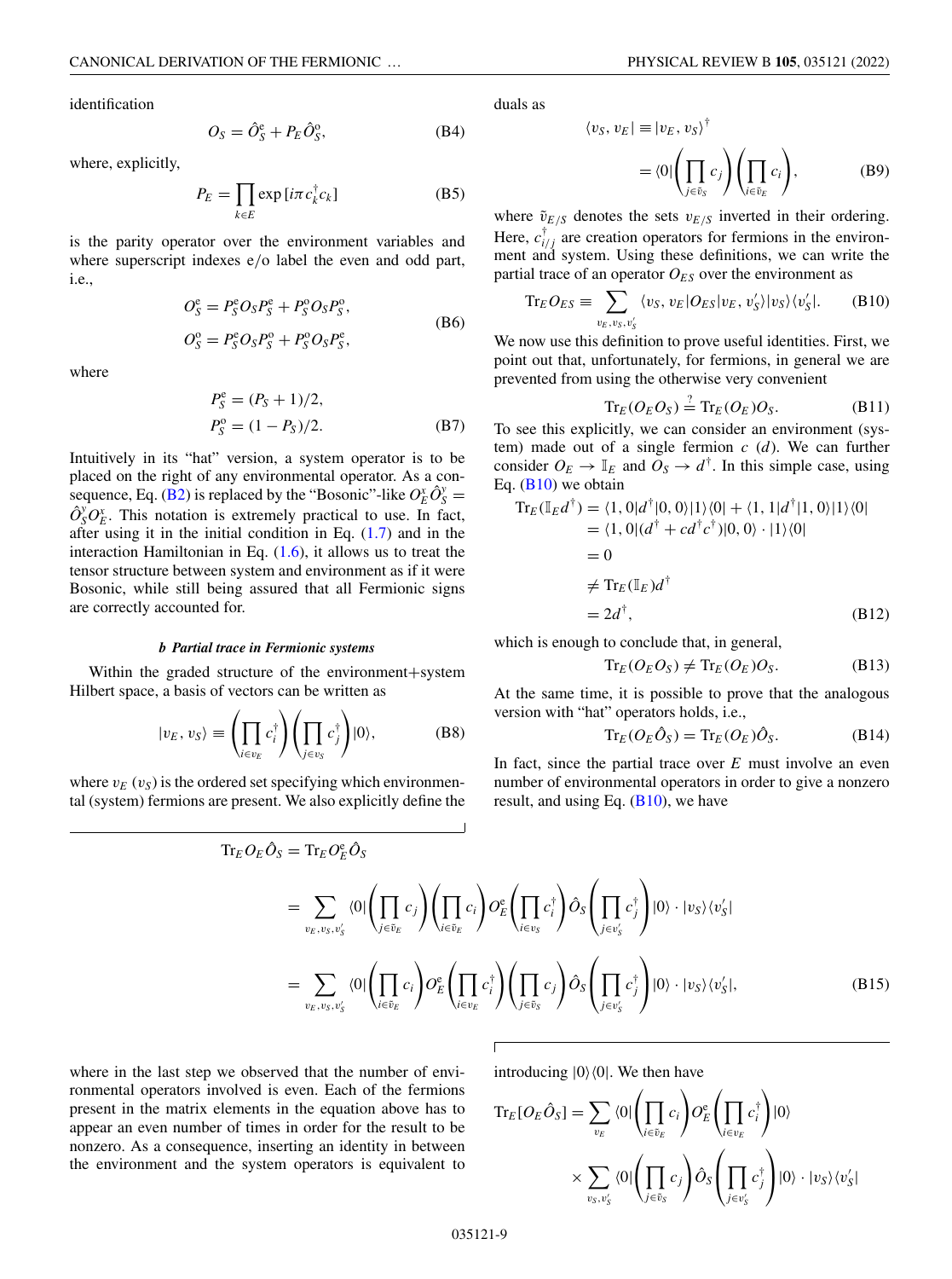<span id="page-9-0"></span>
$$
= \mathrm{Tr}_{E} \big[ O_{E}^{\mathbf{e}} \big] \langle 0 | \bigg( \prod_{j \in \tilde{v}_{S}} c_{j} \bigg) \hat{O}_{S} \bigg( \prod_{j \in v_{S}'} c_{j}^{\dagger} \bigg) |0\rangle \cdot |v_{S}\rangle \langle v_{S}' |
$$
  

$$
= \mathrm{Tr}_{E} (O_{E}) \hat{O}_{S}, \qquad (B16)
$$

where in the last step we reintroduce the odd part to the operator  $O_E$  (since it gives a zero contribution to the trace) thereby proving Eq.  $(B14)$ .

While Eq.  $(B14)$  does generalize Eq.  $(B11)$ , only valid for Bosonic fields, it is not enough for our purposes and we need the further generalization

$$
\begin{aligned} \text{Tr}_{ES}[A_S O_E \hat{O}_S] &= \text{Tr}_E[O_E] \text{Tr}_S[A_S \hat{O}_S^e] \\ &+ \text{Tr}_E[P_E O_E] \text{Tr}_S[A_S \hat{O}_S^o], \end{aligned} \tag{B17}
$$

for all system operators  $A<sub>S</sub>$ . This can be proven directly as

$$
\begin{split}\n\text{Tr}_{ES}[A_{S}O_{E}\hat{O}_{S}] &= \text{Tr}_{ES}[A_{S}O_{E}(\hat{O}_{S}^{e} + \hat{O}_{S}^{o})] \\
&= \text{Tr}_{ES}[A_{S}^{e}O_{E}\hat{O}_{S}^{e}] + \text{Tr}_{ES}[A_{S}^{o}O_{E}\hat{O}_{S}^{o}] \\
&= \text{Tr}_{ES}[\hat{A}_{S}^{e}O_{E}\hat{O}_{S}^{e}] + \text{Tr}_{ES}[P_{E}\hat{A}_{S}^{o}O_{E}\hat{O}_{S}^{o}] \\
&= \text{Tr}_{ES}[O_{E}\hat{A}_{S}^{e}\hat{O}_{S}^{e}] + \text{Tr}_{ES}[P_{E}O_{E}\hat{A}_{S}^{o}\hat{O}_{S}^{o}] \\
&= \text{Tr}_{E}O_{E}\text{Tr}_{S}\hat{A}_{S}^{e}\hat{O}_{S}^{e} + \text{Tr}_{E}P_{E}O_{E}\text{Tr}_{S}\hat{A}_{S}^{o}\hat{O}_{S}^{o} \\
&= \text{Tr}_{E}O_{E}\text{Tr}_{S}\hat{A}_{S}\hat{O}_{S}^{e} + \text{Tr}_{E}P_{E}O_{E}\text{Tr}_{S}\hat{A}_{S}\hat{O}_{S}^{o} \\
&= \text{Tr}_{S}A_{S}\{\text{Tr}_{E}[O_{E}]\hat{O}_{S}^{e} + \text{Tr}_{E}[P_{E}O_{E}]\hat{O}_{S}^{o}\},\n\end{split}
$$
\n(B18)

where, explicitly, we observe that traces with an odd number of system operators must be zero to justify the second and sixth equality. To justify the third and fourth equalities we use the definition of the hat operator in Eq.  $(B4)$  and its properties. We further use the identity in Eq.  $(B14)$  in the fifth equality and finish noticing that, once the environmental degrees of freedom have been traced out, hat operators are equivalent to normal ones. The identity in Eq. (B17) has a key role in characterizing how to find an expression for the reduced density matrix which is capable of computing the correct expectation values. In Sec.  $B_2$ , we explicitly see that the full density matrix can be written as a linear combination of terms taking the form  $O_E \hat{O}_S$ , see also the simplified version in Eq. [\(1.14\)](#page-2-0), i.e.,  $\rho(t) = \sum_i \rho_E^i \hat{\rho}_S^i$ , which leads to

$$
\begin{split} \text{Tr}_{ES}[A_S \rho(t)] &= \sum_i \text{Tr}_{ES}[A_S \rho_E^i \hat{\rho}_S^i] \\ &= \sum_i \text{Tr}_S A_S \{ \text{Tr}_E \big[ \rho_E^i \big] \hat{\rho}_S^{i,e} + \text{Tr}_E \big[ P_E \rho_E^i \big] \hat{\rho}_S^{i,o} \}. \end{split} \tag{B19}
$$

Using the fact that  $A<sub>S</sub>$  is a generic system operator, we can compare the previous equation to the defining property of the reduced density matrix in Eq.  $(1.8)$ , i.e., the ability to compute expectation values

$$
Tr_{ES}[A_S \rho(t)] \equiv Tr_S A_S \rho_S(t), \qquad (B20)
$$

to derive the expression for the reduced density matrix

$$
\rho_S(t) = \sum_i \text{Tr}_E \left[ \rho_E^i \right] \hat{\rho}_S^{i,e} + \text{Tr}_E \left[ P_E \rho_E^i \right] \hat{\rho}_S^{i,o}, \tag{B21}
$$

i.e., Eq.  $(1.15)$  in the main text.

#### **2. Reduced Dyson series**

The starting point of this section is the Dyson series for the environment+system in Eq. [\(2.16\)](#page-2-0), which reads

$$
\rho(t) = \sum_{n=0}^{\infty} \frac{(-i)^n}{n!} \hat{T}^{\text{b}} \int_0^t \left[ \prod_{i=1}^n dt_i \hat{H}_i^{\text{x}}(t_i) \right] \rho(0), \qquad (B22)
$$

where the time-ordering superoperator is defined as

$$
\hat{\hat{T}}^{b}[\hat{H}_{I}(t_{P(n)})\cdots\hat{H}_{I}(t_{P(1)})] = \hat{H}_{I}(t_{n})\cdots\hat{H}_{I}(t_{1}),
$$
(B23)

where  $t_n \geqslant \cdots \geqslant t_1$  and *P* is a permutation. We begin by analyzing in more detail the superoperator  $\hat{H}_I^X[\cdot] = [H_I, \cdot]$ . When it acts on an operator of the form  $O_E \hat{O}_S$ , we have, using Eq.  $(1.13)$  and omitting the time dependencies,

$$
H_I^X[O_E\hat{O}_S] = [H_I, O_E\hat{O}_S]
$$
  
=  $P_E B^{\dagger} \delta O_E \hat{O}_S - P_E B \delta^{\dagger} O_E \hat{O}_S$   

$$
- O_E \hat{O}_S P_E B^{\dagger} \hat{s} + O_E \hat{O}_S P_E B \hat{s}^{\dagger}
$$
  
=  $P_E B^{\dagger} O_E \hat{s} \hat{O}_S - P_E B O_E \hat{s}_1^{\dagger} \hat{O}_S$   

$$
- O_E P_E B^{\dagger} \hat{O}_S \hat{s} + O_E P_E B \hat{O}_S \hat{s}^{\dagger}. \qquad (B24)
$$

For reasons that will become apparent later (Sec.  $\overline{B}$  3), we now introduce the full-parity superoperator  $\hat{P} = \hat{P}_E \hat{P}_S$  before the terms where operators act on the right of  $O_E \hat{O}_S$ , i.e., the last two terms in the expression above. Here,  $\hat{P}_E[\cdot] = P_E[\cdot]P_E$ , where  $P_E = \prod_{k \in E} \exp[i\pi c_k^{\dagger} c_k]$  and  $\hat{P}_S[\cdot] = P_S[\cdot]P_S$ , where  $P_S = \prod_{j \in S} \exp[i\pi d_j^{\dagger} d_j]$ , with  $c_k$  (*d<sub>j</sub>*) the *k*th (*j*th) fermion in the environment (system). The introduction of the operator  $\hat{P}$ is "harmless" ([\[65\]](#page-26-0), page 5) when the overall parity of  $O_E\hat{O}_S$ is even. However, since we are interested in analyzing a more general situation, we also introduce it in the odd-parity sector, which requires an extra minus sign. We then write, for  $O_E O_S$ even,

$$
H_I^X[O_E\hat{O}_S] = (P_E B^{\dagger} O_E)\hat{s}\hat{O}_S
$$
  
\n
$$
- (P_E B O_E)\hat{s}_1^{\dagger} \hat{O}_S - (\hat{P}_E O_E P_E B^{\dagger})\hat{P}_S \hat{O}_S \hat{s}
$$
  
\n
$$
+ (\hat{P}_E O_E P_E B) \hat{P}_S \hat{O}_S \hat{s}^{\dagger}
$$
  
\n
$$
= \sum_{\lambda, q} \hat{B}_q^{\lambda} [O_E] \hat{S}_q^{\bar{\lambda}} [\hat{O}_S],
$$
 (B25)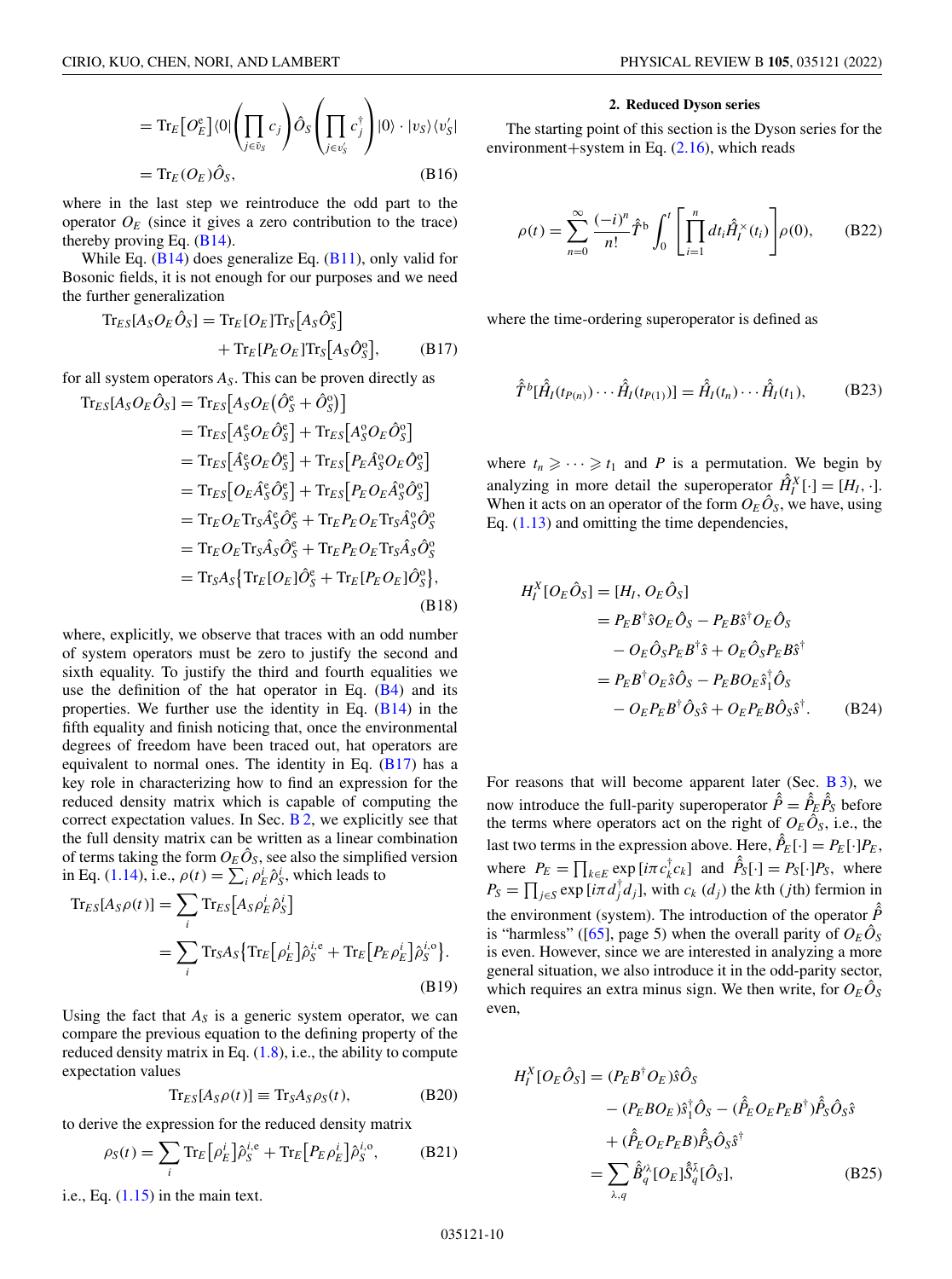<span id="page-10-0"></span>and, for  $O_E \hat{O}_S$  odd,

$$
H_I^X[O_E \hat{O}_S] = (P_E B^{\dagger} O_E) \hat{s} \hat{O}_S
$$
  
\n
$$
- (P_E B O_E) \hat{s}_1^{\dagger} \hat{O}_S + (\hat{P}_E O_E P_E B^{\dagger}) \hat{P}_S \hat{O}_S \hat{s}
$$
  
\n
$$
- (\hat{P}_E O_E P_E B) \hat{P}_S \hat{O}_S \hat{s}^{\dagger}
$$
  
\n
$$
= \sum_{\lambda, q} \hat{B}_q^{\lambda \lambda} [O_E] \hat{S}_q^{\lambda \bar{\lambda}} [\hat{O}_S].
$$
 (B26)

Here, subscript indexes take the values  $\pm 1$  and specify whether the operator acts on the left  $(+1)$  or right  $(-1)$  of its argument. Superscript indexes take the values  $\pm 1$  and distinguish the presence  $(+1)$  or absence  $(-1)$  of daggers in the definition. We also use the notation  $\bar{\lambda} \equiv -\lambda$ . Explicitly, the quantities  $\hat{B}_q^{\lambda}$  and  $\hat{S}_q^{\lambda}$  are defined as

$$
\hat{B}_{1}^{\prime 1}(t)[\cdot] = P_{E}B^{\dagger}(t)[\cdot],\n\hat{B}_{1}^{\prime -1}(t)[\cdot] = P_{E}B(t)[\cdot],\n\hat{B}_{-1}^{\prime 1}(t)[\cdot] = \hat{P}_{E}[[\cdot]P_{E}B^{\dagger}(t)],\n\hat{B}_{-1}^{\prime -1}(t)[\cdot] = \hat{P}_{E}[[\cdot]P_{E}B(t)],
$$
\n(B27)

and

$$
\hat{\delta}_1^{-1}(t)[\cdot] = \hat{s}(t)[\cdot],\n\hat{\delta}_1^1(t)[\cdot] = -\hat{s}^\dagger(t)[\cdot],\n\hat{\delta}_{-1}^{-1}(t)[\cdot] = -\hat{P}_S[[\cdot]\hat{s}(t)],\n\hat{\delta}_{-1}^1(t)[\cdot] = \hat{P}_S[[\cdot]\hat{s}^\dagger(t)].
$$
\n(B28)

The only difference between the even and odd cases is the definition of the system superoperators, which take an extra minus sign when  $\hat{P}_s$  appear, i.e.,

$$
\hat{S}'^{-1}(t)[\cdot] = \hat{s}(t)[\cdot],
$$
  
\n
$$
\hat{S}'^{1}(t)[\cdot] = -\hat{s}^{\dagger}(t)[\cdot],
$$
  
\n
$$
\hat{S}'^{-1}(t)[\cdot] = \hat{P}_{S}[[\cdot]\hat{s}(t)].
$$
  
\n
$$
\hat{S}^{\prime 1}_{-1}(t)[\cdot] = -\hat{P}_{S}[[\cdot]\hat{s}^{\dagger}(t)].
$$
\n(B29)

Now, using Eq.  $(B25)$  and Eq.  $(B26)$  we derive the first-order contribution to the Dyson equation in Eq.  $(2.16)$  as

$$
[H_I(t_1), \rho(0)] = \sum_{\lambda, q} \left[ \hat{B}_q^{\lambda}(t_1) \left[ \rho_E^{eq} \right] \hat{S}_q^{\bar{\lambda}}(t_1) \left[ \hat{\rho}_S^{e}(0) \right] \right. \\ \left. + \hat{B}_q^{\lambda}(t_1) \left[ \rho_E^{eq} P_E \right] \hat{S}_q^{\bar{\lambda}}(t_1) \left[ \hat{\rho}_S^{o}(0) \right] \right], \quad (B30)
$$

where we use the initial condition written in Eq.  $(1.12)$ .

Since the superoperators  $\hat{\hat{S}}$  involve hat operators  $\hat{s}$ , the result above is in the form  $\sum_j O_E^j \hat{O}_S^j$ . Furthermore, since the Hamiltonian  $H_I$  is even in the fields, each term in Eq. (B30) has the same overall parity as the part of the density matrix for the system (the initial condition) that they are acting upon [for example, the first term is even as it acts on the even part  $\hat{\rho}_S^e(0)$ ]. As a consequence, we can use this symmetry, together with linearity, to explicitly write all perturbative terms in Eq. [\(2.16\)](#page-2-0). For example, the second-order term *T*  $[H_I(t_2), [H_I(t_1), \rho(0)]]$  becomes

$$
\sum_{q,\lambda} \hat{\hat{T}}_{E} \hat{\hat{B}}_{q_{2}}^{\lambda_{2}}(t_{2}) \hat{\hat{B}}_{q_{1}}^{\lambda_{1}}(t_{1}) \left[\rho_{E}^{\text{eq}}\right] \hat{\hat{T}}_{S} \hat{\hat{S}}_{q_{2}}^{\bar{\lambda}_{2}}(t_{2}) \hat{\hat{S}}_{q_{1}}^{\bar{\lambda}_{1}}(t_{1}) \left[\hat{\rho}_{S}^{\text{e}}(0)\right] + \hat{\hat{T}}_{E} \hat{\hat{B}}_{q_{2}}^{\lambda_{2}}(t_{2}) \hat{\hat{B}}_{q_{1}}^{\lambda_{1}}(t_{1}) \left[\rho_{E}^{\text{eq}} P_{E}\right] \hat{\hat{T}}_{S} \hat{\hat{S}}_{q_{2}}^{\bar{\lambda}_{2}}(t_{2}) \hat{\hat{S}}_{q_{1}}^{\bar{\lambda}_{1}}(t_{1}) \left[\hat{\rho}_{S}^{\text{o}}(0)\right],
$$
\n(B31)

where we use the shorthand  $\sum_{q,\lambda} \equiv \sum_{q_1,\lambda_1} \sum_{q_2,\lambda_2}$ , and where we factorize the time-ordering operator for the full system  $\hat{T}^b = \hat{T}_E \hat{T}_S$  into time ordering for the system  $\hat{T}_S$  and the environment  $\hat{\hat{T}}_E$ . Since these two newly defined superoperators act on a sequence of system and environmental field operators which have the same time ordering, we can define them to be of Fermionic type, i.e.,

$$
\hat{I}_S O_S(t_{P(n)}) \cdots O_S(t_{P(1)}) = (-1)^{^{\#P}} O_S(t_n) \cdots O_S(t_1), \quad (B32)
$$

where  $t_n \geqslant \cdots \geqslant t_1$ , and where *P* is a permutation with parity #*P*. The same definition applies to  $\hat{T}_E$ , upon changing  $O_S \rightarrow O_E$ . The importance of this choice becomes apparent in Sec. [II D.](#page-3-0)

By iteratively using the arguments above, we can write the density matrix  $\rho(t)$  for the full environment+system as

$$
\rho(t) = \sum_{n=0}^{\infty} \frac{(-i)^n}{n!} \int_0^t \left( \prod_{i=1}^n dt_i \right) \left\{ \sum_{q_n, \lambda_n, \dots, q_1, \lambda_1} \left[ \hat{T}_E \hat{B}_{q_n}^{\lambda_n}(t_n) \dots \hat{B}_{q_1}^{\lambda_1}(t_1) \left[ \rho_E^{eq} \right] \right] \hat{T}_S \left[ \hat{S}_{q_n}^{\bar{\lambda}_n}(t_n) \dots \hat{S}_{q_1}^{\bar{\lambda}_1}(t_1) \right] \left[ \hat{\rho}_S^e(0) \right] \right. \\ \left. + \sum_{q_n, \lambda_n, \dots, q_1, \lambda_1} \left[ \hat{T}_E \hat{B}_{q_n}^{\lambda_n}(t_n) \dots \hat{B}_{q_1}^{\lambda_1}(t_1) \left[ \rho_E^{eq} P_E \right] \right] \hat{T}_S \left[ \hat{S}_{q_n}^{\bar{\lambda}_n}(t_n) \dots \hat{S}_{q_1}^{\bar{\lambda}_1}(t_1) \right] \left[ \hat{\rho}_S^o(0) \right] \right\}.
$$
 (B33)

Here, we explicitly remark on the *absence* of the operator  $P_E$  in front of the environmental operators acting on  $\rho_E^{eq}P_E$ . However, such an operator will *appear* in the corresponding correlation functions as we are about to show.

Crucially, the expression above shows that the density matrix has a decomposition in the form given by Eq.  $(1.14)$ , i.e., as a sum of terms in which environmental operators multiply "hat" system operators. Explicitly,

$$
\rho(t) = \sum_{i} \rho_E^{i} \hat{\rho}_S^{i} \equiv \sum_{i_e} \rho_E^{\prime i_e} \hat{\rho}_S^{\prime i_e} + \sum_{i_o} \rho_E^{\prime \prime i_o} \hat{\rho}_S^{\prime \prime i_o}.
$$
 (B34)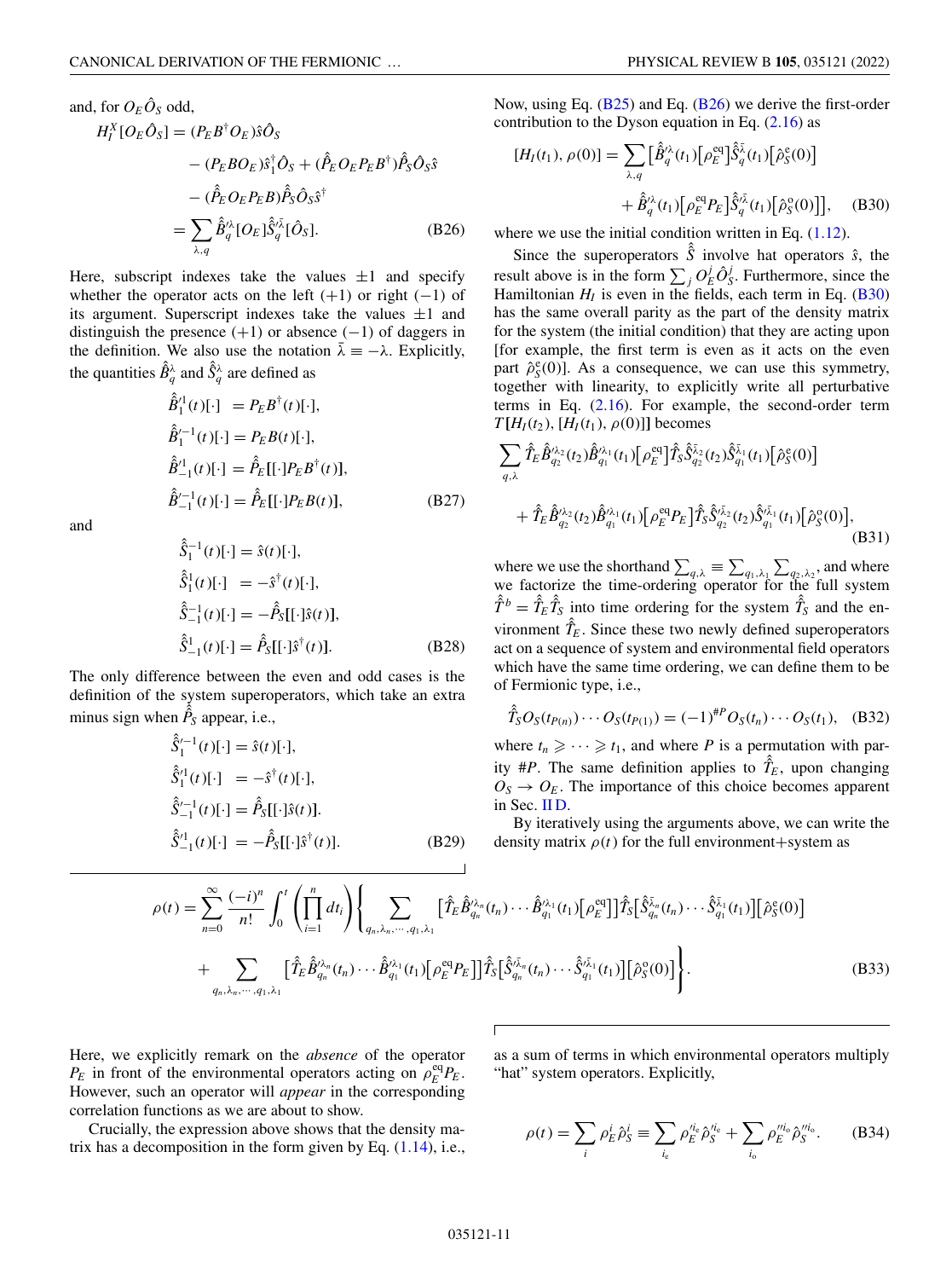<span id="page-11-0"></span>The terms in Eq. [\(B34\)](#page-10-0) are defined through the following identifications:

$$
\sum_{i_{e}/i_{o}} \rightarrow \sum_{n=0}^{\infty} \frac{(-i)^{n}}{n!} \int_{0}^{t} \left( \prod_{i=1}^{n} dt_{i} \right) \sum_{q_{n}, \lambda_{n}, \dots, q_{1}, \lambda_{1}},
$$
\n
$$
\rho_{E}^{\prime i_{e}} \rightarrow \hat{T}_{E} \hat{B}_{q_{n}}^{\prime \lambda_{n}}(t_{n}) \cdots \hat{B}_{q_{1}}^{\prime \lambda_{1}}(t_{1}) \left[ \rho_{E}^{\text{eq}} \right],
$$
\n
$$
\hat{\rho}_{S}^{\prime i_{e}} \rightarrow \hat{T}_{S} \hat{S}_{q_{n}}^{\bar{\lambda}_{n}}(t_{n}) \cdots \hat{S}_{q_{1}}^{\bar{\lambda}_{1}}(t_{1}) \left[ \hat{\rho}_{S}^{\text{e}}(0) \right],
$$
\n
$$
\rho_{E}^{\prime i_{o}} \rightarrow \hat{T}_{E} \hat{B}_{q_{n}}^{\prime \lambda_{n}}(t_{n}) \cdots \hat{B}_{q_{1}}^{\prime \lambda_{1}}(t_{1}) \left[ \rho_{E}^{\text{eq}} P_{E} \right],
$$
\n
$$
\hat{\rho}_{S}^{\prime i_{o}} \rightarrow \hat{T}_{S} \hat{S}_{q_{n}}^{\bar{\lambda}_{n}}(t_{n}) \cdots \hat{S}_{q_{1}}^{\bar{\lambda}_{1}}(t_{1}) \left[ \hat{\rho}_{S}^{\text{e}}(0) \right].
$$
\n(B35)

We note that the full density matrix  $\rho(t)$  in Eq. [\(B34\)](#page-10-0) could be, equivalently, written as

$$
\sum_{i} \hat{\hat{T}}_{E} \hat{\hat{\rho}}_{E}^{\prime i} [\rho_{E}^{\text{eq}}] \hat{\hat{T}}_{S} \hat{\hat{\rho}}_{S}^{\prime i} [\rho_{S}^{\text{e}}(0)] + \hat{\hat{T}}_{E} \hat{\rho}_{E}^{\prime\prime i} [\rho_{E}^{\text{eq}} P_{E}] \hat{\hat{T}}_{S} \hat{\rho}_{S}^{\prime\prime i} [\rho_{S}^{\text{e}}(0)],
$$
\nwhere

\n(B36)

$$
\hat{\hat{\rho}}_E^{\prime i} \rightarrow \hat{\hat{B}}_{q_n}^{\prime \lambda_n}(t_n) \cdots \hat{\hat{B}}_{q_1}^{\prime \lambda_1}(t_1),
$$
\n
$$
\hat{\hat{\rho}}_S^{\prime i} \rightarrow \hat{\hat{S}}_{q_n}^{\bar{\lambda}_n}(t_n) \cdots \hat{\hat{S}}_{q_1}^{\bar{\lambda}_1}(t_1),
$$
\n
$$
\hat{\rho}_E^{\prime \prime i} \rightarrow \hat{\hat{B}}_{q_n}^{\prime \lambda_n}(t_n) \cdots \hat{\hat{B}}_{q_1}^{\prime \lambda_1}(t_1),
$$
\n
$$
\hat{\rho}_S^{\prime \prime i} \rightarrow \hat{\hat{S}}_{q_n}^{\prime \bar{\lambda}_n}(t_n) \cdots \hat{\hat{S}}_{q_1}^{\prime \bar{\lambda}_1}(t_1),
$$
\n(B37)

which gives the explicit definitions to the quantities presented in Eq. (B36) in the main text.

From now on, for clarity of exposition, we omit the primes and double primes in  $\rho_E^{i_{e/o}}$  and  $\rho_S^{i_{e/o}}$  and, with a further abuse of notation, use the indexes  $i_{e/o}$  as the way to uniquely identify them. As we remarked in Sec.  $\mathbb{I}$ A, we can use the

decomposition in Eq. [\(B34\)](#page-10-0) into Eq. [\(1.11\)](#page-2-0)

$$
\begin{split} \text{Tr}_{ES} A_{S} \rho(t) &= \sum_{i} \text{Tr}_{S} A_{S} \{ \text{Tr}_{E} \left[ \rho_{E}^{i} \right] \hat{\rho}_{S}^{i,e} + \text{Tr}_{E} \left[ P_{E} \rho_{E}^{i} \right] \hat{\rho}_{S}^{i,o} \} \\ &= \sum_{i_{e}} \text{Tr}_{S} A_{S} \{ \text{Tr}_{E} \left[ \rho_{E}^{i_{e}} \right] \hat{\rho}_{S}^{i_{e},e} + \text{Tr}_{E} \left[ P_{E} \rho_{E}^{i} \right] \hat{\rho}_{S}^{i_{e},o} \} \\ &+ \sum_{i_{o}} \text{Tr}_{S} A_{S} \{ \text{Tr}_{E} \left[ \rho_{E}^{i_{o}} \right] \hat{\rho}_{S}^{i_{o},e} + \text{Tr}_{E} \left[ P_{E} \rho_{E}^{i_{o}} \right] \hat{\rho}_{S}^{i_{o},o} \}, \end{split} \tag{B38}
$$

which, by direct comparison with Eq.  $(1.8)$ , allows us to write the reduced density matrix as Eq.  $(1.15)$  which reads

$$
\rho_S = \sum_i \text{Tr}_E \left[ \rho_E^i \right] \hat{\rho}_S^{i,e} + \text{Tr}_E \left[ P_E \rho_E^i \right] \hat{\rho}_S^{i,o}
$$
  
= 
$$
\sum_{i_e} \text{Tr}_E \left[ \rho_E^{i_e} \right] \hat{\rho}_S^{i,e} + \text{Tr}_E \left[ P_E \rho_E^{i_e} \right] \hat{\rho}_S^{i,o}
$$
  
+ 
$$
\sum_{i_o} \text{Tr}_E \left[ \rho_E^{i_o} \right] \hat{\rho}_S^{i_o,e} + \text{Tr}_E \left[ P_E \rho_E^{i_o} \right] \hat{\rho}_S^{i_o,o}.
$$
 (B39)

At this point, it is relevant to observe that Eq. (B39) relies on an even/odd decomposition of the system operators  $\hat{\rho}_S^{i_c}$ and  $\hat{\rho}_S^{i_e}$  defined in Eq. (B35). In principle, despite the index notation used, the parity of  $\hat{\rho}_S^{i_{\text{glo}}}$  depends on the order *n* [so that they have the same parity as  $\hat{\rho}_S^{\text{e/o}}(0)$  for *n* even and opposite for *n* odd]. Explicitly, we have

$$
\hat{\rho}_S^{i_{e/o}, e/o} = \hat{\rho}_S^{i_{e/o}}
$$
 for *n* even  
= 0 for *n* odd,  

$$
\hat{\rho}_S^{i_{e/o}, o/o} = 0
$$
 for *n* even  
= 
$$
\hat{\rho}_S^{i_{e/o}}
$$
 for *n* odd.

With this in mind, in Eq. (B39) only the first and fourth terms survive for *n* even and only the second and the third survive for *n* odd, to get

$$
\rho_S = \sum_{n=\text{even}} \frac{(-i)^n}{n!} \int_0^t \left( \prod_{i=1}^n dt_i \right) \sum_{q_n, \lambda_n \cdots q_1, \lambda_1} \left\{ C_{q_n \cdots q_1}^{\lambda_n \cdots \lambda_1} \hat{T}_S \big[ \hat{S}_{q_n}^{\bar{\lambda}_n} \cdots \hat{S}_{q_1}^{\bar{\lambda}_1} \big] \hat{\rho}_S^e(0) + D_{q_n \cdots q_1}^{\lambda_n \cdots \lambda_1} \hat{T}_S \big[ \hat{S}_{q_n}^{\bar{\lambda}_n} \cdots \hat{S}_{q_1}^{\bar{\lambda}_1} \big] \hat{\rho}_S^e(0) \right\} + \sum_{n=\text{odd}} \frac{(-i)^n}{n!} \int_0^t \left( \prod_{i=1}^n dt_i \right) \sum_{q_n, \lambda_n \cdots q_1, \lambda_1} \left\{ \tilde{C}_{q_n \cdots q_1}^{\lambda_n \cdots \lambda_1} \hat{T}_S \big[ \hat{S}_{q_n}^{\bar{\lambda}_n} \cdots \hat{S}_{q_1}^{\bar{\lambda}_1} \big] \hat{\rho}_S^e(0) + \tilde{D}_{q_n \cdots q_1}^{\lambda_n \cdots \lambda_1} \hat{T}_S \big[ \hat{S}_{q_n}^{\bar{\lambda}_n} \cdots \hat{S}_{q_1}^{\bar{\lambda}_1} \big] \hat{\rho}_S^e(0) \right\},
$$

where

$$
C_{q_n\cdots q_1}^{\lambda_n\cdots\lambda_1} = \text{Tr}_E \hat{T}_E \Big[ \hat{B}_{q_n}^{\lambda_n} \cdots \hat{B}_{q_1}^{\lambda_1} \Big] [\rho_E^{eq}], \qquad D_{q_n\cdots q_1}^{\lambda_n\cdots\lambda_1} = \text{Tr}_E \hat{T}_E \Big[ P_E \hat{B}_{q_n}^{\lambda_n} \cdots \hat{B}_{q_1}^{\lambda_1} \Big] [\rho_E^{eq} P_E], \tag{B40}
$$

and

$$
\tilde{C}_{q_n\cdots q_1}^{\prime\lambda_n\cdots\lambda_1}=\mathrm{Tr}_E\hat{T}_E\big[P_E\hat{\hat{B}}_{q_n}^{\prime\lambda_n}\cdots\hat{\hat{B}}_{q_1}^{\prime\lambda_1}\big]\big[\rho_E^{\mathrm{eq}}\big],\quad \tilde{D}_{q_n\cdots q_1}^{\prime\lambda_n\cdots\lambda_1}=\mathrm{Tr}_E\hat{T}_E\big[\hat{\hat{B}}_{q_n}^{\prime\lambda_n}\cdots\hat{\hat{B}}_{q_1}^{\prime\lambda_1}\big]\big[\rho_E^{\mathrm{eq}}P_E\big].
$$

For *n* odd, the correlation functions are zero as they contain an odd number of creation/annihilation operators for fermions and the equilibrium state is a thermal state (hence, even). As a consequence, we can write

$$
\rho_S = \sum_{n=0}^{\infty} \frac{(-i)^n}{n!} \int_0^t \left( \prod_{i=1}^n dt_i \right) \sum_{q_n, \lambda_n \cdots q_1, \lambda_1} \left\{ C_{q_n \cdots q_1}^{\lambda_n \cdots \lambda_1} \hat{T}_S \big[ \hat{S}_{q_n}^{\bar{\lambda}_n} \cdots \hat{S}_{q_1}^{\bar{\lambda}_1} \big] \hat{\rho}_S^{\bar{\bf c}}(0) + D_{q_n \cdots q_1}^{\lambda_n \cdots \lambda_1} \hat{T}_S \big[ \hat{S}_{q_n}^{\bar{\lambda}_n} \cdots \hat{S}_{q_1}^{\bar{\lambda}_1} \big] \hat{\rho}_S^{\bar{\bf c}}(0) \right\}.
$$
 (B41)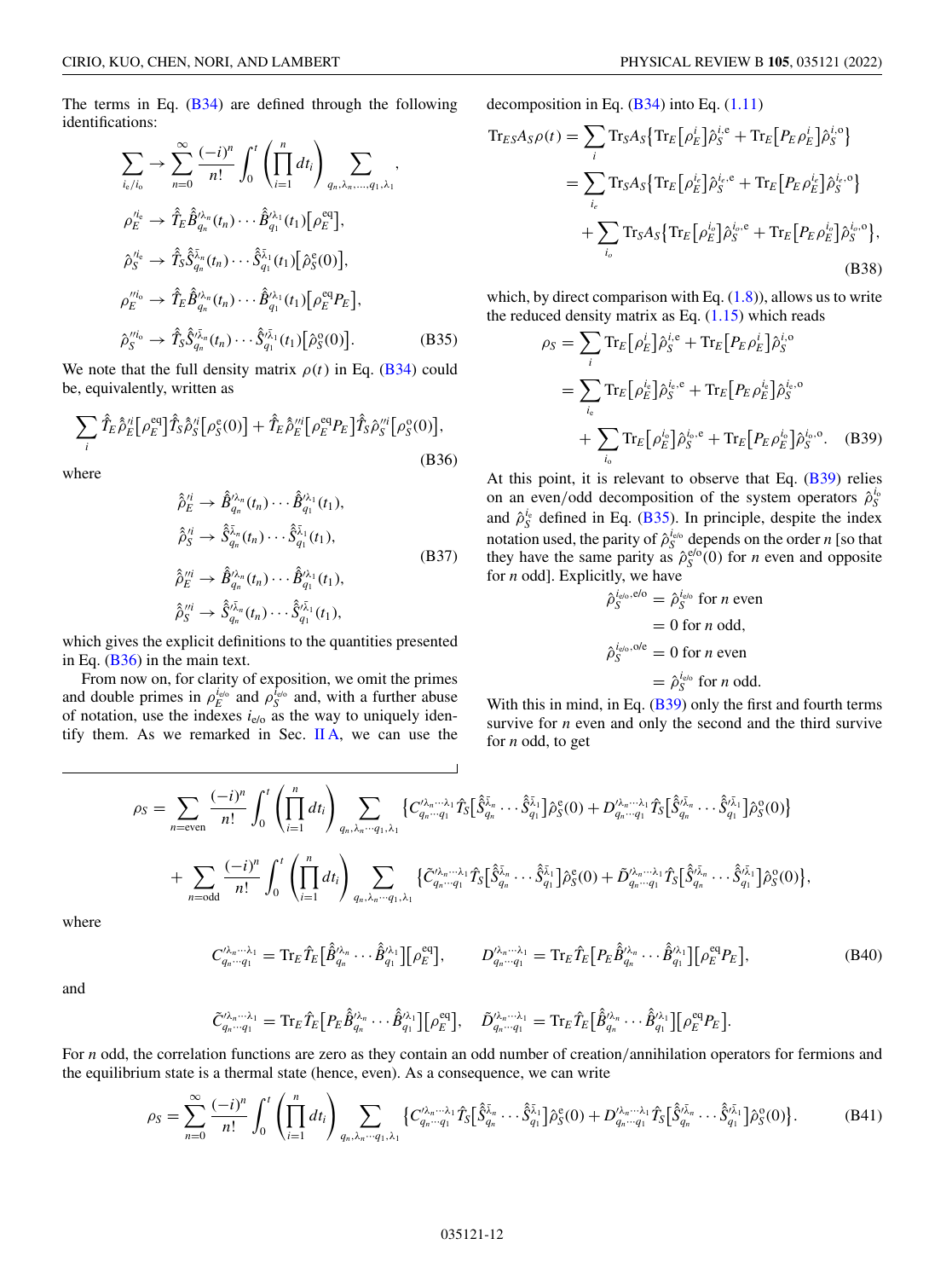<span id="page-12-0"></span>It is interesting to realize how the two  $P_E$  operators explicitly appearing (other  $P_E$  operators are implicit in the definition of the fields *B*) in the correlation functions  $D_{q_n\cdots q_1}^{\lambda_n\cdots\lambda_1}$  given in Eq. [\(C40\)](#page-21-0) have different origin. The  $P_E$  multiplying  $\rho_E^{\text{eq}}$ ultimately originates from the decomposition of the *system* initial condition in Eq.  $(1.12)$ . The remaining  $P_E$  originates from the properties of the partial trace for fermions, i.e., from Eq. [\(1.15\)](#page-2-0).

As a final step, we point out that the operators  $P_E$  implicitly present in the correlation functions in Eq. [\(C40\)](#page-21-0) through the definition of the superoperators  $\hat{\hat{B}}$  in Eq. [\(B27\)](#page-10-0) always appear on the left of the operators *B* (here we do not consider the operators  $P_E$  originating from  $\hat{P}_E$ ). As a consequence, using the cyclic property of the trace, environmental correlations will always involve terms in the form  $\text{Tr}[P_E B^{\lambda_1} \cdots P_E B^{\lambda_n} \rho_E^{\text{eq}}]$ apart from the possible presence of an extra  $P_E$  from  $\hat{\hat{P}}_E$ . Since each field *B* has parity one, and since only correlation functions for even *n* contribute, we can always anticommute the  $P_E$  with the fields and remove them using  $P_E^2 = 1$  (the presence of the extra  $P_E$  from  $\hat{P}_E$  is irrelevant for this line of thought). This corresponds to effectively removing all the original  $P_E$  in front of the fields *B* in Eq. [\(B27\)](#page-10-0), by adding an extra (−*i*) *<sup>n</sup>* factor. This leads to

$$
\rho_S = \sum_{n=0}^{\infty} \frac{(-1)^n}{n!} \int_0^t \left( \prod_{i=1}^n dt_i \right)
$$

$$
\left[ \sum_{q_n, \lambda_n \cdots q_1, \lambda_1} C_{q_n \cdots q_1}^{\lambda_n \cdots \lambda_1} \hat{T}_S \left[ \hat{S}_{q_n}^{\bar{\lambda}_n} \cdots \hat{S}_{q_1}^{\bar{\lambda}_1} \right] \hat{\rho}_S^{\text{c}}(0)
$$

$$
+ \sum_{q_n, \lambda_n \cdots q_1, \lambda_1} D_{q_n \cdots q_1}^{\lambda_n \cdots \lambda_1} \hat{T}_S \left[ \hat{S}_{q_n}^{\bar{\lambda}_n} \cdots \hat{S}_{q_1}^{\bar{\lambda}_1} \right] \hat{\rho}_S^{\text{o}}(0) \right], \quad (B42)
$$

where

$$
C_{q_n\cdots q_1}^{\lambda_n\cdots\lambda_1} = \operatorname{Tr}_E \hat{T}_E \big[\hat{B}_{q_n}^{\lambda_n} \cdots \hat{B}_{q_1}^{\lambda_1}\big] \big[\rho_E^{\text{eq}}\big],
$$
  
\n
$$
D_{q_n\cdots q_1}^{\lambda_n\cdots\lambda_1} = \operatorname{Tr}_E \hat{T}_E \big[P_E \hat{B}_{q_n}^{\lambda_n} \cdots \hat{B}_{q_1}^{\lambda_1}\big] \big[\rho_E^{\text{eq}} P_E\big],
$$
\n(B43)

with

$$
\hat{B}_1^1(t)[\cdot] = B^{\dagger}(t)[\cdot], \n\hat{B}_1^{-1}(t)[\cdot] = B(t)[\cdot], \n\hat{B}_{-1}^1(t)[\cdot] = \hat{P}_E[[\cdot]B^{\dagger}(t)], \n\hat{B}_{-1}^{-1}(t)[\cdot] = \hat{P}_E[[\cdot]B(t)].
$$
\n(B44)

It is actually possible to simplify this expression even further. To achieve this, we analyze the correlations  $D_{q_n \cdots q_1}^{\lambda_n \cdots \lambda_1}$ . Our goal is to remove the two  $P_E$  explicitly appearing in  $E_q$ . (B43). We begin by observing that, if the fields  $\hat{\hat{B}}$  were normal operators (i.e., not superoperators), we could simply use the cyclic property of the trace and conclude that the presence of the  $P_F$  is irrelevant. However, this reasoning does not hold with superoperators because the operators they introduce might act either on the left or on the right of the density matrix, changing the relative position of the two  $P_E$ .

Nevertheless, we can imagine moving the  $P_E$  (which multiplies  $\rho_E^{\text{eq}}$ ) on the left, until it gets next to the remaining  $P_E$ .

As we do this, we get an extra minus sign each time one of the subscript indexes of the  $\hat{B}$  is +1; i.e., it acts on the left of the density matrix (hence it is "in between" the first and the second  $P_E$ ). However, the subscript indexes  $q_1, \ldots, q_n$ also label the system superoperators  $\hat{\hat{S}}$ . As a consequence, the two  $P_E$  can be effectively dropped by adding a minus sign each time a −1 appears in the subscript indexes of the superoperators  $\hat{\hat{S}}$ . This is, for us, extremely convenient as such a minus sign is exactly what differentiates the operators  $\hat{S}$ <sup>*'*</sup> from  $\hat{\hat{S}}$ ; see Eq. [\(B28\)](#page-10-0) and Eq. [\(B29\)](#page-10-0). This last consideration allows us to write the reduced density matrix in a form which does not need to explicitly distinguish which parity sector we are acting upon, i.e.,

$$
\rho_S = \sum_{n=0}^{\infty} \frac{(-1)^n}{n!} \int_0^t \left( \prod_{i=1}^n dt_i \right)
$$
  

$$
\left[ \sum_{q_n, \lambda_n \cdots q_1, \lambda_1} C_{q_n \cdots q_1}^{\lambda_n \cdots \lambda_1} \hat{T}_S \left[ \hat{S}_{q_n}^{\bar{\lambda}_n} \cdots \hat{S}_{q_1}^{\bar{\lambda}_1} \right] \hat{\rho}_S^{\varepsilon}(0)
$$
  

$$
+ \sum_{q_n, \lambda_n \cdots q_1, \lambda_1} C_{q_n \cdots q_1}^{\lambda_n \cdots \lambda_1} \hat{T}_S \left[ \hat{S}_{q_n}^{\bar{\lambda}_n} \cdots \hat{S}_{q_1}^{\bar{\lambda}_1} \right] \hat{\rho}_S^{\varepsilon}(0)
$$
  

$$
= \sum_{n=0}^{\infty} \frac{(-1)^n}{n!} \int_0^t \left( \prod_{i=1}^n dt_i \right)
$$
  

$$
\times \sum_{q_n, \lambda_n \cdots q_1, \lambda_1} C_{q_n \cdots q_1}^{\lambda_n \cdots \lambda_1} \hat{T}_S \left[ \hat{S}_{q_n}^{\bar{\lambda}_n} \cdots \hat{S}_{q_1}^{\bar{\lambda}_1} \right] \hat{\rho}_S(0), \qquad (B45)
$$

which is Eq.  $(2.18)$  in the main text.

#### **3. Wick's theorem**

In this section we review the proof of the Wick's theorem for superoperators in [\[65\]](#page-26-0) and analyze the time-ordered case.

#### *a. Wick's theorem for superoperators*

To keep this article self-contained, to adapt the notation, and to highlight its elegance, in this section we briefly review the proof of the Wick's theorem for Fermionic superoperators developed by Saptsov and Wegewijs in [\[65\]](#page-26-0).

The main objects of study are correlations of the form

$$
S_n = \text{Tr}\left(\hat{c}_{q_n}^{p_n} \cdots \hat{c}_{q_1}^{p_1} \rho_E^{eq}\right),\tag{B46}
$$

where  $\rho_E^{\text{eq}} = \exp[-\beta \sum_k (\omega_k - \mu) c_k^{\dagger} c_k]/Z_E^{\text{eq}}, \text{ with } Z_E^{\text{eq}} =$  $\prod_k \{1 + \exp[-\beta(\omega_k - \mu)]\}$ , and where  $p = (\lambda, k)$  is a multi-index so that  $\lambda = \pm 1$  defines the presence  $(\lambda = +1)$ or absence  $(\lambda = -1)$  of a dagger and *k* is an external index labeling the fermions of the bath. The index  $q = \pm 1$  specifies whether the operator acts on the left  $(q = 1)$  or right  $q = -1$ . Explicitly, we have

$$
\begin{aligned} \hat{\mathcal{C}}_q^p[\cdot] &= \hat{\mathcal{C}}_q^{\lambda,k}[\cdot] \\ &= \delta_{q,+1} c^p[\cdot] + \delta_{q,-1}[\cdot] c^p, \end{aligned} \tag{B47}
$$

where

$$
c^{p} = c^{(\lambda, k)} = (\delta_{\lambda, 1} c_{k}^{\dagger} + \delta_{\lambda, -1} c_{k}).
$$
 (B48)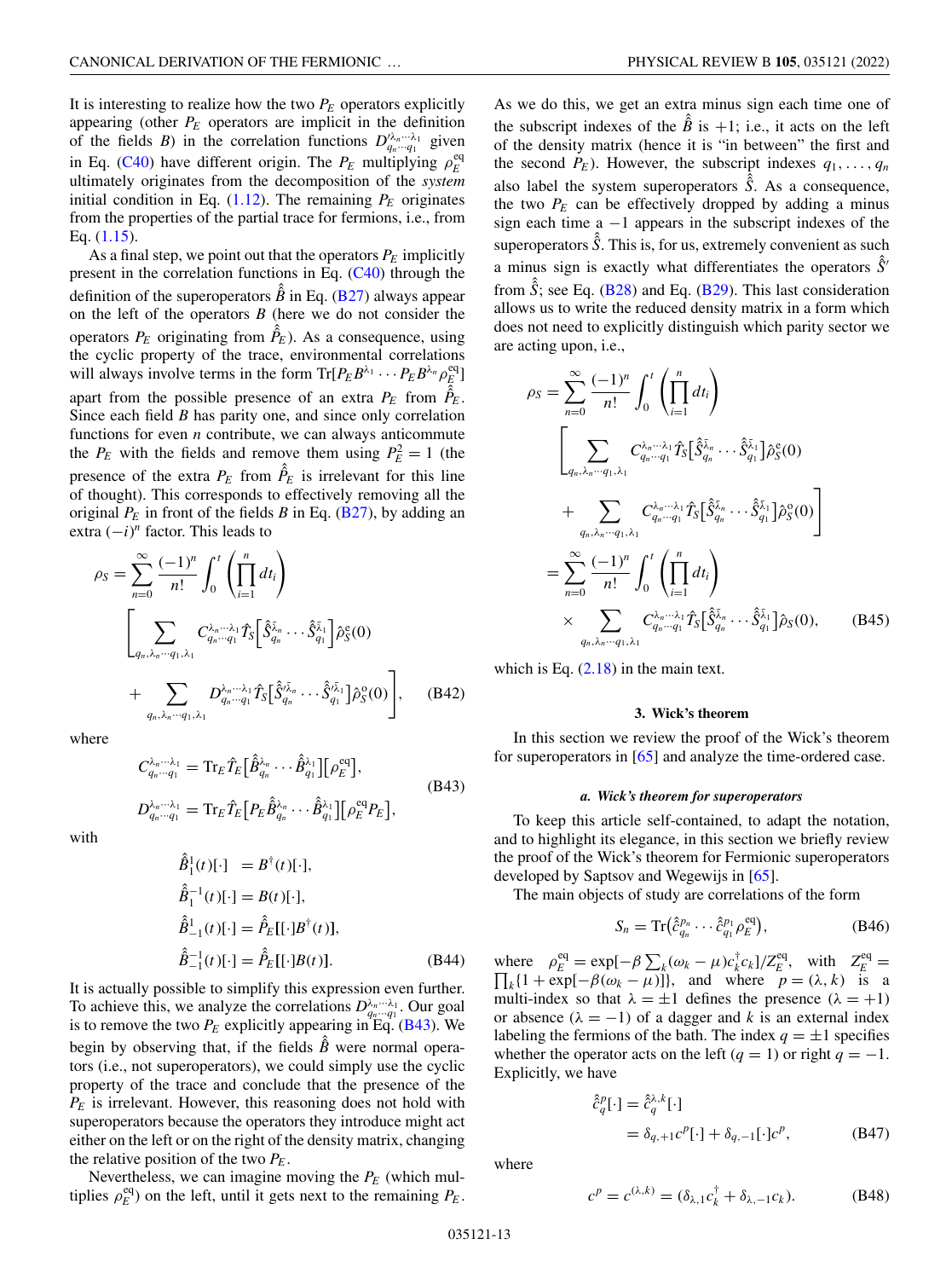<span id="page-13-0"></span>Using this notation, the usual Fermionic anticommutation rules read

$$
\{c^p, c^{p'}\} = \delta_{p, \bar{p}'},\tag{B49}
$$

where  $p = (\lambda, k)$  and  $\bar{p} \equiv (\bar{\lambda}, k)$  with  $\bar{\lambda} = -\lambda$ .

The main issue to prove a Wick's theorem for superoperators is that no definite commutation or anticommutation rules hold for superoperators. We can see this explicitly as

$$
\begin{split} \left\{ \hat{\hat{c}}_{q_1}^{p_1}, \hat{\hat{c}}_{q_2}^{p_2} \right\} (\cdot) &= \delta_{q_1, +1} \delta_{q_2, +1} \delta_{p_1, \bar{p}_2} (\cdot) + 2 \delta_{q_1, +1} \delta_{q_2, -1} c^{p_1} (\cdot) c^{p_2} \\ &+ 2 \delta_{q_1, -1} \delta_{q_2, +1} c^{p_2} (\cdot) c^{p_1} + \delta_{q_1, -1} \delta_{q_2, -1} \delta_{p_1, \bar{p}_2} (\cdot) \\ &= \delta_{p_1, \bar{p}_2} (\delta_{q_1, +1} \delta_{q_2, +1} + \delta_{q_1, -1} \delta_{q_2, -1}) \\ &+ 2 \delta_{q_1, +1} \delta_{q_2, -1} c^{p_1} (\cdot) c^{p_2} + 2 \delta_{q_1, -1} \delta_{q_2, +1} c^{p_2} (\cdot) c^{p_1} . \end{split} \tag{B50}
$$

The factor 2 in the second line appears as a consequence of the fact that  $\hat{c}_1^p$  and  $\hat{c}_{-1}^{p'}$  commute, i.e.,  $[\hat{c}_1^p, \hat{c}_{-1}^{p'}] = 0$ . The elegant consideration presented in [\[65\]](#page-26-0) is to consider the modified fields

$$
\hat{\hat{\mathcal{J}}}_q^p = \delta_{q,+1} \hat{c}_q^p + \delta_{q,-1} \hat{P}_E \hat{c}_q^p, \tag{B51}
$$

where  $\hat{P}_E[\cdot] = P_E \cdot P_E$ . This "harmless" (see [\[65\]](#page-26-0), page 5) definition has profound effects as, now,

$$
\begin{aligned}\n&\{\hat{\mathcal{J}}_{q_1}^{p_1}, \hat{\mathcal{J}}_{q_2}^{p_2}\}(\cdot) \\
&= \delta_{q_1,+1}\delta_{q_2,+1}\delta_{p_1,\bar{p}_2}\{c^{p_1}, c^{\bar{p}_1}\}(\cdot) \\
&+ \delta_{q_1,+1}\delta_{q_2,-1}[c^{p_1}P_E(\cdot)c^{p_2}P_E + P_E c^{p_1}(\cdot)c^{p_2}P_E] \\
&+ \delta_{q_1,-1}\delta_{q_2,+1}[P_E c^{p_2}(\cdot)c^{p_1}P_E + c^{p_2}P_E(\cdot)c^{p_1}P_E] \\
&+ \delta_{q_1,-1}\delta_{q_2,-1}\delta_{p_1,\bar{p}_2}P_E^2(\cdot)(c^{p_2}P_E c^{\bar{p}_1}P_E + c^{p_1}P_E c^{\bar{p}_2}P_E) \\
&= \delta_{q_1,+1}\delta_{q_2,+1}\delta_{p_1,\bar{p}_2}(\cdot) + q_1\delta_{q_1,-1}\delta_{q_2,-1}\delta_{p_1,\bar{p}_2}(\cdot) \\
&= q_1\delta_{p_1,\bar{p}_2}\delta_{q_1,q_2},\n\end{aligned}
$$
(B52)

which starts to resemble the Fermionic anticommutation rules. To complete the mapping, it is possible [\[65\]](#page-26-0) to introduce

$$
\hat{\hat{J}}_{q}^{p} = \frac{1}{\sqrt{2}} \left( \delta_{q,+1} \sum_{q'} q' \hat{\hat{\mathcal{J}}}_{q'}^{p} + \delta_{q,-1} \sum_{q'} \hat{\hat{\mathcal{J}}}_{q'}^{p} \right)
$$
\n
$$
= \frac{\left[ \delta_{q,+1} \left( \hat{\hat{c}}_{1}^{p} - \hat{\hat{P}}_{E} \hat{\hat{c}}_{-1}^{p} \right) + \delta_{q,-1} \left( \hat{\hat{c}}_{1}^{p} + \hat{\hat{P}}_{E} \hat{\hat{c}}_{-1}^{p} \right) \right]}{\sqrt{2}}.
$$
\n(B53)

For future reference, these expressions can be inverted to obtain the Fermionic operators as

$$
\hat{\hat{c}}_1^p = \frac{1}{\sqrt{2}} (\hat{J}_{-1}^p + \hat{J}_{+1}^p), \n\hat{P}_E \hat{c}_{-1}^p = \frac{1}{\sqrt{2}} (\hat{J}_{-1}^p - \hat{J}_{+1}^p).
$$
\n(B54)

 $\mathbf{r}$ 

We now have, defining  $\bar{q} = -q$ ,

$$
\{\hat{J}_{q_{1}}^{p_{1}}, \hat{J}_{q_{2}}^{p_{2}}\} = \frac{1}{2}\delta_{q_{1},+1}\delta_{q_{2},+1}\left\{\sum_{q} q\hat{J}_{q}^{p_{1}}, \sum_{q} q\hat{J}_{q}^{p_{2}}\right\}\n+ \frac{1}{2}\delta_{q_{1},+1}\delta_{q_{2},-1}\left\{\sum_{q} q\hat{J}_{q}^{p_{1}}, \sum_{q} \hat{J}_{q}^{p_{2}}\right\}\n+ \frac{1}{2}\delta_{q_{1},-1}\delta_{q_{2},+1}\left\{\sum_{q} \hat{J}_{q}^{p_{1}}, \sum_{q} q\hat{J}_{q}^{p_{2}}\right\}\n+ \frac{1}{2}\delta_{q_{1},-1}\delta_{q_{2},-1}\left\{\sum_{q} \hat{J}_{q}^{p_{1}}, \sum_{q} q\hat{J}_{q}^{p_{2}}\right\}\n= \frac{1}{2}\delta_{q_{1},+1}\delta_{q_{2},+1}\sum_{q} \sum_{q'} qq'\left\{\hat{J}_{q}^{p_{1}}, \hat{J}_{q'}^{p_{2}}\right\}\n+ \frac{1}{2}\delta_{q_{1},+1}\delta_{q_{2},-1}\sum_{q} \sum_{q'} \left\{\hat{J}_{q}^{p_{1}}, \hat{J}_{q'}^{p_{2}}\right\}\n+ \frac{1}{2}\delta_{q_{1},-1}\delta_{q_{2},-1}\sum_{q} \sum_{q'} \left\{\hat{J}_{q}^{p_{1}}, \hat{J}_{q'}^{p_{2}}\right\}\n+ \frac{1}{2}\delta_{q_{1},-1}\delta_{q_{2},-1}\sum_{q} \sum_{q'} \left\{\hat{J}_{q}^{p_{1}}, \hat{J}_{q'}^{p_{2}}\right\}\n+ \frac{1}{2}\delta_{q_{1},-1}\delta_{q_{2},-1}\sum_{q} \sum_{q'} \left\{\hat{J}_{q}^{p_{1}}, \hat{J}_{q'}^{p_{2}}\right\}\n+ \frac{1}{2}\delta_{q_{1},+1}\delta_{q_{2},-1}\sum_{p_{1},\bar{p}_{2}} \sum_{q} qq\n+ \frac{1}{2}\delta_{q_{1},+1}\delta_{q_{2},-1}\delta_{p_{1},\bar{p}_{2}}\sum_{q} qq\n+ \frac{1}{
$$

which elegantly resembles the Fermionic anticommutation rules. But this is not all, as other important relations hold. One is the fluctuation-dissipation-like relation

$$
\hat{J}_{\pm 1}^p (\rho_E^{\text{eq}}) = (\hat{c}_1^p \mp \hat{P}_E \hat{c}_{-1}^p) (\rho_E^{\text{eq}})
$$
  
\n
$$
= c_k^{\lambda} \rho_E^{\text{eq}} \mp P_E \rho_E^{\text{eq}} c_k^{\lambda} P_E
$$
  
\n
$$
= (e^{\lambda \beta(\omega_k - \mu)} \pm 1) \rho_E^{\text{eq}} c_k^{\lambda}, \qquad (B56)
$$

where we have used Eq. [\(B72\)](#page-15-0) and the fact that  $\rho_E^{\text{eq}}$  is even in the number of Fermionic operators. We then have

$$
\hat{J}_{-1}^{p}(\rho_{E}^{\text{eq}}) = \frac{(e^{\lambda \beta(\omega_{k} - \mu)} - 1)}{(e^{\lambda \beta(\omega_{k} - \mu)} + 1)} \hat{J}_{+1}^{p}(\rho_{E}^{\text{eq}})
$$

$$
= \tanh[\lambda \beta(\omega_{k} - \mu)/2] \hat{J}_{+1}^{p}(\rho_{E}^{\text{eq}}).
$$
(B57)

Another important relation is the "closure"

$$
\operatorname{Tr}\bigl[\hat{J}_{+1}^q \cdot \bigr] = 0,\tag{B58}
$$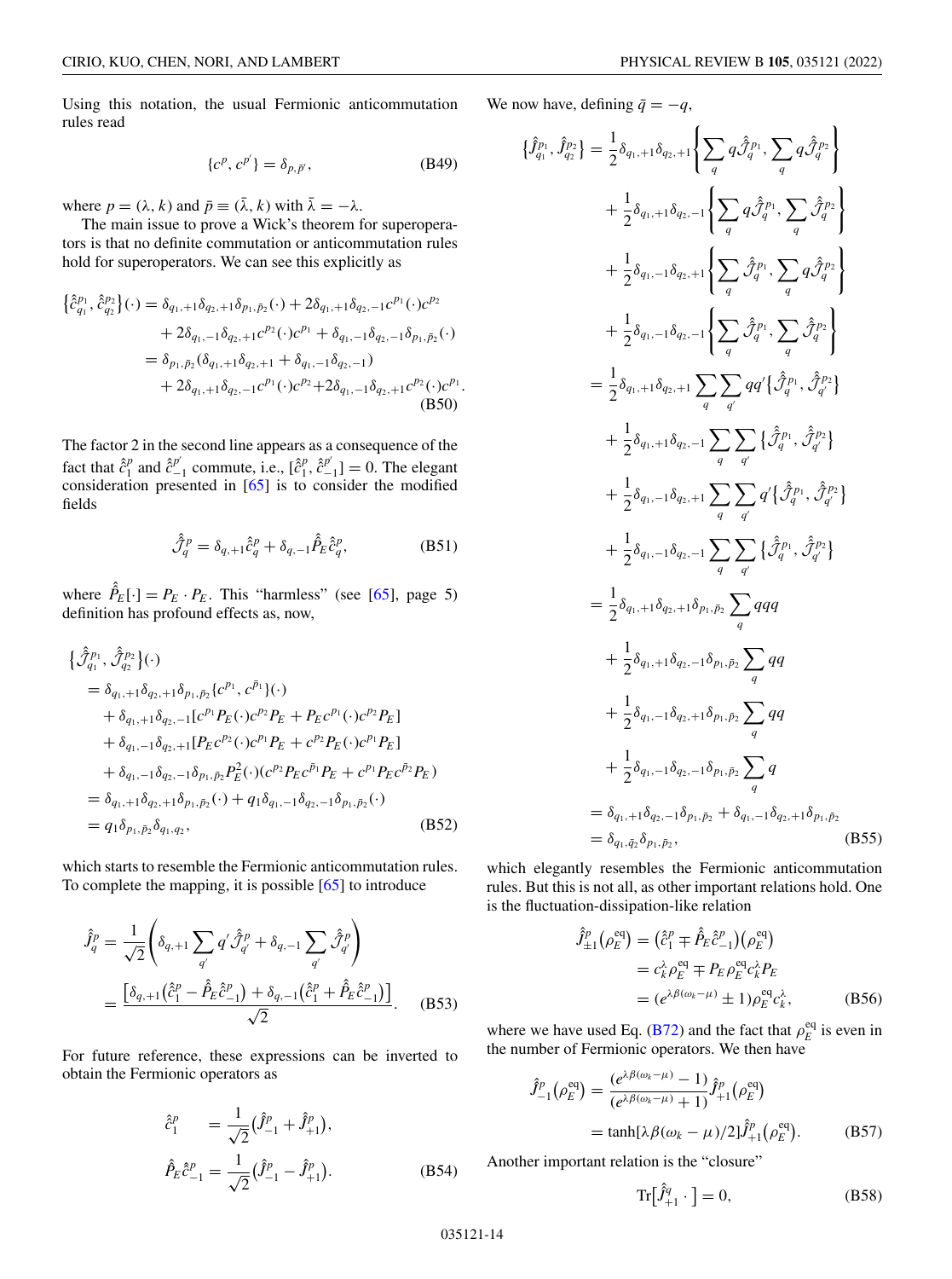<span id="page-14-0"></span>which is proved by using the cyclic property of the trace as

$$
\operatorname{Tr}\left[\hat{J}_{+1}^{p} \cdot \right] = \operatorname{Tr}\left[\left(\hat{c}_{1}^{p} - \hat{P}_{E}\hat{c}_{-1}^{p}\right) \cdot \right]
$$

$$
= \operatorname{Tr}\left[c_{k}^{\lambda} \cdot -P_{E} \cdot c_{k}^{\lambda} P_{E}\right]
$$

$$
= \operatorname{Tr}\left[c_{k}^{\lambda} \cdot -c_{k}^{\lambda} \cdot \right]
$$

$$
= 0. \tag{B59}
$$

Everything is now ready to prove Wick's theorem. We consider

$$
S_n = \text{Tr}\big[J_{q_1}^{p_1} \cdots J_{q_n}^{p_n} \rho_E^{\text{eq}}\big],\tag{B60}
$$

which is nonzero only for even *n*. In this case, if  $q_n = +1$ , we can anticommute it on the left and then use the closure property to derive

$$
S_n = \sum_{i=1}^{n-1} (-1)^{\#P_{i,n}} \text{Tr} \left[ \{J_{q_n}^{p_n}, J_{q_i}^{p_i}\} J_{q_1}^{p_1} \underbrace{\cdots}_{i,n} J_{q_n}^{p_n} \rho_{\beta} \right]
$$
  
\n
$$
= \sum_{i=1}^{n-1} (-1)^{\#P_{i,n}} \text{Tr} \left[ \{J_{q_i}^{p_i}, J_{q_n}^{p_n}\} \rho_E^{eq} \right] S_{n-2}^{i,n}
$$
  
\n
$$
= \sum_{i=1}^{n-1} (-1)^{\#P_{i,n}} \langle J_{q_i}^{p_i} J_{q_n}^{p_n} \rangle_E S_{n-2}^{i,n}, \qquad (B61)
$$

where the underbrace indicates the indexes labeling the missing operators, and where we use Eq.  $(B55)$  in the second step and we use the closure property Eq.  $(B58)$  in the last step. We also define  $S_{n-2}^{i,n} = \text{Tr}[J_{q_1}^{p_1} \cdots]$  $\sum_{i,n}$  $J_{q_n}^{p_n} \rho_E^{\text{eq}}$ ] and  $\langle \cdot \rangle_E = \text{Tr}[\cdot \rho_E^{\text{eq}}]$ .

Here,  $\#P_{i,n}$  is the number of transpositions needed to bring  $J_{q_n}^{p_n}$  and  $J_{q_i}^{p_i}$  adjacent [\[65\]](#page-26-0).

If  $q_n = -1$ , we cannot apply the closure relation directly. However, we can first use the fluctuation-dissipation relation Eq.  $(B57)$  to obtain

$$
S_n = t_n \sum_{i=1}^{n-1} (-1)^{\#P_{i,n}} \text{Tr} \Big[ \{ J_{\bar{q}_n}^{P_n}, J_{q_i}^{P_i} \} \rho_\beta \Big] S_{n-2}^{i,n}
$$
  
\n
$$
= t_n \sum_{i=1}^{n-1} (-1)^{\#P_{i,n}} \text{Tr} \Big[ J_{q_i}^{P_i} J_{\bar{q}_n}^{P_n} \rho_E \Big] S_{n-2}^{i,n}
$$
  
\n
$$
= \sum_{i=1}^{n-1} (-1)^{\#P_{i,n}} \text{Tr} \Big[ J_{q_i}^{P_i} J_{q_n}^{P_n} \rho_E \Big] S_{n-2}^{i,n}
$$
  
\n
$$
= \sum_{i=1}^{n-1} (-1)^{\#P_{i,n}} \langle J_{q_i}^{P_i} J_{q_n}^{P_n} \rangle_E S_{n-2}^{i,n}, \qquad (B62)
$$

where  $q_n = (\lambda_n, k_n)$  is a multi-index, and define  $t_n \equiv$  $\tanh[\lambda_n \beta(\omega_k - \mu)/2]$ . In order to derive the second line we use the closure property Eq.  $(B58)$ , and to obtain the third line we use the fluctuation-dissipation relation Eq. [\(B57\)](#page-13-0) again.

Proceeding this way iteratively, we prove

$$
\text{Tr}\big[J_{q_1}^{p_1}\cdots J_{q_n}^{p_n}\rho_E^{eq}\big] = \sum_{c\in C_n} (-1)^{\#c} \prod_{(i,j)\in c} \left\langle J_{q_i}^{p_i} J_{q_j}^{p_j} \right\rangle_E. \tag{B63}
$$

Here, each full contraction  $c \in C_n$  is one of the possible sets of ordered pairs (or just, contractions)  $(i_c, j_c)$ ,  $i_c < j_c$ , over the set  $\mathbb{N}_n = \{1, \ldots, n\}$ . We further denote by #*c* the parity of the contraction  $c$ , i.e., the parity of the permutation needed to order the set  $\mathbb{N}_n$ , such that all pairs in *c* are adjacent.

To conclude, we observe that, in order to use this form of Wick's theorem, the superoperators have to be written in terms of  $\hat{c}_1^p$  and  $\hat{P}_E \hat{c}_{-1}^p$  defined in Eq. [\(B54\)](#page-13-0). Using  $B(t) =$  $\sum_{k} g_{k} c_{k} e^{-i\omega_{k}t}$ , we can write the superoperators  $\hat{\hat{B}}$  defined in  $E_1^k$  [\(2.20\)](#page-3-0) as

$$
\hat{\hat{B}}_1^{\lambda}(t) = \sum_{k} g_k \hat{c}_1^p e^{-i\omega_k t},
$$
  

$$
\hat{\hat{B}}_{-1}^{\lambda}(t) = \sum_{k} g_k \hat{P}_E \hat{c}_{-1}^p e^{-i\omega_k t},
$$
 (B64)

where  $p = (\lambda, k)$ . This shows that, as long as the correlations are written in terms of the superoperators  $\hat{\hat{B}}$  above, we can indeed use the Wick's theorem in Eq. (B63), justifying the reasoning done in Sec. [II C.](#page-3-0)

#### *b. Time ordering in Wick's theorem*

The form of the Wick's theorem in Eq.  $(B63)$  implies that if *P<sup>a</sup>* is a single swap between two adjacent superoperators (let us say between  $J_{q_a}^{p_a}$  and  $J_{q_{a+1}}^{p_{a+1}}$ ), the parity #*c* of each full contraction *c* will provide an extra minus sign unless  $(a, a +$ 1)  $∈ c$ . In fact, the parity of the permutation needed to order the set (after applying  $P^a$ ) such that all pairs are adjacent is  $-(\#c)$  when  $(a, a + 1) \notin c$ .

When  $(a, a + 1) \in c$ , there is no extra sign as a and  $a + 1$ , even if swapped, are already adjacent. This slight imperfection with respect to total antisymmetry implies that special care needs to be taken with respect to the order in which the original sequence appears inside the correlation. However, total antisymmetry can be restored by simply considering Fermionic time ordering of the original sequence. In this case, supposing  $t_n \geqslant \cdots \geqslant t_1$ , we have

$$
\operatorname{Tr}\bigl[\hat{T}\bigl[J_{q_{P(1)}}^{p_{P(1)}}\cdots J_{q_{P(n)}}^{p_{P(n)}}\bigr]\rho_E^{eq}\bigr] = (-1)^{\#P}W\bigl[J_{q_n}^{p_n}\cdots J_{q_1}^{p_1}\bigr],\quad (B65)
$$

where  $P$  is a generic permutation and where

$$
W\big[_{q_n}^{p_n} \cdots J_{q_1}^{p_1}\big] = \sum_{c \in \bar{C}_n} (-1)^{\#c} \prod_{i,j \in c} \langle J_{q_i}^{p_i} J_{q_j}^{p_j} \rangle_E.
$$
 (B66)

Here,  $\bar{C}_n$  is the set of contractions over the set  $\bar{N}_n =$  ${n, \ldots, 1}$ . Importantly, since *i*, *j* are ordered as in the sequence given to *W*, we can always include an additional time ordering in the definition to obtain

$$
\operatorname{Tr}\bigl[\hat{T}\bigl[J_{q_{P(1)}}^{p_{P(1)}}\cdots J_{q_{P(n)}}^{p_{P(n)}}\bigr]\rho_E^{\text{eq}}\bigr] = (-1)^{\#P}W_T\bigl[J_{q_n}^{p_n}\cdots J_{q_1}^{p_1}\bigr],\quad (B67)
$$

where

$$
W_T\big[J_{q_1}^{p_1}\cdots J_{q_n}^{p_n}\big] = \sum_{c\in\bar{C}_n} (-1)^{\#c} \prod_{i,j\in c} \langle \hat{T}\big[J_{q_i}^{p_i}J_{q_j}^{p_j}\big]\rangle_E, \qquad (B68)
$$

which fulfills

$$
W_T\big[P^a\big[J_{q_n}^{p_n}\cdots J_{q_1}^{p_1}\big]\big] = -W_T\big[J_{q_n}^{p_n}\cdots J_{q_1}^{p_1}\big].\tag{B69}
$$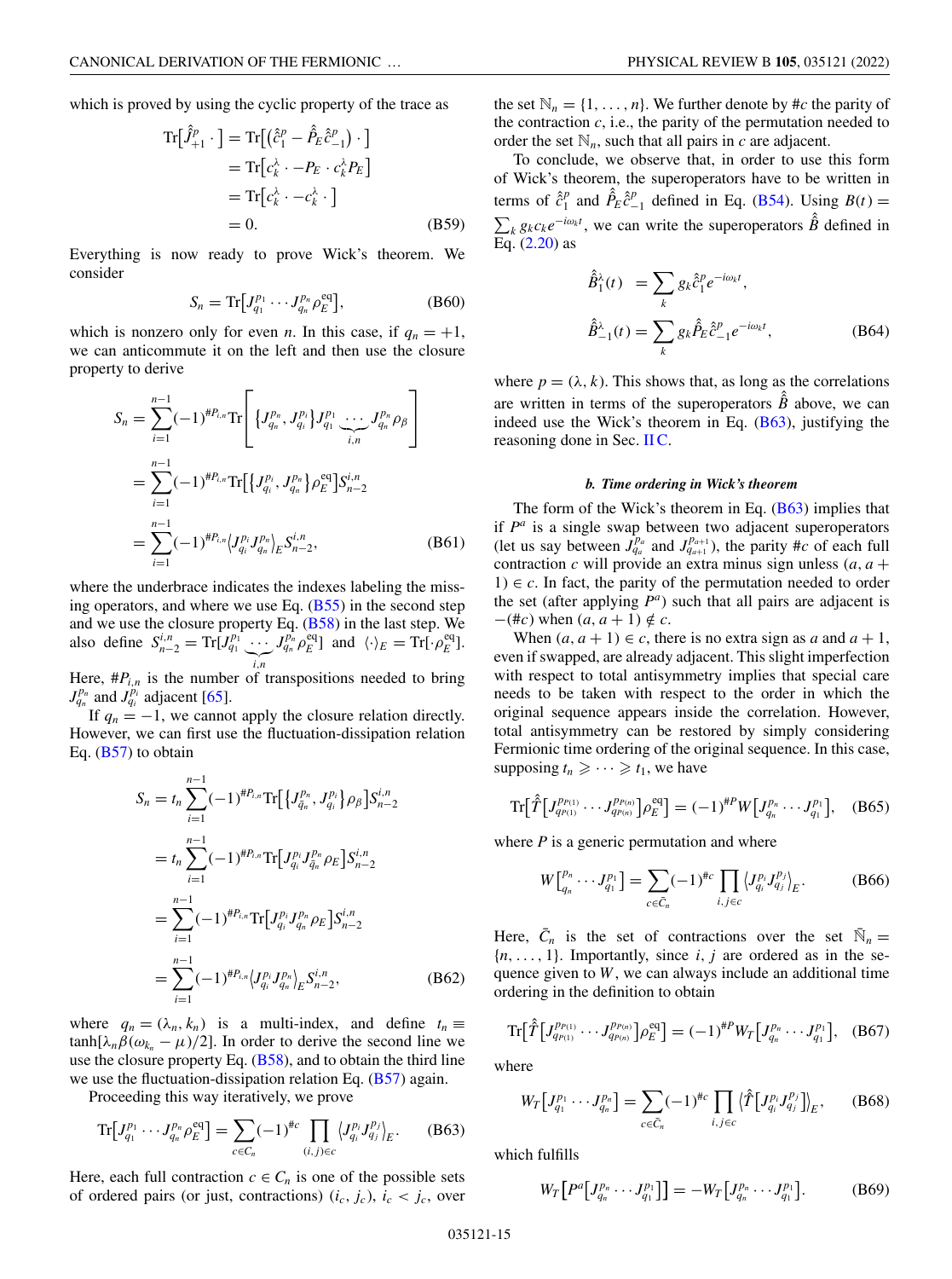<span id="page-15-0"></span>In fact,

$$
W_{T}\left[P^{a}\left[J_{q_{n}}^{p_{n}}\cdots J_{q_{1}}^{p_{1}}\right]\right] = -\sum_{c \in C_{n}} (-1)^{\#c} \prod_{(i,j) \in c,(a,b) \notin c} \langle \hat{T}\left[J_{q_{i}}^{p_{i}}J_{q_{j}}^{p_{j}}\right]\rangle_{E}
$$
  
+ 
$$
\sum_{c \in C_{n}} (-1)^{\#c} \prod_{(i,j) \in c,(a,b) \in c} \langle \hat{T}\left[P^{a}\left[J_{q_{i}}^{p_{i}}J_{q_{j}}^{p_{j}}\right]\right]\rangle_{E}
$$
  
= 
$$
-\sum_{c \in C_{n}} (-1)^{\#c} \prod_{(i,j) \in c,(a,b) \notin c} \langle \hat{T}\left[J_{q_{i}}^{p_{i}}J_{q_{j}}^{p_{j}}\right]\rangle_{E}
$$
  
- 
$$
\sum_{c \in C_{n}} (-1)^{\#c} \prod_{(i,j) \in c,(a,b) \in c} \langle \hat{T}\left[J_{q_{i}}^{p_{i}}J_{q_{j}}^{p_{j}}\right]\rangle_{E}
$$
  
= 
$$
-\sum_{c \in C_{n}} (-1)^{\#c} \prod_{(i,j) \in c} \langle \hat{T}\left[J_{q_{i}}^{p_{i}}J_{q_{j}}^{p_{j}}\right]\rangle_{E}.
$$
  
(B70)

Since we can always decompose the generic permutation *P* appearing in Eq. ( $\overline{B67}$ ) in terms of transpositions  $P^a$ , by repetitive application of Eq.  $(B69)$  we obtain

$$
\text{Tr}\big[\hat{T}\big[J_{q_{P(1)}}^{p_{P(1)}}\cdots J_{q_{P(n)}}^{p_{P(n)}}\big]\rho_E^{\text{eq}}\big] = W_T\big[J_{q_{P(1)}}^{p_{P(1)}}\cdots J_{q_{P(n)}}^{p_{P(n)}}\big].\tag{B71}
$$

This is a rather convenient result as we can apply the Wick's operator *W* directly to the original sequence, independently from its order.

## *c. Commutation relations with equilibrium distribution*

In this subsection we prove the relation

$$
c_k^{\lambda} \rho_E^{\text{eq}} = e^{\lambda \beta(\omega_k - \mu)} \rho_E^{\text{eq}} c_k^{\lambda},\tag{B72}
$$

where  $\lambda = \pm 1$  and where  $\rho_E^{\text{eq}} = \exp[-\beta \sum_k (\omega_k - \lambda_k)$  $\mu$ )*c*<sub>k</sub><sup>†</sup>*c<sub>k</sub>*]/ $Z_E^{\text{eq}}$  with  $Z_E^{\text{eq}} = \prod_k \{1 + \exp[-\beta(\omega_k - \mu)]\}.$  To start we have

$$
c_k \rho_E^{\text{eq}} = c_k e^{-\beta(\omega_k - \mu)c_k^{\dagger} c_k} e^{-\beta \sum_{j \neq k} (\omega_j - \mu)c_j^{\dagger} c_j} / Z_E^{\text{eq}}
$$
  
\n
$$
= c_k [1 + (e^{-\beta(\omega_k - \mu)} - 1)c_k^{\dagger} c_k]
$$
  
\n
$$
\times e^{-\beta \sum_{j \neq k} (\omega_j - \mu)c_j^{\dagger} c_j} / Z_E^{\text{eq}}
$$
  
\n
$$
= e^{-\beta(\omega_k - \mu)} c_k e^{-\beta \sum_{j \neq k} (\omega_j - \mu)c_j^{\dagger} c_j} / Z_E^{\text{eq}}.
$$
 (B73)

We also have

$$
\rho_E^{\text{eq}} c_k = e^{-\beta(\omega_k - \mu)c_k^{\dagger}c_k} c_k e^{-\beta \sum_{j \neq k} (\omega_j - \mu)c_j^{\dagger}c_j} / Z_E^{\text{eq}}
$$
  
\n
$$
= [1 + (e^{-\beta(\omega_k - \mu)} - 1)c_k^{\dagger}c_k]
$$
  
\n
$$
\times c_k e^{-\beta \sum_{j \neq k} (\omega_j - \mu)c_j^{\dagger}c_j} / Z_E^{\text{eq}}
$$
  
\n
$$
= c_k e^{-\beta \sum_{j \neq k} (\omega_j - \mu)c_j^{\dagger}c_j} / Z_E^{\text{eq}},
$$
 (B74)

so that, by comparison, we obtain

$$
c_k \rho_E^{\text{eq}} = e^{-\beta(\omega_k - \mu)} \rho_E^{\text{eq}} c_k. \tag{B75}
$$

Similarly,

$$
c_{k}^{\dagger} \rho_{E}^{\text{eq}} = c_{k}^{\dagger} e^{-\beta(\omega_{k} - \mu)c_{k}^{\dagger}c_{k}} e^{-\beta \sum_{j \neq k} (\omega_{j} - \mu)c_{j}^{\dagger}c_{j}} / Z_{E}^{\text{eq}}
$$
  
\n
$$
= c_{k}^{\dagger} [1 + (e^{-\beta(\omega_{k} - \mu)} - 1)c_{k}^{\dagger}c_{k}]
$$
  
\n
$$
\times e^{-\beta \sum_{j \neq k} (\omega_{j} - \mu)c_{j}^{\dagger}c_{j}} / Z_{E}^{\text{eq}}
$$
  
\n
$$
= c_{k}^{\dagger} e^{-\beta \sum_{j \neq k} (\omega_{j} - \mu)c_{j}^{\dagger}c_{j}} / Z_{E}^{\text{eq}},
$$
 (B76)

and

$$
\rho_E^{\text{eq}} c_k^{\dagger} = e^{-\beta(\omega_k - \mu)c_k^{\dagger}c_k} c_k^{\dagger} e^{-\beta \sum_{j \neq k} (\omega_j - \mu)c_j^{\dagger}c_j} / Z_E^{\text{eq}}
$$
\n
$$
= [1 + (e^{-\beta(\omega_k - \mu)} - 1)c_k^{\dagger}c_k]
$$
\n
$$
\times c_k^{\dagger} e^{-\beta \sum_{j \neq k} (\omega_j - \mu)c_j^{\dagger}c_j} / Z_E^{\text{eq}}
$$
\n
$$
= e^{-\beta(\omega_k - \mu)} c_k^{\dagger} e^{-\beta \sum_{j \neq k} (\omega_j - \mu)c_j^{\dagger}c_j} / Z_E^{\text{eq}}, \qquad (B77)
$$

so that

$$
c_k^{\dagger} \rho_E^{\text{eq}} = e^{\beta(\omega_k - \mu)} \rho_E^{\text{eq}} c_k^{\dagger}.
$$
 (B78)

Together, Eq. (B75) and Eq. (B78) prove Eq. (B72).

## **4. Influence superoperator**

In this section we explicitly derive the expression for the influence superoperator  $\hat{\hat{\mathcal{F}}}(t)$  in Eq. [\(2.29\)](#page-4-0) and for the superoperator  $\hat{\hat{W}}$  in Eq. [\(2.26\)](#page-3-0). We also provide a relation between the factorial and the double factorial which is used to re-sum the reduced Dyson series.

#### *a. Expression for the influence superoperator*

Given the arguments in the main text, from Eq.  $(2.23)$  we find that the reduced density matrix depends on the quantity

$$
\hat{T}_S \int_0^t dt_2 dt_1 \hat{W}(t_2, t_1).
$$
 (B79)

To proceed, note the following symmetry,

$$
\hat{\hat{T}}_{S}\hat{W}(t_2, t_1) = \hat{\hat{T}}_{S}\hat{W}(t_1, t_2).
$$
 (B80)

In fact, ˆ *T*ˆ

$$
\hat{S}_{s}^{k}(W(t_{1}, t_{2})) = \sum_{q_{1}, q_{2}, \lambda_{1}, \lambda_{2}} C_{q_{2}, q_{1}}^{\lambda_{2}, \lambda_{1}}(t_{1}, t_{2}) \hat{f}_{S} \hat{S}_{q_{2}}^{\bar{\lambda}_{2}}(t_{1}) \hat{S}_{q_{1}}^{\bar{\lambda}_{1}}(t_{2})
$$
\n
$$
= - \sum_{q_{1}, q_{2}, \lambda_{1}, \lambda_{2}} C_{q_{1}, q_{2}}^{\lambda_{1}, \lambda_{2}}(t_{2}, t_{1}) \hat{f}_{S} \hat{S}_{q_{2}}^{\bar{\lambda}_{2}}(t_{1}) \hat{S}_{q_{1}}^{\bar{\lambda}_{1}}(t_{2})
$$
\n
$$
= \sum_{q_{1}, q_{2}, \lambda_{1}, \lambda_{2}} C_{q_{1}, q_{2}}^{\lambda_{1}, \lambda_{2}}(t_{2}, t_{1}) \hat{f}_{S} \hat{S}_{q_{1}}^{\bar{\lambda}_{1}}(t_{2}) \hat{S}_{q_{2}}^{\bar{\lambda}_{2}}(t_{1})
$$
\n
$$
= \hat{f}_{S} W(t_{2}, t_{1}), \qquad (B81)
$$

where we use the fact that

$$
C_{q_2,q_1}^{\lambda_2,\lambda_1}(t_1, t_2) = \text{Tr}_E \Big[ \hat{T}_E \hat{\hat{B}}_{q_2}^{\lambda_2}(t_1) \hat{\hat{B}}_{q_1}^{\lambda_1}(t_2) [\rho_E(0)] \Big] = -\text{Tr}_E \Big[ \hat{T}_E \hat{\hat{B}}_{q_1}^{\lambda_1}(t_2) \hat{\hat{B}}_{q_2}^{\lambda_2}(t_1) [\rho_E(0)] \Big] = -C_{q_1,q_2}^{\lambda_1,\lambda_2}(t_2, t_1).
$$
 (B82)

In turn, this means that

$$
\hat{T}_S \int_0^t dt_2 dt_1 \hat{W}(t_2, t_1) \n= \hat{T}_S \int_0^t dt_2 \int_0^t dt_1 [\theta(t_2 - t_1) + \theta(t_1 - t_2)] \hat{W}(t_2, t_1) \n= \left( \int_0^t dt_2 \int_0^{t_2} dt_1 + \int_0^t dt_1 \int_0^{t_1} dt_2 \right) \hat{T}_S \hat{W}(t_2, t_1) \n= 2 \hat{T}_S \int_0^t dt_2 \int_0^{t_2} dt_1 \hat{W}(t_2, t_1),
$$
\n(B83)

035121-16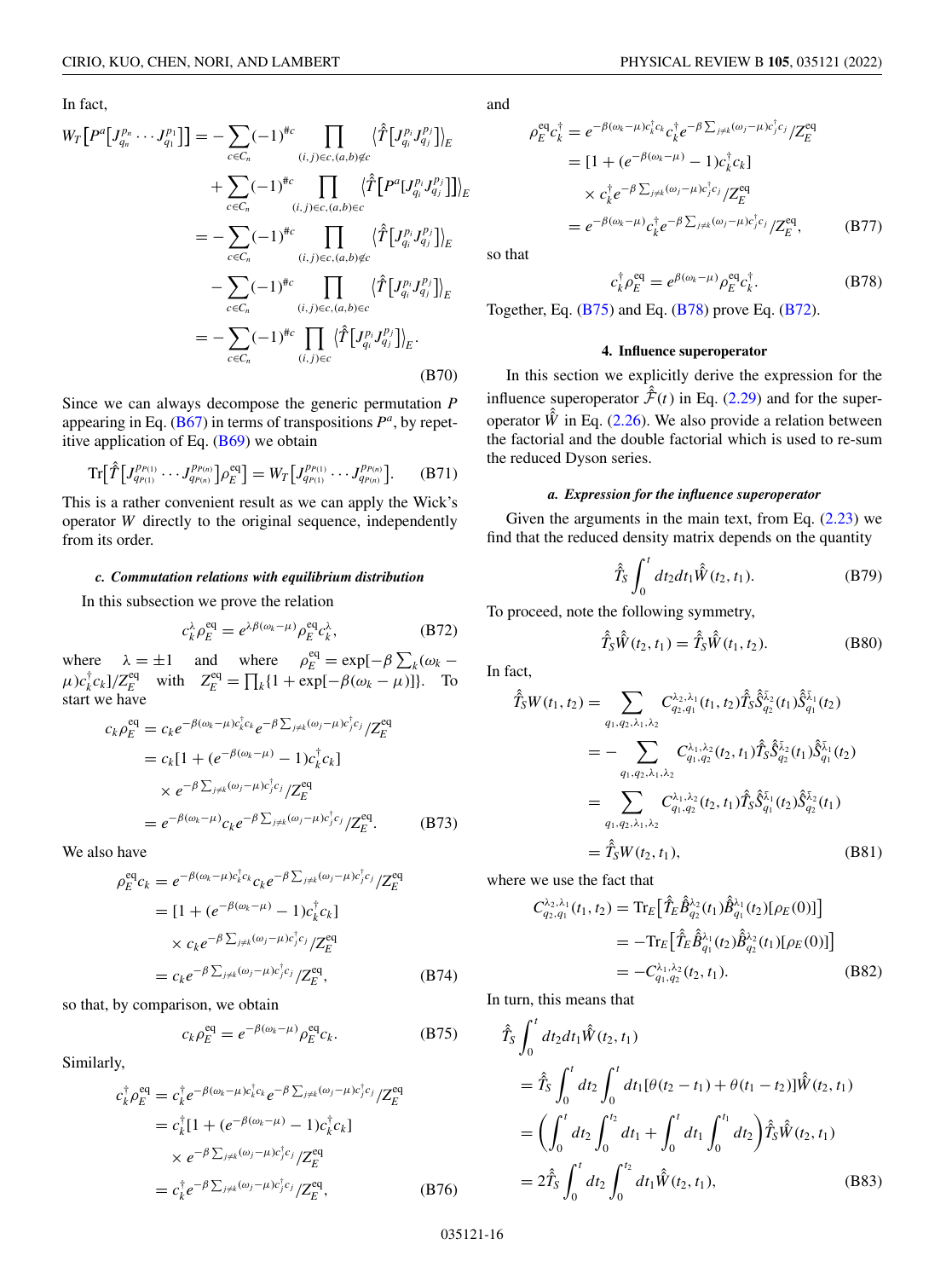<span id="page-16-0"></span>where, in the last step, we use Eq.  $(B80)$ . The expression above allows us to write Eq.  $(2.24)$ .

# *b. Expression for the superoperator*  $\hat{\hat{W}}$

We start from the expression of the superoperator  $\hat{W}$  defined in Eq.  $(2.25)$  which reads

$$
W(t_2, t_1) = \sum_{q_1, q_2, \lambda_1, \lambda_2} C_{q_2, q_1}^{\lambda_2, \lambda_1}(t_2, t_1) \hat{\tilde{S}}_{q_2}^{\bar{\lambda}_2}(t_2) \hat{\tilde{S}}_{q_1}^{\bar{\lambda}_1}(t_1), \quad (B84)
$$

where the two-point correlations can be written as, see Eq. [\(2.22\)](#page-3-0),

$$
C_{q_2,q_1}^{\lambda_2,\lambda_1}(t_2,t_1) = \text{Tr}_E\big[\hat{T}_E \hat{\hat{B}}_{q_2}^{\lambda_2}(t_2) \hat{\hat{B}}_{q_1}^{\lambda_1}(t_1) [\rho_E(0)]\big],\tag{B85}
$$

along with Eq. [\(2.20\)](#page-3-0) which describes the superoperators  $\hat{\hat{B}}$ and  $\hat{\hat{S}}$ ,

$$
\hat{B}_1^1[\cdot] = B^{\dagger}[\cdot], \qquad \hat{S}_1^{-1}[\cdot] = \hat{s}[\cdot], \n\hat{B}_1^{-1}[\cdot] = B[\cdot], \qquad \hat{S}_1^1[\cdot] = -\hat{s}^{\dagger}[\cdot],
$$

$$
\hat{B}_{-1}^{1}[\cdot] = \hat{P}_{E}[\cdot B^{\dagger}], \quad \hat{S}_{-1}^{-1}[\cdot] = -\hat{P}_{S}[\cdot \hat{s}],
$$
  
\n
$$
\hat{B}_{-1}^{-1}[\cdot] = \hat{P}_{E}[\cdot B], \quad \hat{S}_{-1}^{1}[\cdot] = \hat{P}_{S}[\cdot \hat{s}^{\dagger}].
$$
\n(B86)

Explicitly, the superoperators  $\hat{\hat{B}}$  read

$$
\hat{\hat{B}}_1^1(t)[\cdot] = \sum_k g_k c_k^{\dagger}(t)[\cdot], \tag{B87}
$$

$$
\hat{B}_1^{-1}(t)[\cdot] = \sum_k g_k c_k(t)[\cdot], \tag{B88}
$$

$$
\hat{\hat{B}}_{-1}^{1}(t)[\cdot] = \sum_{k} g_{k} \hat{\hat{P}}_{E}[[\cdot]c_{k}^{\dagger}(t)], \tag{B89}
$$

$$
\hat{\hat{B}}_{-1}^{-1}(t)[\cdot] = \sum_{k} g_k c_k \hat{P}_E[[\cdot]c_k(t)].
$$
 (B90)

Note that among the 16 terms in Eq. (B84), only 8 are nontrivial. This is due to the fact that, since  $\rho_E(0)$  is even, the extra constraint  $\delta_{\lambda_2,\bar{\lambda}_1}$  appears (indexes  $\lambda = \pm 1$  correspond to creation/annihilation operators). The nonzero contributions are, for  $t_2 \geq t_1$ ,

$$
Tr_{E}(\hat{\hat{B}}_{1}^{1}(t_{1})\hat{\beta}_{1}^{-1}(t_{1})\rho_{E}(0))\hat{\hat{S}}_{1}^{-1}(t_{2})\hat{\hat{S}}_{1}^{1}(t_{1})[\cdot] = Tr_{E}(B^{\dagger}(t_{2})B(t_{1})[\rho_{E}(0)])\hat{\hat{S}}_{1}^{-1}(t_{2})\hat{\hat{S}}_{1}^{1}(t_{1})[\cdot],\nTr_{E}(\hat{\hat{B}}_{-1}^{1}(t_{2})\hat{\hat{B}}_{1}^{-1}(t_{1})\rho_{E}(0))\hat{\hat{S}}_{-1}^{-1}(t_{2})\hat{\hat{S}}_{1}^{1}(t_{1})[\cdot] = Tr_{E}(P_{E}B(t_{1})[\rho_{E}(0)]B^{\dagger}(t_{2})P_{E})\hat{\hat{S}}_{-1}^{-1}(t_{2})\hat{\hat{S}}_{1}^{1}(t_{1})[\cdot],\nTr_{E}(\hat{\hat{B}}_{1}^{-1}(t_{2})\hat{\hat{B}}_{1}^{1}(t_{1})\rho_{E}(0))\hat{\hat{S}}_{1}^{1}(t_{2})\hat{\hat{S}}_{1}^{-1}(t_{1})[\cdot] = Tr_{E}(B(t_{2})B^{\dagger}(t_{1})[\rho_{E}(0)])\hat{\hat{S}}_{1}^{1}(t_{2})\hat{\hat{S}}_{1}^{-1}(t_{1})[\cdot],\nTr_{E}(\hat{\hat{B}}_{-1}^{-1}(t_{2})\hat{\hat{B}}_{1}^{1}(t_{1})\rho_{E}(0))\hat{\hat{S}}_{-1}^{-1}(t_{2})\hat{\hat{S}}_{1}^{-1}(t_{1})[\cdot] = Tr_{E}(P_{E}B^{\dagger}(t_{1})[\rho_{E}(0)]B(t_{2})P_{E})\hat{\hat{S}}_{-1}^{-1}(t_{2})\hat{\hat{S}}_{-1}^{-1}(t_{1})[\cdot],\nTr_{E}(\hat{\hat{B}}_{1}^{1}(t_{2})\hat{\hat{B}}_{-1}^{-1}(t_{1})\rho_{E}(0))\hat{\hat{S}}_{-1}^{-1}(t_{2})\hat{\hat{S}}_{-1}^{-1}(t_{1})[\cdot] = Tr_{E}(B^{\dagger}(t_{2})P_{E}[\rho_{E}(0)]B(t_{1})P_{E})\hat{\hat{S}}_{1}^{-1}(t_{2})\hat
$$

Above, we kept the superoperators acting on the system as the time ordering acts at the superoperator level. We can then write

$$
W(t_2, t_1) = C^{\sigma=1}(t_2, t_1) \left[ \hat{S}_1^{-1}(t_2) \hat{S}_1^1(t_1) + \hat{S}_{-1}^{-1}(t_2) \hat{S}_1^1(t_1) \right]
$$
  
+  $C^{\sigma=-1}(t_2, t_1) \left[ \hat{S}_1^1(t_2) \hat{S}_1^{-1}(t_1) + \hat{S}_{-1}^1(t_2) \hat{S}_1^{-1}(t_1) \right]$   
+  $C^{\sigma=-1}(t_1, t_2) \left[ -\hat{S}_1^{-1}(t_2) \hat{S}_{-1}^1(t_1) - \hat{S}_{-1}^{-1}(t_2) \hat{S}_{-1}^1(t_1) \right]$   
+  $C^{\sigma=1}(t_1, t_2) \left[ -\hat{S}_1^1(t_2) \hat{S}_{-1}^{-1}(t_1) - \hat{S}_{-1}^1(t_2) \hat{S}_{-1}^{-1}(t_1) \right],$  (B92)

where we define

$$
C^{\sigma=1}(t_2, t_1) = \text{Tr}_E[B^{\dagger}(t_2)B(t_1)\rho_E(0)],
$$
  
\n
$$
C^{\sigma=-1}(t_2, t_1) = \text{Tr}_E[B(t_2)B^{\dagger}(t_1)\rho_E(0)].
$$
\n(B93)

We can group the terms to obtain Eq.  $(2.26)$  in the main text as

$$
W(t_2, t_1) = \hat{\delta}_1^{-1}(t_2) \left[ C^{\sigma=1}(t_2, t_1) \hat{\delta}_1^1(t_1) - C^{\sigma=-1}(t_1, t_2) \hat{\delta}_{-1}^1(t_1) \right] + \hat{\delta}_{-1}^{-1}(t_2) \left[ C^{\sigma=1}(t_2, t_1) \hat{\delta}_1^1(t_1) - C^{\sigma=-1}(t_1, t_2) \hat{\delta}_{-1}^1(t_1) \right]
$$
  
+  $\hat{\delta}_1^1(t_2) \left[ -C^{\sigma=1}(t_1, t_2) \hat{\delta}_{-1}^{-1}(t_1) + C^{\sigma=-1}(t_2, t_1) \hat{\delta}_1^{-1}(t_1) \right] + \hat{\delta}_{-1}^1(t_2) \left[ -C^{\sigma=1}(t_1, t_2) \hat{\delta}_{-1}^{-1}(t_1) + C^{\sigma=-1}(t_2, t_1) \hat{\delta}_1^{-1}(t_1) \right]$   
=  $\left[ \hat{\delta}_1^{-1}(t_2) + \hat{\delta}_{-1}^{-1}(t_2) \right] \left[ C^{\sigma=1}(t_2, t_1) \hat{\delta}_1^1(t_1) - C^{\sigma=-1}(t_1, t_2) \hat{\delta}_{-1}^1(t_1) \right]$   
-  $\left[ \hat{\delta}_{-1}^1(t_2) + \hat{\delta}_1^1(t_2) \right] \left[ C^{\sigma=1}(t_1, t_2) \hat{\delta}_{-1}^{-1}(t_1) - C^{\sigma=-1}(t_2, t_1) \hat{\delta}_1^{-1}(t_1) \right]$   
=  $\sum_{\sigma=\pm} A^{\sigma}(t_2) B^{\sigma}(t_2, t_1),$  (B94)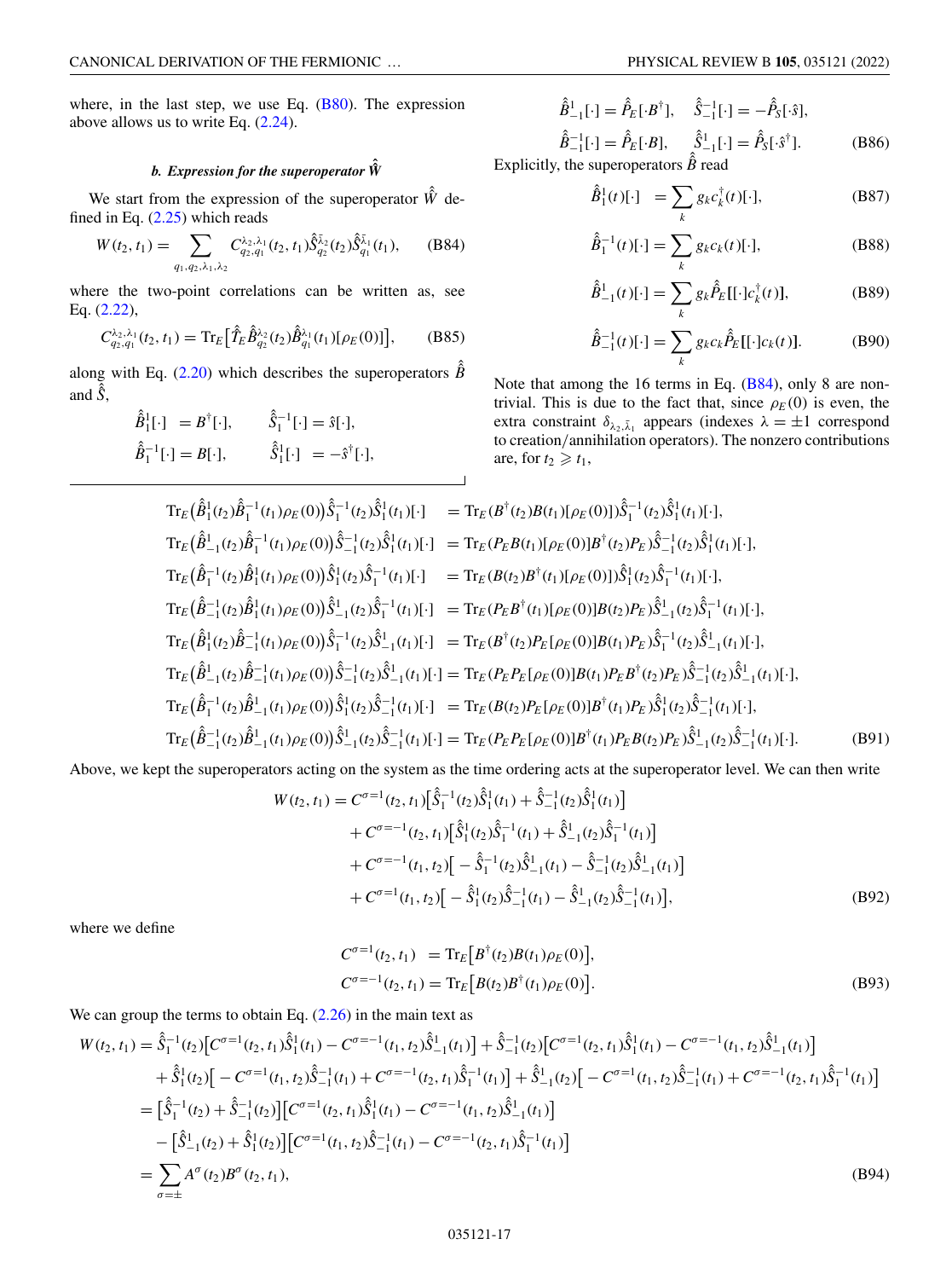<span id="page-17-0"></span>where

$$
A^{\sigma}(t) = \sigma(\hat{\delta}_{\sigma}^{-\sigma}(t) + \hat{\delta}_{-\sigma}^{-\sigma}(t)) = \hat{s}^{\bar{\sigma}}(t)[\cdot] - \hat{P}_{S}[[\cdot]\hat{s}^{\bar{\sigma}}(t)],
$$
  
\n
$$
B^{\sigma=1}(t_2, t_1) = C^{\sigma=1}(t_2, t_1)\hat{\delta}_1^1(t_1) - C^{\sigma=-1}(t_1, t_2)\hat{\delta}_{-1}^1(t_1) = -C^{\sigma=1}(t_2, t_1)\hat{s}^{\dagger}(t_1)[\cdot] - C^{\sigma=-1}(t_1, t_2)P_{S}[[\cdot]\hat{s}^{\dagger}(t_1)],
$$
  
\n
$$
B^{\sigma=-1}(t_2, t_1) = C^{\sigma=1}(t_1, t_2)\hat{\delta}_{-1}^{-1}(t_1) - C^{\sigma=-1}(t_2, t_1)\hat{\delta}_1^{-1}(t_1) = -C^{\sigma=1}(t_1, t_2)P_{S}[[\cdot]\hat{s}(t_1)] - C^{\sigma=-1}(t_2, t_1)\hat{s}(t_1)[\cdot].
$$
 (B95)

It is further possible to derive the more compact notation

$$
B^{\sigma}(t_2, t_1)
$$
  
= -{ $C^{\sigma}(t_2, t_1)\hat{s}^{\sigma}(t_1)[\cdot] + C^{\bar{\sigma}}(t_1, t_2)P_{\bar{s}}[[\cdot]\hat{s}^{\sigma}(t_1)]$ }  
= -{ $C^{\sigma}(t_2, t_1)\hat{s}^{\sigma}(t_1)[\cdot] + \bar{C}^{\bar{\sigma}}(t_2, t_1)P_{\bar{s}}[[\cdot]\hat{s}^{\sigma}(t_1)]$ }, (B96)

where we use Eq.  $(D8)$ .

## *c. Proof of Eq. [\(2.31\)](#page-4-0)*

The starting point of this section is Eq.  $(2.25)$  which describes the influence superoperator as

$$
\hat{\mathcal{F}}(t) = \int_0^t dt_2 \int_0^{t_2} dt_1 \hat{W}(t_2, t_1), \tag{B97}
$$

where

$$
\hat{W}(t_2, t_1)[\cdot] = \sum_{\sigma = \pm} \hat{A}^{\sigma}(t_2) \hat{B}^{\sigma}(t_2, t_1)[\cdot]
$$
\n
$$
= -C^{(1)} s_2 s_1^{\dagger} [\cdot] + C^{(1)} \hat{P}_S[s_1^{\dagger} \cdot s_2]
$$
\n
$$
- \bar{C}^{(-1)} s_2 \hat{P}_S[\cdot s_1^{\dagger}] + \bar{C}^{(-1)} \hat{P}_S[\hat{P}_S[\cdot s_1^{\dagger}] s_2]
$$
\n
$$
- C^{(-1)} s_2^{\dagger} s_1 [\cdot] + C^{(-1)} \hat{P}_S[s_1 \cdot s_2^{\dagger}]
$$
\n
$$
- \bar{C}^{(1)} s_2^{\dagger} \hat{P}_S[\cdot s_1] + \bar{C}^{(1)} \hat{P}_S[\hat{P}_S[\cdot s_1] s_2^{\dagger}], \quad (B98)
$$

where we use the shorthand  $C^{(1)} = C^{\sigma=1}(t_2, t_1)$ ,  $C^{(-1)} =$  $C^{\sigma=-1}(t_2, t_1)$ ,  $s_1^{\sigma} = s^{\sigma}(t_1)$ , and  $s_2^{\sigma} = s^{\sigma}(t_2)$ . We now define  $\hat{W}_{\pm}(t_2, t_1)$  as the composition of  $\hat{W}$  with the projectors  $\hat{P}_{S}^{e/\alpha}$ onto the even/odd sector, i.e.,

$$
\hat{W}_{\pm}(t_2, t_1)[\cdot] = \hat{W}(t_2, t_1) [\hat{P}_S^{e/o}[\cdot]]
$$
\n
$$
= -C^{(1)} s_2 s_1^{\dagger} \cdot \pm C^{(1)} s_1^{\dagger} \cdot s_2
$$
\n
$$
\pm \bar{C}^{(-1)} s_2 \cdot s_1^{\dagger} - \bar{C}^{(-1)} \cdot s_1^{\dagger} s_2
$$
\n
$$
- C^{(-1)} s_2^{\dagger} s_1 \cdot \pm C^{(-1)} s_1 \cdot s_2^{\dagger}
$$
\n
$$
\pm \bar{C}^{(1)} s_2^{\dagger} \cdot s_1 - \bar{C}^{(1)} \cdot s_1 s_2^{\dagger}
$$
\n
$$
= -C^{(1)}[s_2, s_1^{\dagger} \cdot]_{\mp} - \bar{C}^{(-1)}[\cdot s_1^{\dagger}, s_2]_{\mp}
$$
\n
$$
- C^{(-1)}[s_2^{\dagger}, s_1 \cdot]_{\mp} - \bar{C}^{(1)}[\cdot s_1, s_2^{\dagger}]_{\mp}.
$$
\n(B99)

Using  $C^{\sigma}(t_2, t_1) = \overline{C}^{\sigma}(t_1, t_2)$ , we can write

$$
\hat{W}_{\pm}(t_2, t_1)[\cdot] = -\sum_{\sigma=\pm} C^{\sigma}(t_2, t_1)[s^{\bar{\sigma}}(t_2), s^{\sigma}(t_1) \cdot]_{\mp}
$$

$$
-\sum_{\sigma=\pm} C^{\sigma}(t_1, t_2)[\cdot s^{\bar{\sigma}}(t_1), s^{\sigma}(t_2)]_{\mp}, \quad (B100)
$$

which proves Eq.  $(2.31)$  in the main text.

#### *d. A relation between factorial and double factorial*

The double factorial of an integer *n* is defined as

$$
n!! = n(n-2)\cdots 2 \text{ for } n \text{ even,}
$$
  
\n
$$
n!! = n(n-2)\cdots 1 \text{ for } n \text{ odd.}
$$
 (B101)

We can see that if we multiply the double factorials of two consecutive numbers, we can "fill the gaps" with respect to the definition of the factorial. Explicitly,

$$
n!!(n-1)!! = n!.
$$
 (B102)

Another interesting connection between double and single factorials is

$$
(2n)!! = 2n(2n-2)\cdots 2 = 2nn!.
$$
 (B103)

Using Eq.  $(B102)$  and Eq.  $(B103)$  we have

$$
(2n-1)!! = \frac{(2n)!}{(2n)!!} = \frac{(2n)!}{2^n n!}.
$$
 (B104)

## **APPENDIX C: APPLICATIONS**

Here, we provide details on the derivations of the results presented in Sec. [III.](#page-4-0)

## **1. Markovian regime**

In Sec. [III A](#page-4-0) we analyzed the idealized conditions under which the correlations characterizing the environment take the form in Eq. [\(3.4\)](#page-4-0), i.e.,

$$
C^{\sigma}(t_2, t_1) = \Gamma^{\sigma} \delta(t_2 - t_1), \qquad (C1)
$$

where

$$
\Gamma^{\sigma} = \Gamma(1 - \sigma + 2\sigma n_0). \tag{C2}
$$

This Markovian regime leads to drastic simplifications in Eq. [\(2.29\)](#page-4-0). In fact, all superoperators present in  $\hat{W}$  are evaluated at the same point in time making the time-ordering procedure much easier to handle. Specifically, using Eq. (C1)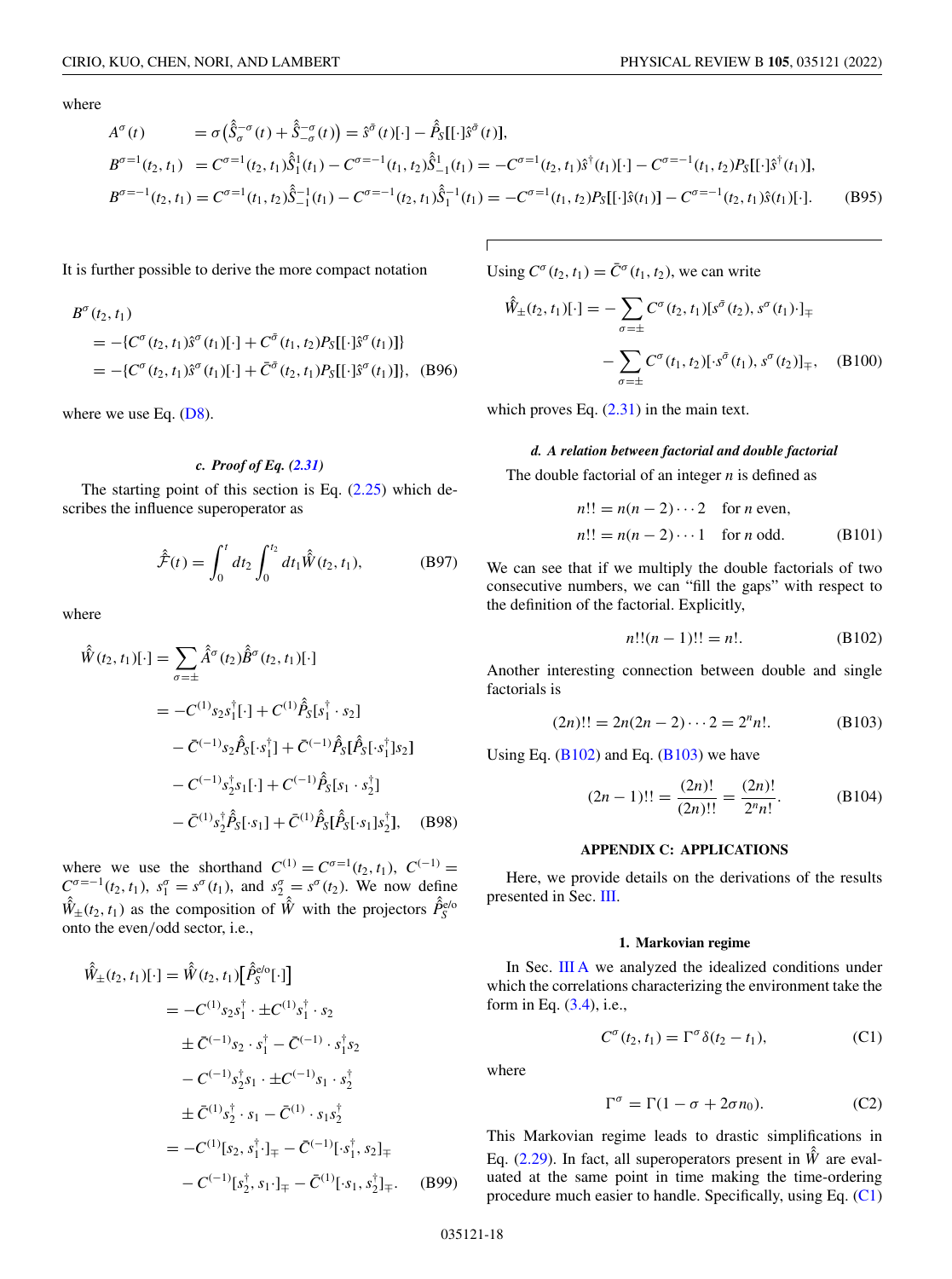<span id="page-18-0"></span>in Eq.  $(2.25)$ , we have

$$
\hat{\mathcal{F}}(t)[\cdot] = -\frac{1}{2} \int_0^t dt' \sum_{\sigma} (s^{\tilde{\sigma}}(t')[\cdot] - \hat{P}_S[[\cdot]s^{\tilde{\sigma}}(t')])
$$

$$
\times (\Gamma^{\sigma} s^{\sigma}(t')[\cdot] + \bar{\Gamma}^{\tilde{\sigma}} \hat{P}_S[[\cdot]s^{\sigma}(t')]), \tag{C3}
$$

where we use  $\int_0^{t_2} dt_1 \delta(t_2 - t_1) = 1/2$  (see Eq. (5.3.12) in  $[50]$ ). Using Eq.  $(C53)$ , this also means that, in the Schrödinger picture,

$$
\dot{\rho}_S^{\text{Schr}}(t) = -i[H_S, \rho_S^{\text{Schr}}(t)] + L[\rho_S^{\text{Schr}}(t)], \qquad (C4)
$$

where

$$
L[\cdot] = U(t) \frac{d\hat{\hat{\mathcal{F}}}(t)}{dt} U^{\dagger}(t)[\cdot], \tag{C5}
$$

with  $U(t) = \exp(-iH<sub>S</sub>t)$ . For clarity of notation, from now on we will omit the label "Schr". Using the definition of operators in the interaction frame,  $s^{\sigma}(t) = U^{\dagger}(t)s^{\sigma}U(t)$ , and taking the derivative of Eq.  $(C3)$ , we find

$$
L[\cdot] = -(s \cdot -\hat{\beta}_S[\cdot s])(\Gamma^{\sigma=1} s^{\dagger} \cdot + \bar{\Gamma}^{\sigma=-1} \hat{\beta}_S[\cdot s^{\dagger}])/2
$$

$$
- (s^{\dagger} \cdot -\hat{\beta}_S[\cdot s^{\dagger}])(\Gamma^{\sigma=-1} s \cdot + \bar{\Gamma}^{\sigma=1} \hat{\beta}_S[\cdot s])/2.
$$
 (C6)

Note that *L*[·] preserves the parity of its argument; i.e., it maps even (odd) operators into even (odd) operators. Using the decomposition

$$
\rho_S(t) = \rho_S^e(t) + \rho_S^o(t),\tag{C7}
$$

we can write the action of the superoperators  $\hat{P}_S$  to write

$$
\dot{\rho}_S(t) = -i[H_S, \rho_S(t)] + L^e[\rho_S^e(t)] + L^o[\rho_S^o(t)], \quad (C8)
$$

where

$$
\rho_S^{\text{e/o}} = \hat{P}^{\text{e/o}}[\rho_S],\tag{C9}
$$

in terms of

$$
\hat{P}^{\rm e} = P^{\rm e} \cdot P^{\rm e} + P^{\rm o} \cdot P^{\rm o},
$$
  
\n
$$
\hat{P}^{\rm o} = P^{\rm e} \cdot P^{\rm o} + P^{\rm o} \cdot P^{\rm e},
$$
\n(C10)

with

$$
Pe = (PS + 1)/2,
$$
  
\n
$$
Po = (1 - PS)/2.
$$
 (C11)

The even/odd dissipators in Eq. (C8) are defined as

$$
L^{e}[\cdot] = -(\Gamma^{\sigma=1} s s^{\dagger} \cdot + \bar{\Gamma}^{\sigma=-1} \cdot s^{\dagger} s
$$
  

$$
- \bar{\Gamma}^{\sigma=-1} s \cdot s^{\dagger} - \Gamma^{\sigma=1} s^{\dagger} \cdot s)/2
$$
  

$$
- (\Gamma^{\sigma=-1} s^{\dagger} s \cdot + \bar{\Gamma}^{\sigma=1} \cdot s s^{\dagger})
$$
  

$$
- \bar{\Gamma}^{\sigma=1} s^{\dagger} \cdot s - \Gamma^{\sigma=-1} s \cdot s^{\dagger})/2
$$
  

$$
= (\Gamma^{\sigma=1}[2s^{\dagger} \cdot s - s s^{\dagger} \cdot - \cdot s s^{\dagger}]
$$
  

$$
+ \Gamma^{\sigma=-1}[2s \cdot s^{\dagger} - s^{\dagger} s \cdot - \cdot s^{\dagger} s])/2.
$$
 (C12)

When the argument is odd, terms involving one and only one  $\hat{P}_s$  change sign with respect to the even case. This leads to

$$
L^{\circ}[\cdot] = (\Gamma^{\sigma=1}[-2s^{\dagger} \cdot s - ss^{\dagger} \cdot - \cdot ss^{\dagger}]
$$
  
+ 
$$
\Gamma^{\sigma=-1}[-2s \cdot s^{\dagger} + s^{\dagger}s \cdot + \cdot s^{\dagger}s]/2.
$$
 (C13)

Using Eq.  $(C2)$  in Eq.  $(C8)$  we obtain the following explicit Lindblad equation in the Schrödinger picture,

$$
\dot{\rho}_S(t) = -i[H_S, \rho_S(t)] \n+ \Gamma(1 - n_0)D_s[\rho_S^e(t)] + \Gamma n_0 D_{s^{\dagger}}[\rho_S^e(t)] \n+ \Gamma(1 - n_0)D_s'[\rho_S^o(t)] + \Gamma n_0 D_{s^{\dagger}}[\rho_S^o(t)], \quad (C14)
$$

where  $D_s[\cdot]=2s[\cdot]s^{\dagger}-s^{\dagger}(t)s[\cdot]-[\cdot]s^{\dagger}s, \quad D_{s^{\dagger}}=2s^{\dagger}(t)[\cdot]s(t)$  −  $s s^{\dagger}[\cdot] - [\cdot] s s^{\dagger}, D'_{s}[\cdot] = -2s[\cdot] s^{\dagger} - s^{\dagger}(t) s[\cdot] - [\cdot] s^{\dagger} s, D'_{s^{\dagger}} =$  $-2s^{\dagger}(t)[\cdot]s(t) - ss^{\dagger}[\cdot] - [\cdot]ss^{\dagger}$ . In a more compact form, this equation becomes Eq. [\(3.5\)](#page-5-0).

#### **2. Hierarchical equations of motion**

Here, we provide the details of the derivation of the hierarchical equations of motion.

## *a. An expression for the influence superoperator*

Here, we explicitly derive Eq. [\(3.7\)](#page-5-0), i.e., the expression for the influence superoperator when the correlations in Eq.  $(2.28)$ are given by the ansatz in Eq.  $(3.6)$ . In fact, using such an ansatz, the superoperator  $\hat{W}$  in Eq. [\(2.26\)](#page-3-0) reads

$$
\hat{W}(t_2, t_1)[\cdot] = \sum_{\sigma} \hat{A}^{\sigma}(t_2) \hat{B}^{\sigma}(t_2, t_1)[\cdot]
$$
\n
$$
= -\sum_{\sigma} \hat{A}^{\sigma}(t_2) \{ C^{\sigma}(t_2, t_1) \hat{s}^{\sigma}(t_1)[\cdot]
$$
\n
$$
+ \bar{C}^{\bar{\sigma}}(t_2, t_1) \hat{P}_{S}[[\cdot] \hat{s}^{\sigma}(t_1)]\}
$$
\n
$$
= -\sum_{n, \sigma} \hat{A}^{\sigma}(t_2) \{ a_n^{\sigma} e^{-b_n^{\sigma}(t_2, t_1)} \hat{s}^{\sigma}(t_1)[\cdot]
$$
\n
$$
+ \bar{a}_n^{\bar{\sigma}} e^{-\bar{b}_n^{\bar{\sigma}}(t_2, t_1)} \hat{P}_{S}[[\cdot] \hat{s}^{\sigma}(t_1)]\}
$$
\n
$$
= -\sum_{n, \sigma} \hat{A}^{\sigma}(t_2) e^{-b_n^{\sigma}(t_2, t_1)}
$$
\n
$$
\times \{ a_n^{\sigma} \hat{s}^{\sigma}(t_1)[\cdot] + \bar{a}_n^{\bar{\sigma}} \hat{P}_{S}[[\cdot] \hat{s}^{\sigma}(t_1)]\}, \quad (C15)
$$

where in the last step we use the very convenient Eq.  $(D14)$ . Using the definition in Eq.  $(3.8)$ , i.e.,

$$
\hat{\beta}_{n}^{\sigma}(t)[\cdot] = -\{a_{n}^{\sigma}\hat{s}^{\sigma}(t)[\cdot] + \bar{a}_{n}^{\bar{\sigma}}P_{S}[[\cdot]\hat{s}^{\sigma}(t)]\},\tag{C16}
$$

we can write

$$
\hat{\hat{W}}(t_2, t_1)[\cdot] = \sum_{n, \sigma} \hat{\hat{A}}^{\sigma}(t_2) e^{-b_n^{\sigma}(t_2, t_1)} \hat{\hat{B}}_n^{\sigma}(t_1), \qquad (C17)
$$

which, using Eq.  $(2.25)$ , immediately leads to Eq.  $(3.7)$  in the main text, i.e.,

$$
\hat{\hat{\mathcal{F}}}(t) = \int_0^t dt_2 \int_0^{t_2} dt_1 \sum_{n,\sigma} A^{\sigma}(t_2) e^{-b_n^{\sigma}(t_2 - t_1)} \hat{\mathcal{B}}_n^{\sigma}(t_1).
$$
 (C18)

#### *b. HEOM*

Here, we present all details to derive a generalized version of the HEOM valid in both even- and odd-parity sectors which contains the usual expression for the HEOM in the even-parity sector. The starting point is the expression for the *n*th auxiliary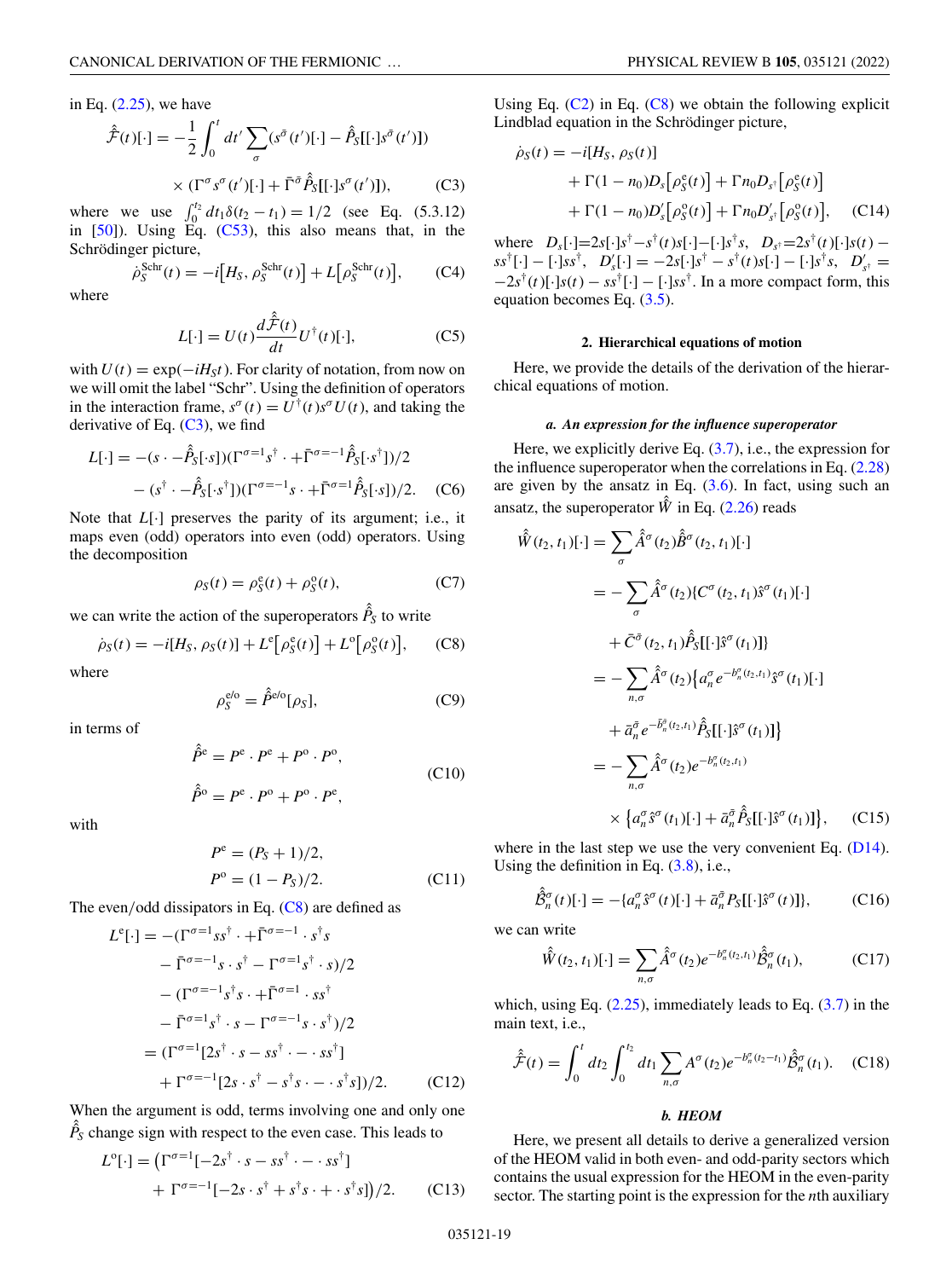<span id="page-19-0"></span>density matrix defined in Eq.  $(3.13)$  which, omitting the time dependence for the density matrices, reads as

$$
\rho_{j_n\cdots j_1}^{(n)}(t) = \alpha^n \hat{T}_S \hat{\Theta}_{j_n}(t) \cdots \hat{\Theta}_{j_1}(t) \rho^{(0)}(t),
$$
\n(C19)

with  $\rho^{(0)}(t) \equiv \rho_S(t)$ . The superoperators  $\hat{\hat{\Theta}}$  are defined as

$$
\hat{\hat{\Theta}}_j(t) \equiv \hat{\Theta}_m^{\sigma}(t) = \int_0^t d\tau e^{-b_j(t-\tau)} \hat{\hat{\beta}}_j(\tau), \qquad (C20)
$$

where we defined the multi-index  $j = (m, \sigma)$  and, consistently,  $b_j \equiv b_m^{\sigma}$  and  $\hat{\beta}_j \equiv \hat{\beta}_m^{\sigma}$ . The derivative of  $\hat{\Theta}$  is given by

$$
\frac{d}{dt}\hat{\hat{\Theta}}_j(t) = -b_m^{\sigma}\hat{\hat{\Theta}}_j(t) + \hat{\hat{\mathcal{B}}}_j(\tau). \tag{C21}
$$

In order to compute the derivative of the previous auxiliary density matrices, we further need the derivative of  $\rho^{(0)}(t)$  =  $\rho_S(t)$ . Using Eq. [\(C51\)](#page-23-0),

$$
\frac{d}{dt}\rho_S(t) = \hat{T}_S\bigg(\frac{d}{dt}\hat{\hat{\mathcal{F}}}(t)\bigg)\rho_S(t). \tag{C22}
$$

From Eq. [\(3.7\)](#page-5-0), the time derivative of  $\hat{F}(t)$  is simply given by

$$
\frac{d}{dt}\hat{\mathcal{F}}(t) = \sum_{n,\sigma} \hat{A}^{\sigma}(t) \int_{0}^{t} dt e^{-b_{m}^{\sigma}(t-\tau)} \hat{\beta}_{m}^{\sigma}(\tau)
$$

$$
= \sum_{m,\sigma} \hat{A}^{\sigma}(t) \hat{\Theta}_{n}^{\sigma}(t)
$$

$$
\equiv \sum_{j} \hat{A}^{j}(t) \hat{\Theta}_{j}(t), \qquad (C23)
$$

where  $\hat{A}^j(t) \equiv \hat{A}^{\sigma}(t)$  which, redundantly, makes  $\hat{A}$  also a (trivial) function of  $n$ . Inserting the equation above in Eq.  $(C22)$ , we find

$$
\frac{d}{dt}\rho_S(t) = \hat{T}_S \sum_{m,\sigma} \hat{A}^\sigma(t) \hat{\Theta}_m^\sigma(t) \rho_S(t)
$$

$$
= \sum_{\sigma} \hat{A}^\sigma(t) \hat{T}_S \sum_{m} \hat{\Theta}_m^\sigma(t) \rho_S(t)
$$

$$
\equiv \sum_{j} \hat{A}^j(t) \hat{T}_S \hat{\Theta}_j(t) \rho_S(t). \tag{C24}
$$

Using Eq.  $(C21)$  and Eq.  $(C24)$  we can write the derivative of the auxiliary density matrices in Eq.  $(C19)$  as

$$
\dot{\rho}_{j_n\cdots j_1}^{(n)}(t) = \alpha^n \hat{T}_S \sum_{k=1}^n \hat{\Theta}_{j_n}(t) \cdots [-b_{j_k} \hat{\Theta}_{j_k}(t) + \hat{\beta}_{j_k}(t)] \cdots \hat{\Theta}_{j_1}(t) \rho^{(0)}(t) \n+ \alpha^n \hat{T}_S \hat{\Theta}_{j_n}(t) \cdots \hat{\Theta}_{j_1}(t) \sum_{j_{n+1}} \hat{A}^{j_{n+1}}(t) \hat{\Theta}_{j_{n+1}}(t) \rho^{(0)}(t) \n= \sum_{k=1}^n (-b_{j_k}) \rho_{j_n\cdots j_1}^{(n)} + \alpha \sum_{k=1}^n (-1)^{n-k} \hat{\beta}_{j_k}(t) \rho_{j_n\cdots j_{k+1}j_{k-1}\cdots j_1}^{(n-1)} + \alpha^{-1} \sum_{j_{n+1}} \hat{A}^{j_{n+1}}(t) \rho_{j_{n+1}\cdots j_1}^{(n+1)},
$$
\n(C25)

where the superoperators  $\hat{A}$  and  $\hat{B}$  are given by Eq. [\(2.27\)](#page-3-0) and Eq. [\(3.8\)](#page-5-0), i.e.,

$$
\hat{A}^j(t) \equiv \hat{A}^\sigma(t) = \hat{s}^\sigma(t)[\cdot] - \hat{P}_S[[\cdot]\hat{s}^\sigma(t)],
$$
  

$$
\hat{B}_j(t) \equiv \hat{B}_m^\sigma(t) = -\{a_m^\sigma \hat{s}^\sigma(t)[\cdot] + \bar{a}_m^\sigma P_S[[\cdot]\hat{s}^\sigma(t)]\}.
$$
 (C26)

In the last step of Eq.  $(C25)$ , we accounted for the minus signs originating when moving the superoperators  $\hat{\hat{\beta}}_{j_k}(t)$  on the very left (a sign appears each time  $\hat{B}$  moves across a  $\hat{\hat{\Theta}}$ ). On the contrary, signs appearing when moving the superoperators  $\hat{A}^{j_{n+1}}(t)$  on the very left are always compensated by the ones appearing when moving  $\hat{\Theta}_{j_{n+1}}(t)$  which also needs to be brought on the left in order to be able to use Eq.  $(C19)$ .

We can now go back to the Schrödinger picture by multiplying each iteration of the HEOM by  $U \cdot U^{\dagger}$  where  $U = \exp(-iH<sub>S</sub>t)$  is the free evolution of the system. Using  $U d/dt (\hat{O}) U^{\dagger} = d/dt (U \hat{O} U^{\dagger}) - \mathcal{L} \hat{O}$ , where  $\hat{\hat{\mathcal{L}}} = -i[H_S, \cdot]$ ,

we derive the generalized hierarchical equations of motion,

$$
\dot{\rho}_{j_n \cdots j_1}^{\text{Schr},(n)} = \left(\hat{\hat{\mathcal{L}}} - \sum_{k=1}^n b_{j_k}\right) \rho_{j_n \cdots j_1}^{\text{Schr},(n)} \n+ \alpha \sum_{k=1}^n (-1)^{n-k} \hat{\beta}^{j_k} \rho_{j_n \cdots j_{k+1} j_{k-1} \cdots j_1}^{\text{Schr},(n-1)} \n+ \alpha^{-1} \sum_{j_{n+1}} \hat{\hat{A}}^{j_{n+1}} \rho_{j_{n+1} \cdots j_1}^{\text{Schr},(n+1)}.
$$
\n(C27)

Here, the adjective "generalized" is motivated by the fact that the previous expression can be applied to both evenand odd-parity sectors. If we now assume  $\rho^{(0)}(t)$  to have a definite parity symmetry, then the parity superoperators inside the definitions in Eq.  $(C26)$  translate into signs dependent on the iteration index *n*. For example, assuming  $\rho^{(0)}(t)$  to be physical, hence even, when  $A^{\sigma}$  acts on  $\rho^{(0)}$ , the parity operator adds a minus sign (note that  $\hat{P}_s$  acts on the density matrix multiplied by the odd operator  $\hat{s}$ ), while when it acts on  $\rho^{(n)}$ , the parity operator is trivial. We can then write, omitting the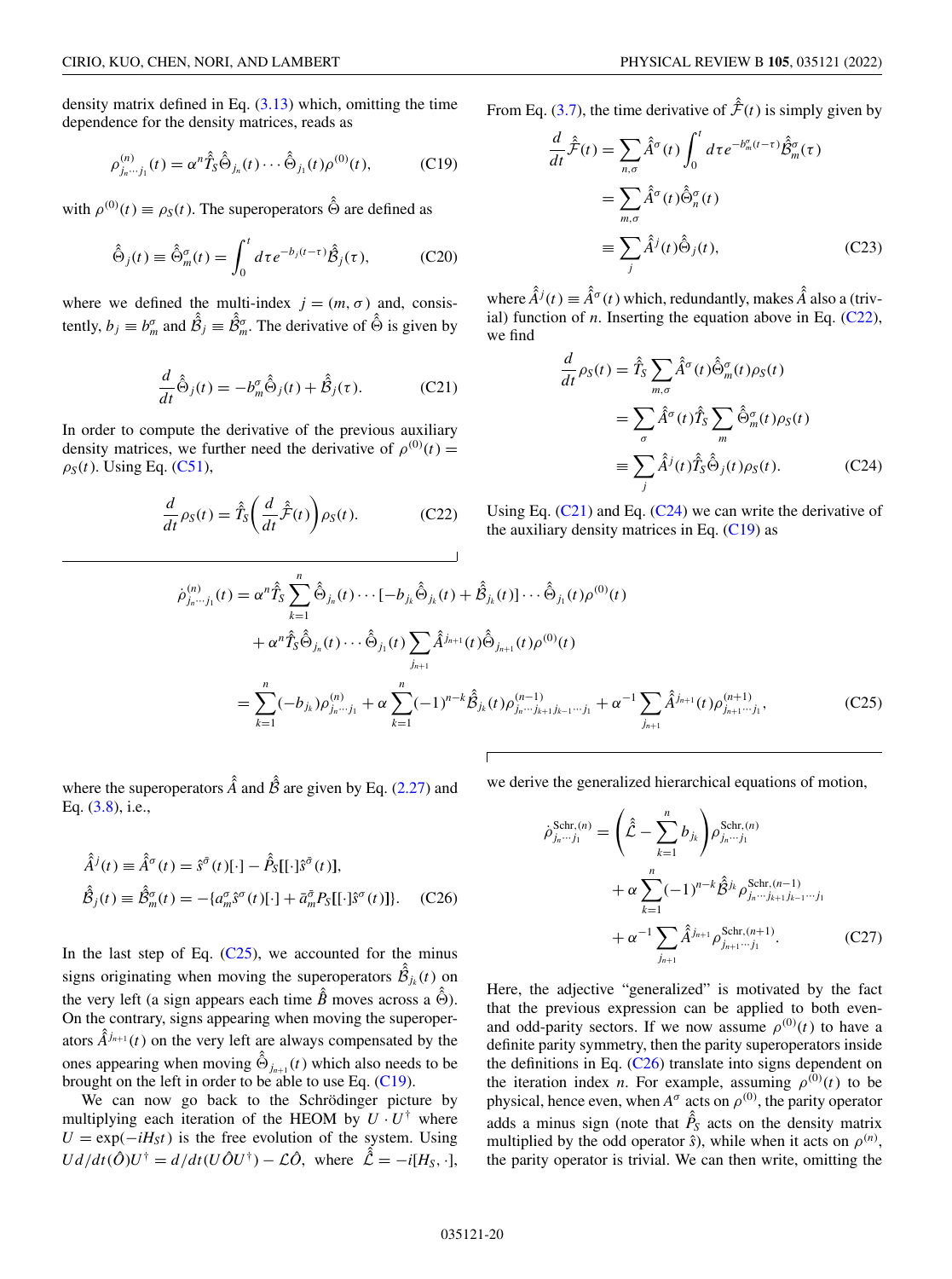<span id="page-20-0"></span>label Schr,

$$
\begin{split} \dot{\rho}_{j_n\cdots j_1}^{(n)} = \Bigg( \hat{\hat{\mathcal{L}}} - \sum_{k=1}^n b_{j_k} \Bigg) \rho_{j_n\cdots j_1}^{(n)} \\ &- \alpha \sum_{k=1}^n (-1)^{n-k} \hat{\hat{\mathcal{C}}}_{n}^{j_k} \rho_{j_n\cdots j_{k+1}j_{k-1}\cdots j_1}^{(n-1)} \\ &+ \alpha^{-1} \sum_{j_{n+1}} \hat{\hat{\mathcal{A}}}_{n}^{\sigma_{n+1}} \rho_{j_{n+1}\cdots j_1}^{(n+1)}, \end{split}
$$

where

$$
\hat{\hat{\mathcal{A}}}_{n}^{j}[\cdot] \equiv \hat{s}^{\bar{\sigma}}[\cdot] + (-1)^{n}[\cdot]\hat{s}^{\bar{\sigma}},
$$
\n
$$
\hat{\hat{C}}_{n}^{j}[\cdot] \equiv a_{n}^{\sigma}\hat{s}^{\sigma}[\cdot] - (-1)^{n}\bar{a}_{n}^{\bar{\sigma}}[\cdot]\hat{s}^{\sigma},
$$
\n(C28)

where the notation is slightly redundant as it implies a trivial dependence of  $\hat{A}$  on the index *m*, originating from the expansion of the correlation in Eq.  $(3.6)$ . For the specific choice  $\alpha = i$ , we obtain

$$
\dot{\rho}_{j_n\cdots j_1}^{(n)} = \left(\hat{\hat{\mathcal{L}}}-\sum_{k=1}^n b_{j_k}\right) \rho_{j_n\cdots j_1}^n - i \sum_{j_{n+1}} \hat{\mathcal{A}}_{n}^{j_{n+1}} \rho_{j_{n+1}\cdots j_1}^{(n+1)} \n- i \sum_{k=1}^n (-1)^{n-k} \hat{\mathcal{C}}_{n}^{j_k} \rho_{j_n\cdots j_{k+1}j_{k-1}\cdots j_1}^{(n-1)},
$$
\n(C29)

which represents one of the standard expressions for the HEOM; see, for example, Eq. (38) in [\[75\]](#page-26-0). In the Appendix C2c we give an explicit derivation of these equations up to order 2.

## *c. Explicit calculation up to order 2*

Here, we more explicitly compute the HEOM up to order 2. We start by taking the derivative of the quantity in Eq.  $(3.12)$ , which is done using Eq.  $(3.10)$  and Eq.  $(3.9)$  to obtain (omitting the time dependence for the density matrices)

$$
\dot{\rho}_{m_1}^{\sigma_1} = \frac{d}{dt} \Big[ \alpha \hat{T}_S \Theta_{m_1}^{\sigma_1}(t) \rho_S \Big] \n= \alpha \hat{\tilde{T}}_S \Big[ -b_{m_1}^{\sigma_1} \Theta_{m_1}^{\sigma_1}(t) + B_{m_1}^{\sigma_1}(t) \Big] \rho_S + \alpha \hat{\tilde{T}}_S \Theta_{m_1}^{\sigma_1}(t) \alpha^{-1} \sum_{m_2, \sigma_2} A^{\sigma_2}(t) \rho_{m_2}^{\sigma_2} \n= -b_{m_1}^{\sigma_1} \rho_{m_1}^{\sigma_1} + \alpha B_{m_1}^{\sigma_1}(t) \rho_S + \hat{\tilde{T}}_S \Theta_{m_1}^{\sigma_1}(t) \sum_{m_2, \sigma_2} A^{\sigma_2}(t) \alpha \hat{\tilde{T}}_S \Theta_{m_2}^{\sigma_2} \rho_S \n= -b_{m_1}^{\sigma_1} \rho_{m_1}^{\sigma_1} + \alpha B_{m_1}^{\sigma_1}(t) \rho_S + \alpha^{-1} \sum_{m_2, \sigma_2} A^{\sigma_2}(t) \rho_{m_2, m_2}^{\sigma_2, \sigma_1},
$$
\n(C30)

where we define

$$
\rho_{m_2,m_2}^{\sigma_2,\sigma_1} = \alpha^2 \hat{T}_S \Theta_{m_2}^{\sigma_2} \Theta_{m_2}^{\sigma_2}(t) \rho_S.
$$
\n(C31)

We move the operator  $\Theta_{m_2}^{\sigma_2}$  across  $A^{\sigma_2}$  and  $\Theta_{m_1}^{\sigma_1}$  resulting in a + sign. We then further move  $A^{\sigma_2}$  across the two  $\Theta$  operators, again resulting in  $a + sign$ . Similarly, we can proceed onto the next order to obtain

$$
\dot{\rho}_{m_2,m_1}^{\sigma_2,\sigma_1} = \alpha^2 \frac{d}{dt} \Big[ \hat{f}_S \Theta_{m_2}^{\sigma_2}(t) \Theta_{m_1}^{\sigma_1}(t) \rho_S \Big] \n= \alpha^2 \hat{f}_S \Big[ -b_{m_2}^{\sigma_2} \Theta_{m_2}^{\sigma_2}(t) + B_{m_2}^{\sigma_2}(t) \Big] \Theta_{m_1}^{\sigma_1}(t) \rho_S + \alpha^2 \hat{f}_S \Theta_{m_2}^{\sigma_2}(t) \Big[ -b_{m_1}^{\sigma_1} \Theta_{m_1}^{\sigma_1}(t) + B_{m_1}^{\sigma_1}(t) \Big] \rho_S + \alpha^2 \hat{f}_S \Theta_{m_2}^{\sigma_2}(t) \Theta_{m_1}^{\sigma_1}(t) \alpha^{-1} \sum_{n_3, \sigma_3} A^{\sigma_3}(t) \rho_{n_3}^{\sigma_3} \n= -b_{m_2}^{\sigma_2} \rho_{m_2,m_1}^{\sigma_2,\sigma_1} + \alpha B_{m_2}^{\sigma_2}(t) \rho_{m_1}^{\sigma_1} - b_{m_1}^{\sigma_1} \rho_{m_2,m_1}^{\sigma_2,\sigma_1} - \alpha B_{m_1}^{\sigma_1}(t) \rho_{m_2}^{\sigma_2} + \alpha^2 \hat{f}_S \Theta_{m_2}^{\sigma_2}(t) \Theta_{m_1}^{\sigma_1}(t) \alpha^{-1} \sum_{n_3, \sigma_3} A^{\sigma_3}(t) \alpha \hat{f}_S \Theta_{m_2}^{\sigma_3}(t) \rho_S \n= -b_{m_2}^{\sigma_2} \rho_{m_2,m_1}^{\sigma_2,\sigma_1} + \alpha B_{m_2}^{\sigma_2}(t) \rho_{m_1}^{\sigma_1} - b_{m_1}^{\sigma_1} \rho_{m_2,m_1}^{\sigma_2,\sigma_1} - \alpha B_{m_1}^{\sigma_1}(t) \rho_{m_2}^{\sigma_2} + \alpha^2 \sum_{n_3, \sigma_3} A^{\sigma_3}(t) \hat{f}_S \Theta_{m_2}^{\sigma_3}(t) \Theta_{m_2}^{\sigma_3}(t) \Theta_{m_1}^{\sigma_1}(t) \rho_S \n= -
$$

where

$$
\rho_{n_3,m_2,m_1}^{\sigma_3,\sigma_2,\sigma_1}(t) = \alpha^3 \hat{T}_S \Theta_{m_2}^{\sigma_3}(t) \Theta_{m_2}^{\sigma_2}(t) \Theta_{m_1}^{\sigma_1}(t) \rho.
$$
 (C33)

# **3. Computing system correlation functions**

Here, we show how the correlations at thermal equilibrium in Eq. [\(3.20\)](#page-6-0), i.e.,

Minus signs appear when the operators  $\Theta$  cross each other or other operators.

$$
C_{XY}^{\text{th}}(t) = \text{Tr}_{SE}[X_S(0)U(t_2 - t_1)Y_S(0)\rho^{\text{th}}U^{\dagger}(t_2 - t_1)], \quad (C34)
$$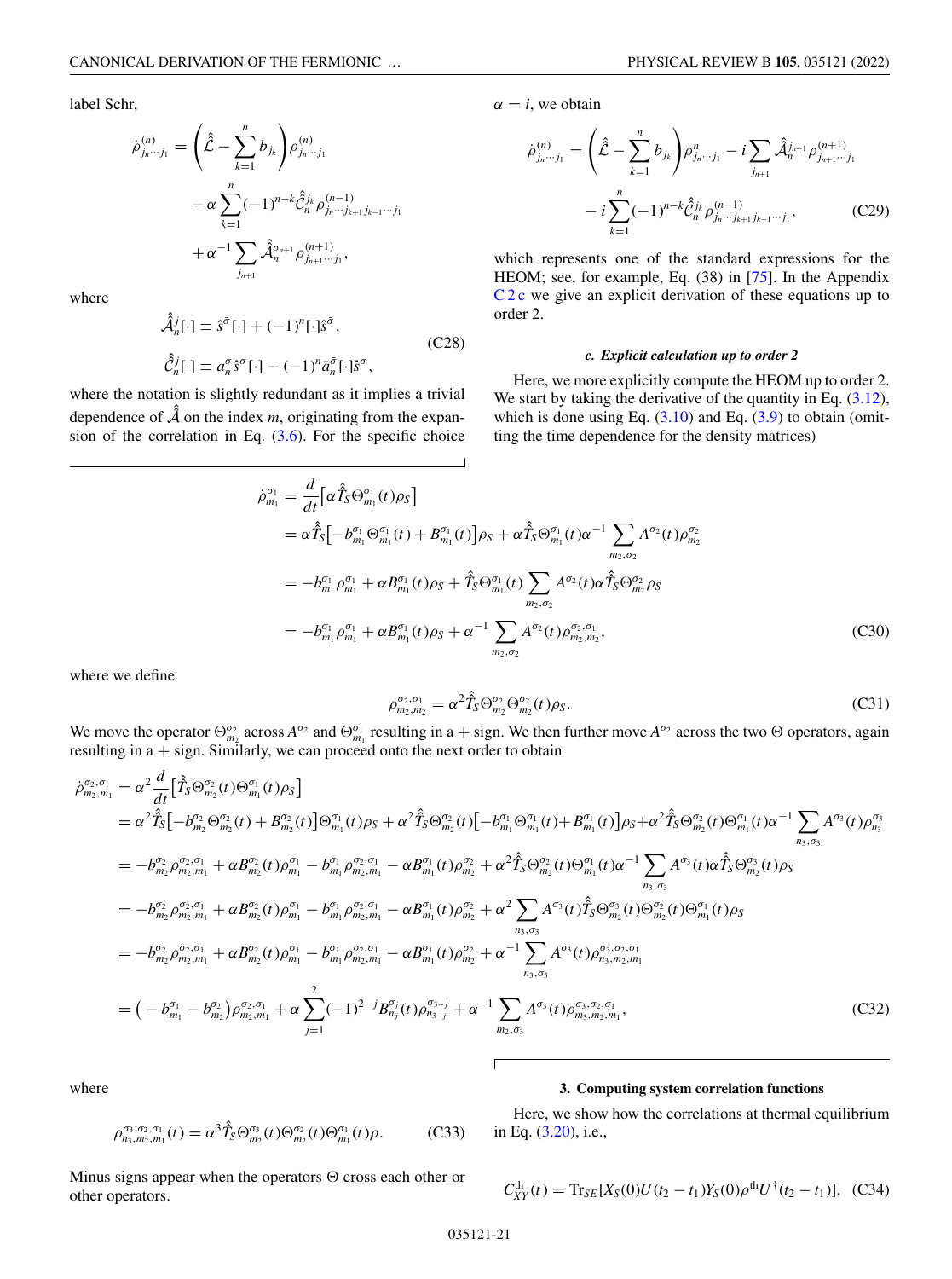<span id="page-21-0"></span>can be computed using the HEOM in Eq. [\(3.14\)](#page-5-0). Our starting point is Eq.  $(3.21)$  which writes the correlation as

$$
C_{XY}^{\text{th}}(t) = \text{Tr}_{SE}[X_S(0)\rho^Y(t)],\tag{C35}
$$

where

$$
\rho^{Y}(t) = U(t)Y_{S}(0)U(T)\rho(-T)U^{\dagger}(T)U^{\dagger}(t), \qquad (C36)
$$

in terms of a separable state  $\rho(-T)$  and a time *T* such that  $\rho^{\text{th}} = U(T)\rho(-T)U^{\dagger}(T).$ 

To start, using the same definitions which lead to Eq.  $(2.16)$ , we can write

$$
\rho^{Y}(t) = \sum_{n=0}^{\infty} \frac{(-i)^n}{n!} \hat{\hat{T}}^{\mathfrak{b}} \hat{Y}_{S}(0) \int_{-T}^{t} \left[ \prod_{i=1}^{n} dt_i \hat{H}_i^{X}(t_i) \right] \rho(-T), \tag{C37}
$$

where we define  $\hat{Y}_S(0)[\cdot] = Y_S(0)[\cdot]$  as the superoperator version of  $Y_S(0)$  and use the (Bosonic) time ordering to reposition it outside the integral. By using the decompo-sition in Eq. [\(1.9\)](#page-2-0), we can write  $\hat{Y}_S(0)[\cdot] = \hat{Y}_S^{\text{e}}(0) + \hat{Y}_S^{\text{o}}(0)$ where  $\hat{Y}_{S}^{\text{e}}(0)[\cdot] = \hat{Y}_{S}^{\text{e}}(0)[\cdot]$  and  $\hat{Y}_{S}^{\text{o}}(0)[\cdot] = \hat{P}_{E}^{\text{o}}(0)\hat{Y}_{S}^{\text{o}}(0)[\cdot]$  with  $\hat{P}'_E[\cdot] = P_E[\cdot].$ 

Due to the presence of  $\hat{Y}_s(0)$ , in order to make progress in evaluating Eq. (C37), we need to adapt the reasoning done to deduce Eq. [\(B33\)](#page-10-0) from Eq. [\(B22\)](#page-9-0). We can write

$$
\rho^{Y}(t) = \sum_{n=0}^{\infty} \frac{(-i)^{n}}{n!} \int_{0}^{t} \left( \prod_{i=1}^{n} dt_{i} \right) \sum_{q_{n}, \lambda_{n}, \dots, q_{1}, \lambda_{1}} \times \left\{ \left[ \hat{T}_{E} \hat{B}_{q_{n}}^{\lambda_{n}}(t_{n}) \cdots \hat{B}_{q_{1}}^{\lambda_{1}}(t_{1}) \left[ \rho_{E}^{\text{eq}} \right] \right] \hat{T}_{S} \left[ \hat{Y}_{S}^{\text{e}}(0) \hat{S}_{q_{n}}^{\lambda_{n}}(t_{n}) \cdots \hat{S}_{q_{1}}^{\lambda_{1}}(t_{1}) \right] \left[ \hat{\rho}_{S}^{\text{e}}(-T) \right] \right. \\
\left. + \left[ \hat{T}_{E} \hat{P}_{E}^{\prime}(0) \hat{B}_{q_{n}}^{\lambda_{n}}(t_{n}) \cdots \hat{B}_{q_{1}}^{\lambda_{1}}(t_{1}) \left[ \rho_{E}^{\text{eq}} \right] \right] \hat{T}_{S} \left[ \hat{Y}_{S}^{\text{e}}(0) \hat{S}_{q_{n}}^{\lambda_{n}}(t_{n}) \cdots \hat{S}_{q_{1}}^{\lambda_{1}}(t_{1}) \right] \left[ \hat{\rho}_{S}^{\text{e}}(-T) \right] \right. \\
\left. + \left[ \hat{T}_{E} \hat{B}_{q_{n}}^{\lambda_{n}}(t_{n}) \cdots \hat{B}_{q_{1}}^{\lambda_{1}}(t_{1}) \left[ \rho_{E}^{\text{eq}} P_{E} \right] \right] \hat{T}_{S} \left[ \hat{Y}_{S}^{\text{e}}(0) \hat{S}_{q_{n}}^{\lambda_{n}}(t_{n}) \cdots \hat{S}_{q_{1}}^{\lambda_{1}}(t_{1}) \right] \left[ \hat{\rho}_{S}^{\text{e}}(-T) \right] \right. \\
\left. + \left[ \hat{T}_{E} \hat{B}_{q_{n}}^{\lambda_{n}}(t_{n}) \cdots \hat{B}_{q_{1}}^{\lambda_{1}}(t_{1}) \left[ \rho_{E}^{\text{eq}} P_{E} \right] \right] \hat{T}_{S} \left[ \hat{Y}_{S}^{\text{e}}(0) \hat{S}_{q_{n}}^{\lambda_{n}}(t_{n}) \cdots \hat{S}_{q_{1}}
$$

Here, it is important to keep the time dependence for all superoperators [including  $\hat{P}'_E(0)$ ] to allow for the action of time ordering. As we defined in Sec. IIB, the time orderings  $\hat{T}_S$  and  $\hat{T}_B$  are Fermionic when acting on the fields  $\hat{B}^{\prime}$  and  $\hat{S}$ . This definition is possible because the ordering of the fields  $\hat{B}$  inside  $\hat{T}_B$  mirrors that of the fields  $\hat{S}$  inside  $\hat{T}_S$ . On the other hand, the current situation involving the operator  $\hat{Y}_S$  is not as symmetrical. For this reason, we consider the field  $\hat{Y}_S$  and  $\hat{P}'_E$  to be commuted under the action of  $\hat{T}_S$  and  $\hat{T}_E$  other than anticommuted.

We are now ready to take the partial trace which leads to

$$
\rho_{S}^{Y}(t) = \sum_{n=\text{even}} \frac{(-i)^{n}}{n!} \int_{0}^{t} \left( \prod_{i=1}^{n} dt_{i} \right) \sum_{q_{n}, \lambda_{n} \cdots q_{1}, \lambda_{1}} \left\{ C_{q_{n} \cdots q_{1}}^{\lambda_{n} \cdots \lambda_{1}} \hat{T}_{S} \left[ \hat{Y}_{S}^{\text{e}}(0) \hat{S}_{q_{n}}^{\bar{\lambda}_{n}} \cdots \hat{S}_{q_{1}}^{\bar{\lambda}_{1}} \right] \hat{\rho}_{S}^{\text{e}}(0) + C_{q_{n} \cdots q_{1}}^{\prime \lambda_{n} \cdots \lambda_{1}} \hat{T}_{S} \left[ \hat{Y}_{S}^{\text{o}}(0) \hat{S}_{q_{n}}^{\bar{\lambda}_{n}} \cdots \hat{S}_{q_{1}}^{\bar{\lambda}_{1}} \right] \hat{\rho}_{S}^{\text{e}}(0) + D_{q_{n} \cdots q_{1}}^{\prime \lambda_{n} \cdots \lambda_{1}} \hat{T}_{S} \left[ \hat{Y}_{S}^{\text{o}}(0) \hat{S}_{q_{n}}^{\bar{\lambda}_{n}} \cdots \hat{S}_{q_{1}}^{\bar{\lambda}_{1}} \right] \hat{\rho}_{S}^{\text{o}}(0) + D_{q_{n} \cdots q_{1}}^{\prime \lambda_{n} \cdots \lambda_{1}} \hat{T}_{S} \left[ \hat{Y}_{S}^{\text{o}}(0) \hat{S}_{q_{n}}^{\bar{\lambda}_{n}} \cdots \hat{S}_{q_{1}}^{\bar{\lambda}_{1}} \right] \hat{\rho}_{S}^{\text{o}}(0) \}, \tag{C39}
$$

where, since the operator  $\hat{Y}_S^{\circ}(0)$  changes the parity of the state, the correlations take the form

$$
C_{q_n\cdots q_1}^{\prime\lambda_n\cdots\lambda_1} = \mathrm{Tr}_E \hat{T}_E \Big[ \hat{B}_{q_n}^{\prime\lambda_n} \cdots \hat{B}_{q_1}^{\prime\lambda_1} \Big] \Big[ \rho_E^{\mathrm{eq}} \Big],
$$
  
\n
$$
C_{q_n\cdots q_1}^{\prime\prime\lambda_n\cdots\lambda_1} = \mathrm{Tr}_E \hat{T}_E \Big[ P_E \hat{P}_E^{\prime}(0) \hat{B}_{q_n}^{\prime\lambda_n} \cdots \hat{B}_{q_1}^{\prime\lambda_1} \Big] \Big[ \rho_E^{\mathrm{eq}} \Big],
$$
  
\n
$$
D_{q_n\cdots q_1}^{\prime\lambda_n\cdots\lambda_1} = \mathrm{Tr}_E \hat{T}_E \Big[ P_E \hat{B}_{q_n}^{\prime\lambda_n} \cdots \hat{B}_{q_1}^{\prime\lambda_1} \Big] \Big[ \rho_E^{\mathrm{eq}} P_E \Big],
$$
  
\n
$$
D_{q_n\cdots q_1}^{\prime\prime\lambda_n\cdots\lambda_1} = \mathrm{Tr}_E \hat{T}_E \Big[ \hat{P}_E^{\prime}(0) \hat{B}_{q_n}^{\prime\lambda_n} \cdots \hat{B}_{q_1}^{\prime\lambda_1} \Big] \Big[ \rho_E^{\mathrm{eq}} P_E \Big].
$$
 (C40)

Now, we notice that the difference between the fields  $\hat{\hat{S}}$  and  $\hat{\hat{S}}$  is ultimately just a sign when the subscript indexes are  $\hat{S}'$  is, ultimately, just a sign when the subscript indexes are negative; see Eq. [\(B28\)](#page-10-0) and Eq. [\(B29\)](#page-10-0). The same sign can be implemented in the bath correlations by adding two extra  $P_E$ ; i.e., we can consider Eq. [\(C43\)](#page-22-0) with the substitutions  $\hat{S}_q^{\prime\lambda} \rightarrow$  $\hat{S}_q^{\lambda}$  and

$$
C_{q_n\cdots q_1}^{\prime\prime\lambda_n\cdots\lambda_1} \rightarrow \text{Tr}_E \hat{T}_E \Big[ P_E^2 \hat{P}_E^{\prime}(0) \hat{B}_{q_n}^{\prime\lambda_n} \cdots \hat{B}_{q_1}^{\prime\lambda_1} \Big] \Big[ \rho_E^{eq} P_E \Big] = D_{q_n\cdots q_1}^{\prime\prime\lambda_n\cdots\lambda_1},
$$
  
\n
$$
D_{q_n\cdots q_1}^{\prime\lambda_n\cdots\lambda_1} \rightarrow \text{Tr}_E \hat{T}_E \Big[ P_E^2 \hat{B}_{q_n}^{\prime\lambda_n} \cdots \hat{B}_{q_1}^{\prime\lambda_1} \Big] \Big[ \rho_E^{eq} P_E^2 \Big] = C_{q_n\cdots q_1}^{\prime\lambda_n\cdots\lambda_1},
$$
  
\n(C41)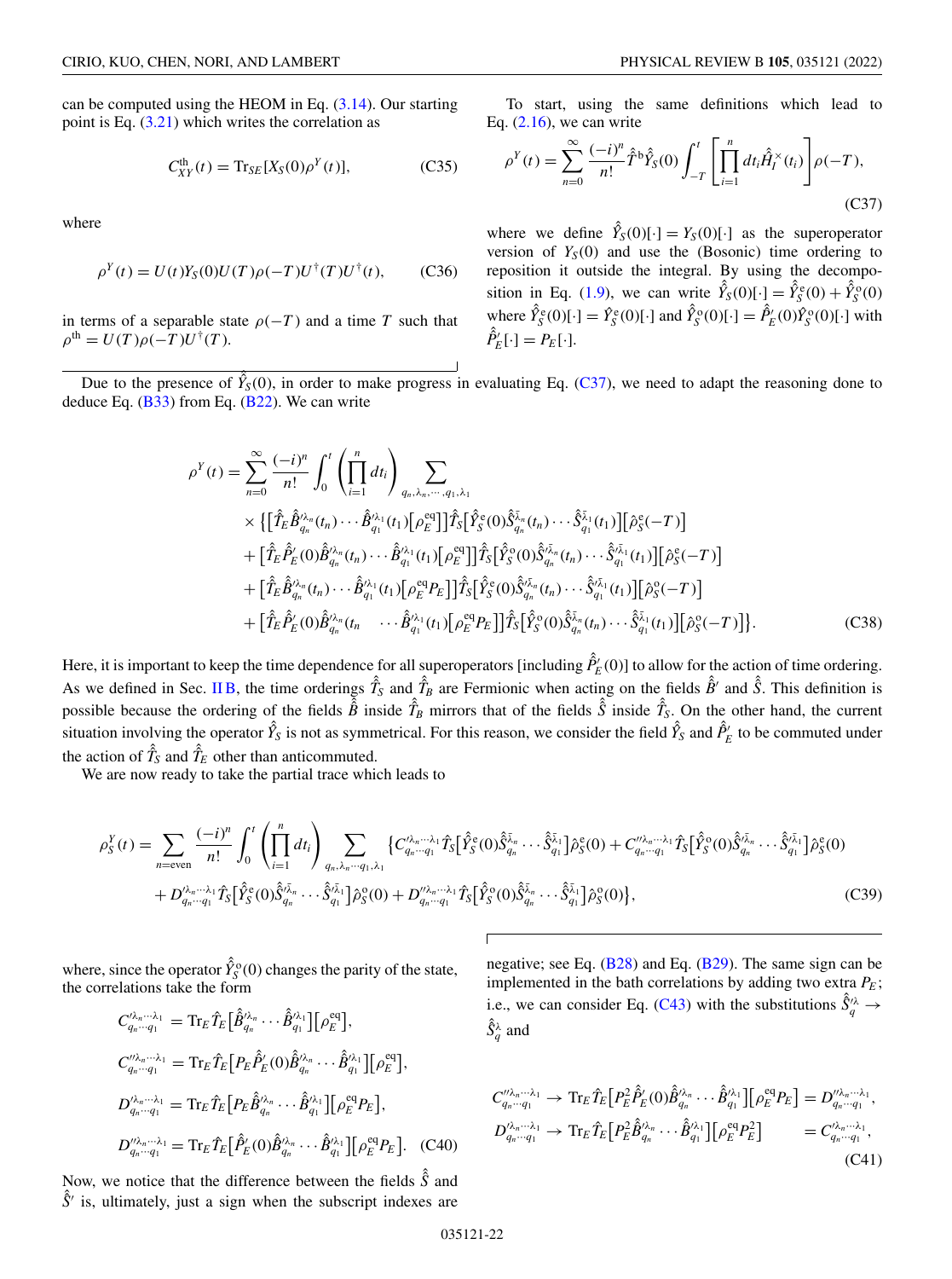<span id="page-22-0"></span>which leads to

$$
\rho_{S}^{Y}(t) = \sum_{n=\text{even}} \frac{(-i)^{n}}{n!} \int_{0}^{t} \left( \prod_{i=1}^{n} dt_{i} \right) \sum_{q_{n}, \lambda_{n} \cdots q_{1}, \lambda_{1}} \left\{ C_{q_{n} \cdots q_{1}}^{\lambda_{n} \cdots \lambda_{1}} \hat{T}_{S} \left[ \hat{Y}_{S}^{\text{e}}(0) \hat{S}_{q_{n}}^{\bar{\lambda}_{n}} \cdots \hat{S}_{q_{1}}^{\bar{\lambda}_{1}} \right] \left[ \hat{\rho}_{S}^{\text{e}}(0) + \hat{\rho}_{S}^{\text{o}}(0) \right] + D_{q_{n} \cdots q_{1}}^{\prime \lambda_{n} \cdots \lambda_{1}} \hat{T}_{S} \left[ \hat{Y}_{S}^{\text{e}}(0) \hat{S}_{q_{n}}^{\bar{\lambda}_{n}} \cdots \hat{S}_{q_{1}}^{\bar{\lambda}_{1}} \right] \left[ \hat{\rho}_{S}^{\text{e}}(0) + \hat{\rho}_{S}^{\text{o}}(0) \right] \right\}.
$$
\n(C42)

It is not possible to further reduce  $D''$  because of the presence of  $\hat{P}'_E(0)$  whose action adds a sign corresponding to the number of times the fields  $\hat{B}_{qj}^{\lambda_j}$  appear with  $q_j = 1$  and  $t_j < 0$ . However, the same sign can be introduced on the system variables to write

$$
\rho_{S}^{Y}(t) = \sum_{n=\text{even}} \frac{(-i)^{n}}{n!} \int_{0}^{t} \left( \prod_{i=1}^{n} dt_{i} \right) \sum_{q_{n}, \lambda_{n} \cdots q_{1}, \lambda_{1}} \left\{ C_{q_{n} \cdots q_{1}}^{\lambda_{n} \cdots \lambda_{1}} \hat{T}_{S} \left[ \hat{Y}_{S}^{\text{e}}(0) \hat{S}_{q_{n}}^{\lambda_{n}} \cdots \hat{S}_{q_{1}}^{\lambda_{1}} \right] \left[ \hat{\rho}_{S}^{\text{e}}(0) + \hat{\rho}_{S}^{\text{e}}(0) \right] + C_{q_{n} \cdots q_{1}}^{\lambda_{n} \cdots \lambda_{1}} \hat{T}_{S} \left[ \hat{Y}_{S}^{\text{e}}(0) \hat{S}_{q_{n}}^{\lambda_{n}} \cdots \hat{S}_{q_{1}}^{\lambda_{1}} \right] P_{S} \left( \hat{\rho}_{S}^{\text{e}}(0) + \hat{\rho}_{S}^{\text{o}}(0) \right) \right\}.
$$
\n(C43)

It is now possible to keep  $Y<sub>S</sub>(0)$  "factorized" on the left and follow all the reasoning which allowed us to deduce Eq. [\(2.29\)](#page-4-0) from Eq.  $(B41)$  to get

$$
\rho_S^Y(t) = \hat{T}_S \hat{Y}_S^{\hat{e}}(0) e^{\hat{\mathcal{F}}_T(t)} \rho_S^Y(-T) \n+ \hat{T}_S \hat{Y}_S^{\hat{o}}(0) \hat{P}_S(0) e^{\hat{\mathcal{F}}_T(t)} P_S \rho_S^Y(-T) \n= \hat{T}_S e^{\hat{\mathcal{F}}_T(t)} [\hat{Y}_S^{\hat{e}}(0) + \hat{Y}_S^{\hat{o}}(0) \hat{P}_S(0) P_S] \rho_S^Y(-T), \quad (C44)
$$

which is valid for  $t \geq 0$  and where

$$
\hat{\mathcal{F}}_T(t) = \int_{-T}^t dt_2 \int_{-T}^{t_2} dt_1 \hat{W}(t_2, t_1).
$$
 (C45)

Interestingly, despite the presence of the operator  $\hat{Y}$ , the formal time derivative of the density matrix  $\rho_S^Y(t)$  has the same form as Eq.  $(3.9)$ , i.e.,

$$
\dot{\rho}_S^Y(t) = \sum_j \hat{A}^j(t) \hat{T}_S \hat{\Theta}_j(t) \rho_S^Y(t). \tag{C46}
$$

However, the presence of  $\hat{Y}$  gives rise to a different boundary condition which reads

$$
\rho_S^Y(0) = \hat{T}_S e^{\hat{\hat{\mathcal{F}}}_T(0)} \left[ \hat{Y}_S^{\hat{e}}(0) + \hat{Y}_S^{\hat{o}}(0) \hat{P}_S(0) P_S \right] \rho_S^Y(-T)
$$
  
=  $Y_S \hat{T}_S e^{\hat{\hat{\mathcal{F}}}_T(0)} \rho_S^Y(-T),$  (C47)

where we used that all superoperators in  $\hat{F}(0)$  are evaluated at times *t* < 0 and their number is even.

The differential equation in Eq.  $(C46)$  together with the initial condition in Eq.  $(C47)$  offers a direct way to compute the correlations in Eq. [\(C34\)](#page-20-0). To achieve this, it is sufficient to show that the diagram in Fig. 2 commutes. We prove this justifying all the down arrows in Fig. 2.

(1)  $\rho_S(-T)$  is the reduced density matrix of  $Tr_E[\rho^{eq}\rho_S(-T)]$ . This is an immediate consequence of the identity in Eq. [\(1.11\)](#page-2-0) and the fact that  $\rho^{\text{eq}}$  has even parity, leading to  $\text{Tr}_{E}[\rho^{\text{eq}}\rho_{S}(-T)] = \rho_{S}(-T)$ .

(2)  $\rho^{(0)}(0)$  is the reduced density matrix of Tr<sub>E</sub> [ $\rho$ <sup>th</sup>]. This is a direct consequence of the meaning of the HEOM as given in Eq. [\(3.14\)](#page-5-0).

(3)  $Y_S \rho^{(0)}(0)$  is the reduced density matrix of  $Tr_E[Y_S \rho^{th}]$ . This is a consequence of the definition of partial trace in Eq.  $(1.8)$ . In fact, for all system operators  $A<sub>S</sub>$ , we have  $Tr_{ES}[A_S(Y_S\rho^{th})] = Tr_{ES}[A_SY_S(\rho^{th})] = Tr_S[A_SY_S\rho^{(0)}]$  where in the last equality we use the second down-arrow from the left. Since the superoperator associated with  $Y<sub>S</sub>$  is evaluated at time 0, Eq.  $(3.13)$  implies that also the auxiliary density matrices  $\rho_{j_n,\dots,j_1}^{(n)}$  need to be multiplied by  $Y_s$ .

(4)  $\rho_S^Y(t)$  is the reduced density matrix of  $U(t)Y_S \rho^{th} U^{\dagger}(t)$ . This is a consequence of Eq.  $(C46)$  which implies that the reduced density matrix  $\rho_S^Y(t)$  can be computed using the usual HEOM equation, given in Eq.  $(3.14)$ , with initial condition in Eq. (C47), i.e.,  $\rho_S^Y(0) = Y_S \hat{T}_S e^{\hat{\mathcal{F}}_T(0)} \rho_S^Y(-T)$ . Using the results above, this initial condition does correspond to the auxiliary density matrices in the third place of the second row of the diagram.

#### *Derivative of the reduced density matrix*

Here, we derive an expression for the time derivative of the reduced density matrix. We do this explicitly because the Fermionic time ordering always requires some extra attention. The time derivative of the reduced density matrix in Eq.  $(2.29)$ can be written as

$$
\frac{d}{dt}\rho_S(t) = \frac{d}{dt}\hat{T}_S e^{\hat{\mathcal{F}}(t)}\rho_S(0)
$$

$$
= \hat{T}_S \sum_{n=0}^{\infty} \frac{d}{dt} \frac{\mathcal{F}(\hat{t})^n}{n!} \rho_S(0). \tag{C48}
$$

$$
\rho^{\text{eq}} \rho_S(-T) \xrightarrow{U(T)} \rho^{\text{th}} \xrightarrow{Y_S} Y_S \rho^{\text{th}} \xrightarrow{Y_S} U(t) Y_S \rho^{\text{th}} U^{\dagger}(t)
$$
\n
$$
\downarrow \qquad \qquad \downarrow \qquad \qquad \downarrow \qquad \qquad \downarrow
$$
\n
$$
\rho_S(-T) \xrightarrow{\text{HEOM}} \rho^{(0)}(0) \xrightarrow{Y_S} Y_S \rho^{(0)}(0) \xrightarrow{\text{HEOM}} \rho^{Y_S}_S(t)
$$
\n
$$
\rho^{(n)}_{j_n \dots j_1}(0) \xrightarrow{Y_S \rho^{(n)}_{j_n \dots j_1}(0)} \xrightarrow{\text{HEOM}} \rho^{Y_S}_S(t)
$$

FIG. 2. Diagram showing how to generate the reduced  $\rho_S^Y(t)$ needed to compute the correlation function  $C_{XY}^{th}(t)$ . The first row shows the time evolution in the system+environment while the second row the reduced system evolution. Down-arrows refer to the computation of the reduced density matrices following the definition in Eq. [\(1.8\)](#page-1-0).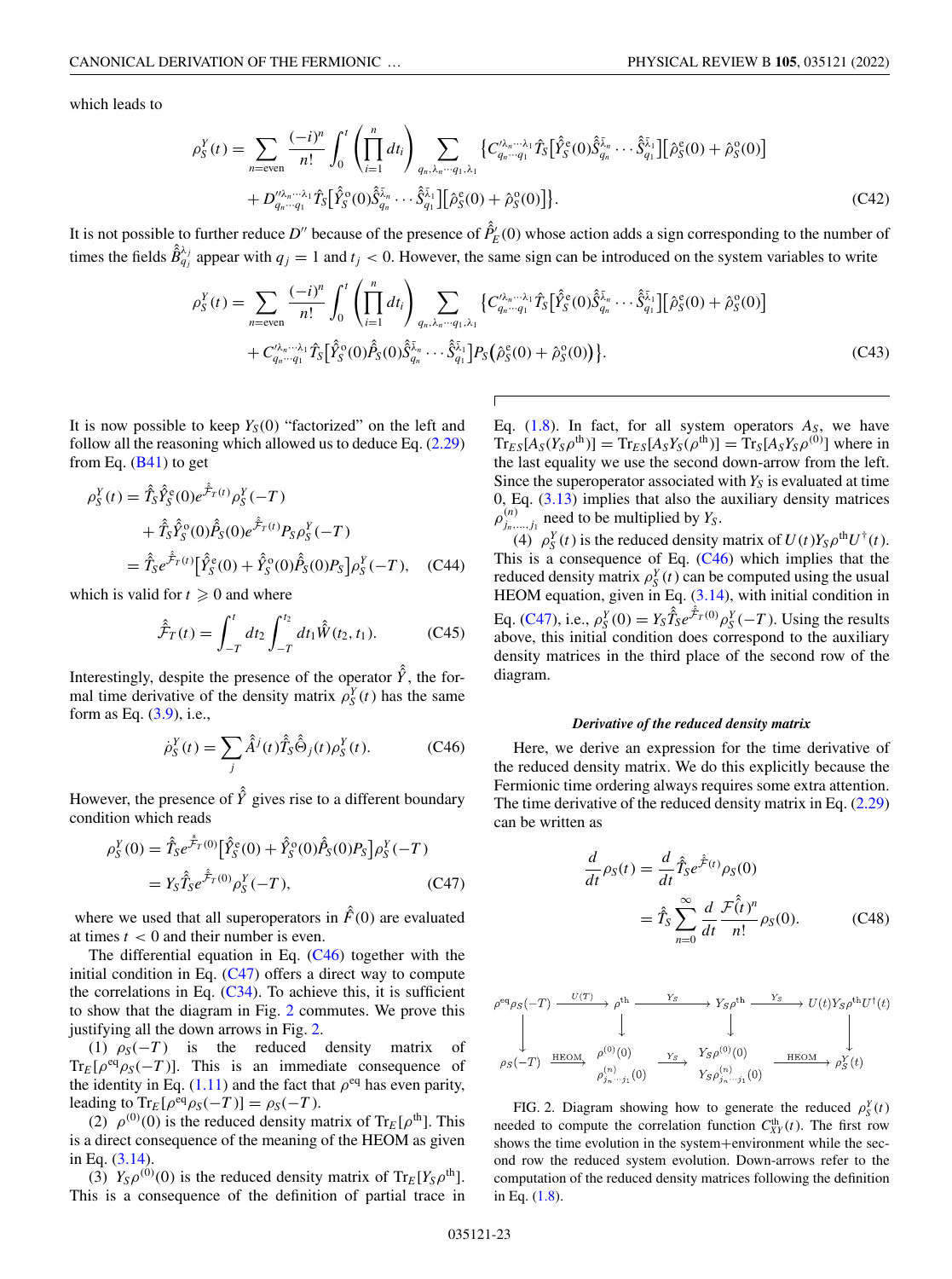<span id="page-23-0"></span>Now, the derivative of a single  $\hat{\hat{\mathcal{F}}}(t)$  is

$$
\frac{d}{dt}\hat{\mathcal{F}}(t) = \frac{d}{dt}\int_0^t dt_2 \int_0^{t_2} dt_1 \hat{W}(t_2, t_1)
$$
  
\n
$$
= \int_0^t dt_1 \hat{W}(t, t_1)
$$
  
\n
$$
= \sum_{i_2, k_2} \hat{S}_{i_2}^{\bar{k}_2}(t) \int_0^t dt_1 \sum_{i_1, k_1} C_{i_2, i_1}^{k_2, k_1}(t, t_1) \hat{S}_{i_1}^{\bar{k}_1}(t_1), \quad (C49)
$$

which, importantly, contains two system superoperators. The *T* product of the *n*th power of  $\hat{F}(t)$  can be written as

$$
\hat{T}_S \frac{d}{dt} \hat{\mathcal{F}}^n(t) = \hat{T}_S \frac{d}{dt} [\hat{\mathcal{F}}(t) \cdots \hat{\mathcal{F}}(t)]
$$
\n
$$
= \hat{T}_S \frac{d}{dt} [\hat{\mathcal{F}}(t)] \cdots \hat{\mathcal{F}}(t) + \cdots
$$
\n
$$
+ \hat{T}_S \hat{\mathcal{F}}(t) \cdots \frac{d}{dt} [\hat{\mathcal{F}}(t)]
$$
\n
$$
= n \hat{T}_S \frac{d}{dt} [\hat{\mathcal{F}}(t)] \underbrace{\hat{\mathcal{F}}(t) \cdots \hat{\mathcal{F}}(t)}_{n-1}, \qquad (C50)
$$

where, since the derivative of a single  $\hat{\hat{\mathcal{F}}}(t)$  contains two system superoperators, we can always move it in front without "penalty" signs from the Fermionic time ordering. Therefore,

$$
\frac{d}{dt}\rho_S(t) = \hat{T}_S\bigg(\frac{d}{dt}\hat{\hat{\mathcal{F}}}(t)\bigg)\rho_S(t). \tag{C51}
$$

To finish, we change to the Schrödinger frame defined as

$$
\rho_S^{\text{Schr}}(t) = U(t)\rho_S(t)U^{\dagger}(t),\tag{C52}
$$

where  $U = e^{-iH_S t}$ , and where  $H_S$  is the system Hamiltonian. The time derivative in this frame reads

$$
\frac{d}{dt} \rho_S^{\text{Schr}}(t) = \frac{d}{dt} U(t) \rho_S(t) U^{\dagger}(t)
$$
\n
$$
= -i[H, \rho_S(t)] + U(t) \frac{d}{dt} [\rho_S(t)] U^{\dagger}(t)
$$
\n
$$
= -i[H, \rho_S(t)]
$$
\n
$$
+ U(t) \left[ \hat{T}_S \left( \frac{d}{dt} \hat{\mathcal{F}}(t) \right) \rho_S(t) \right] U^{\dagger}(t). \quad (C53)
$$

## **APPENDIX D: IDENTITIES FOR THE CORRELATION FUNCTIONS**

In this section, we derive constraints on the correlations  $C^{\sigma}(t_2, t_1)$  defined in Eq. [\(B93\)](#page-16-0). To do this, we define the spectral density

$$
J(\omega) = \pi \sum_{k} g_k^2 \delta(\omega - \omega_k), \tag{D1}
$$

which quantifies the strength of the interaction between the environment and the system. We then have

$$
C^{\sigma=1}(t_2, t_1) = \text{Tr}_E \left[ B^{\dagger}(t_2) B(t_1) \rho_E^{\text{eq}} \right]
$$
  
= 
$$
\sum_k g_k^2 \text{Tr}_E \left[ c_k^{\dagger}(t_2) c_k(t_1) \rho_E^{\text{eq}} \right]
$$

$$
= \sum_{k} g_{k}^{2} e^{i\omega_{k}(t_{2}-t_{1})} n_{k}^{eq}
$$

$$
= \frac{1}{\pi} \int d\omega J(\omega) e^{i\omega(t_{2}-t_{1})} n^{eq}(\omega), \qquad (D2)
$$

where  $n_k^{\text{eq}} = \text{Tr}_E[c_k^{\dagger} c_k \rho_E^{\text{eq}}]$ . The equilibrium thermal state for the environment is the Boltzmann distribution  $\rho_E^{\text{eq}} = \exp \left[ -\beta \sum_k (\omega_k - \mu) c_k^{\dagger} c_k \right] / Z_E^{\text{eq}} = \prod_k e^{-\beta (\omega_k - \mu) c_k^{\dagger} c_k} /$  $\{1 + \exp[-\beta(\omega_k - \mu)]\}$ , where  $Z_E^{\text{eq}} = \text{Tr}_E \exp[-\beta \sum_k (\omega_k - \mu)]$  $\mu$ )*c*<sub>k</sub><sup>†</sup>*c<sub>k</sub>*] =  $\prod_k$ {1 + exp[ $-\beta(\omega_k - \mu)$ ]}. These definitions allow us to write the Fermi-Dirac distribution  $n_k^{\text{eq}} = \exp[-\frac{1}{2}$ β(ω*<sup>k</sup>* − μ)]/{1 + exp[−β(ω*<sup>k</sup>* − μ)]}=1/{exp[β(ω*k*−μ)]+1} which, in the continuum version, reads

$$
n^{\text{eq}}(\omega) = \frac{1}{\exp[\beta(\omega - \mu)] + 1}.
$$
 (D3)

We can also consider

$$
C^{\sigma=-1}(t_2, t_1) = \text{Tr}_E[B(t_2)B^{\dagger}(t_1)\rho]
$$
  
\n
$$
= \sum_k g_k^2 \text{Tr}_E[c_k(t_2)c_k^{\dagger}(t_1)\rho]
$$
  
\n
$$
= \sum_k g_k^2 e^{-i\omega_k(t_2 - t_1)} \text{Tr}_E[c_k c_k^{\dagger}\rho]
$$
  
\n
$$
= \sum_k g_k^2 e^{-i\omega_k(t_2 - t_1)} (1 - n_k^{\text{eq}})
$$
  
\n
$$
= \frac{1}{\pi} \int J(\omega) e^{-i\omega(t_2 - t_1)} [1 - n^{\text{eq}}(\omega)]. \quad (D4)
$$

Both Eq.  $(D2)$  and Eq.  $(D4)$  can be written together as

$$
C^{\sigma}(t_2, t_1) = \int \frac{d\omega}{\pi} J(\omega) e^{i\sigma \omega(t_2 - t_1)} \frac{1 - \sigma + 2\sigma n^{\text{eq}}(\omega)}{2}, \quad (D5)
$$

which is Eq.  $(3.2)$  in the main article. Alternatively, we can also write

$$
C^{\sigma=-1}(t_2, t_1) = \text{Tr}_E[B(t_2)B^{\dagger}(t_1)\rho]
$$
  
\n
$$
= \sum_k g_k^2 \text{Tr}_E[c_k(t_2)c_k^{\dagger}(t_1)\rho]
$$
  
\n
$$
= \sum_k g_k^2 e^{-i\omega_k(t_2 - t_1)} \text{Tr}_E[c_k c_k^{\dagger}\rho]
$$
  
\n
$$
= \sum_k g_k^2 e^{\beta(\omega_k - \mu)} e^{-i\omega_k(t_2 - t_1)} \text{Tr}_E[c_k^{\dagger}c_k\rho]
$$
  
\n
$$
= e^{-\beta\mu} \sum_k g_k^2 e^{-i\omega_k[t_2 - (t_1 - i\beta)]} n_k^{\text{eq}}
$$
  
\n
$$
= \frac{e^{-\beta\mu}}{\pi} \int d\omega J(\omega) e^{-i\omega[t_2 - (t_1 - i\beta)]} n^{\text{eq}}(\omega), \text{ (D6)}
$$

where we use Eq.  $(B72)$ , i.e.,

$$
c_k^{\dagger} \rho_{\beta} = e^{\beta(\omega_k - \mu)} \rho_{\beta} c_k^{\dagger}.
$$
 (D7)

Inspection of Eq.  $(D2)$  and Eq.  $(D6)$  directly leads to the following correspondence between time reversal and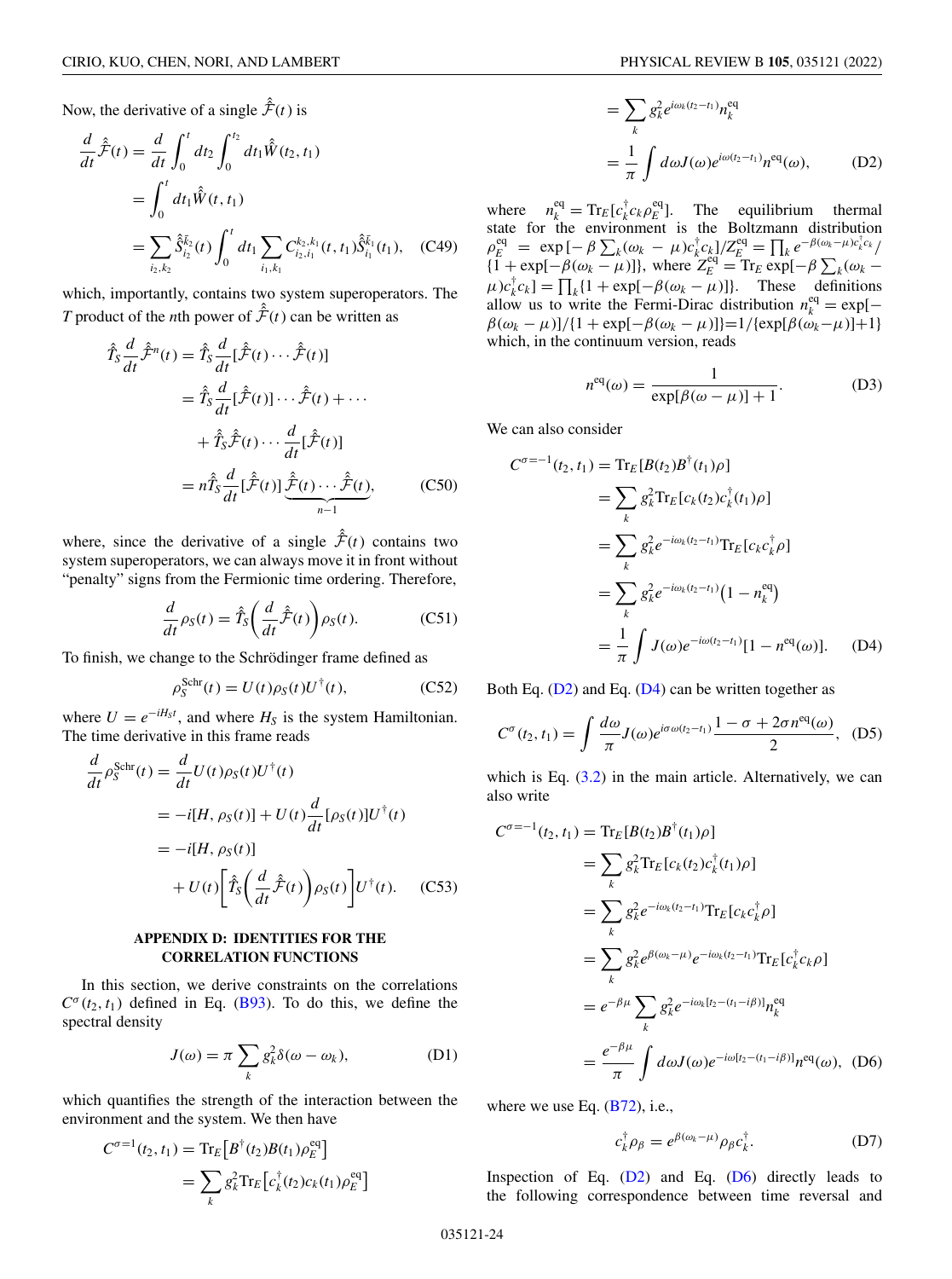<span id="page-24-0"></span>conjugation, i.e.,

$$
\bar{C}^{\sigma}(t_2, t_1) = C^{\sigma}(t_1, t_2), \tag{D8}
$$

where the bar denotes complex conjugation and for  $\sigma = \pm 1$ . At the same time, by comparing Eq.  $(D2)$  and Eq.  $(D6)$  we arrive at the relation

$$
C^{\sigma=-1}(t_1, t_2) = e^{-\beta \mu} C^{\sigma=1}(t_2 - i\beta, t_1).
$$
 (D9)

Using the ansatz in Eq.  $(3.6)$ , i.e.,

$$
C^{\sigma}(t_2, t_1) = \sum_{m} a_m^{\sigma} e^{-b_m^{\sigma}(t_2 - t_1)}, \qquad (D10)
$$

together with Eq.  $(D9)$  and Eq.  $(D8)$  we find

$$
C^{\sigma=-1}(t_1, t_2) = \bar{C}^{\sigma=-1}(t_2, t_1) = \sum_m \bar{a}_m^{\sigma=-1} e^{-\bar{b}_m^{\sigma=-1}(t_2 - t_1)},
$$
  

$$
C^{\sigma=-1}(t_1, t_2) = e^{-\beta \mu} \sum_m a_m^{\sigma=1} e^{-b_m^{\sigma=1}(t_2 - t_1)} e^{i\beta b_m^{\sigma=1}}, \quad \text{(D11)}
$$

which implies

$$
\bar{a}_{m}^{\sigma=-1} = e^{-\beta(\mu - i b_{m}^{\sigma=1})} a_{m}^{\sigma=1},
$$
\n
$$
\bar{b}_{m}^{\sigma=-1} = b_{m}^{\sigma=1}.
$$
\n(D12)

- [1] R. P. Feynman and F. L. Vernon, The theory of a general quan[tum system interacting with a linear dissipative system,](https://doi.org/10.1016/0003-4916(63)90068-X) Ann. Phys. **24**, 118 (1963).
- [2] A. O. Caldeira and A. J. Leggett, Path integral approach to quantum Brownian motion, Physica A **121**[, 587 \(1983\).](https://doi.org/10.1016/0378-4371(83)90013-4)
- [3] A. O. Caldeira and A. J. Leggett, Quantum tunnelling in a dissipative system, Ann. Phys. **149**[, 374 \(1983\).](https://doi.org/10.1016/0003-4916(83)90202-6)
- [4] P. Hedegård and A. O. Caldeira, Quantum dynamics of a particle in a Fermionic environment, Phys. Scr. **35**[, 609 \(1987\).](https://doi.org/10.1088/0031-8949/35/5/001)
- [5] Y.-C. Chen, A new method for quantum processes in Fermionic heat baths, [J. Stat. Phys.](https://doi.org/10.1007/BF01009357) **49**, 811 (1987).
- [6] L. Bönig, K. Schönhammer, and W. Zwerger, Influence[functional theory for a heavy particle in a Fermi gas,](https://doi.org/10.1103/PhysRevB.46.855) Phys. Rev. B **46**, 855 (1992).
- [7] J. Jin, X. Zheng, and Y. J. Yan, Exact dynamics of dissipative electronic systems and quantum transport: Hierarchical equations of motion approach, J. Chem. Phys. **128**[, 234703 \(2008\).](https://doi.org/10.1063/1.2938087)
- [8] C. Schinabeck, R. Härtle, and M. Thoss, Hierarchical quantum master equation approach to electronic-vibrational coupling in nonequilibrium transport through nanosystems: Reservoir for[mulation and application to vibrational instabilities,](https://doi.org/10.1103/PhysRevB.97.235429) Phys. Rev. B **97**, 235429 (2018).
- [9] C.-Y. Hsieh and J. Cao, A unified stochastic formulation of dissipative quantum dynamics. I. Generalized hierarchical equations, J. Chem. Phys. **148**[, 014103 \(2018\).](https://doi.org/10.1063/1.5018725)
- [10] C.-Y. Hsieh and J. Cao, A unified stochastic formulation of dissipative quantum dynamics. II. Beyond linear response of spin baths, J. Chem. Phys. **148**[, 014104 \(2018\).](https://doi.org/10.1063/1.5018726)
- [11] J. Shao, Decoupling quantum dissipation interaction via stochastic fields, [J. Chem. Phys.](https://doi.org/10.1063/1.1647528) **120**, 5053 (2004).

This allows us to explicitly write

$$
C^{\sigma=1}(t_2, t_1) = \sum_{m} a_m^{\sigma=1} e^{-b_m^{\sigma=1}(t_2 - t_1)},
$$
  

$$
C^{\sigma=-1}(t_1, t_2) = \sum_{m} \bar{a}_m^{\sigma=-1} e^{-\bar{b}_m^{\sigma=-1}(t_2 - t_1)}
$$
  

$$
= \sum_{m} \bar{a}_m^{\sigma=-1} e^{-b_m^{\sigma=1}(t_2 - t_1)},
$$

which shows their similarity in the time dependence in the exponent. Similarly,

$$
C^{\sigma=1}(t_1, t_2) = \sum_{m} \bar{a}_m^{\sigma=1} e^{-\bar{b}_m^{\sigma=1}(t_2 - t_1)}
$$
  
= 
$$
\sum_{m} \bar{a}_m^{\sigma=1} e^{-b_m^{\sigma=-1}(t_2 - t_1)},
$$
  

$$
C^{\sigma=-1}(t_2, t_1) = \sum_{m} a_m^{\sigma=-1} e^{-b_m^{\sigma=-1}(t_2 - t_1)}.
$$
 (D13)

Similarly, since Eq. (D12) implies  $\bar{b}_m^{\bar{\sigma}} = b_m^{\sigma}$ , we have

$$
\bar{C}^{\bar{\sigma}}(t_2, t_1) = \sum_{m} \bar{a}^{\bar{\sigma}}_{m} e^{-\bar{b}^{\bar{\sigma}}_{m}(t_2 - t_1)} \n= \sum_{m} \bar{a}^{\bar{\sigma}}_{m} e^{-b^{\sigma}_{m}(t_2 - t_1)}.
$$
\n(D14)

- [12] L. Han, A. Ullah, Y.-A. Yan, X. Zheng, Y. J. Yan, and V. Chernyak, Stochastic equation of motion approach to Fermionic [dissipative dynamics. I. Formalism,](https://doi.org/10.1063/1.5142164) J. Chem. Phys. **152**, 204105 (2020).
- [13] A. Ullah, L. Han, Y.-A. Yan, X. Zheng, Y. J. Yan, and V. Chernyak, Stochastic equation of motion approach to Fermionic [dissipative dynamics. II. Numerical implementation,](https://doi.org/10.1063/1.5142166) J. Chem. Phys. **152**, 204106 (2020).
- [14] Y. J. Yan, Theory of open quantum systems with bath of electrons and phonons and spins: Many-dissipaton density matrixes approach, J. Chem. Phys. **140**[, 054105 \(2014\).](https://doi.org/10.1063/1.4863379)
- [15] Y. J. Yan, J. Jin, R.-X. Xu, and X. Zheng, Dissipation equation [of motion approach to open quantum systems,](https://doi.org/10.1007/s11467-016-0513-5) Front. Phys. **11**, 110306 (2016).
- [16] R.-X. Xu, Y. Liu, H.-D. Zhang, and Y. J. Yan, Theory of quan[tum dissipation in a class of non-Gaussian environments,](https://doi.org/10.1063/1674-0068/30/cjcp1706123) Chin. J. Chem. Phys. **30**, 395 (2017).
- [17] R.-X. Xu, Y. Liu, H.-D. Zhang, and Y. J. Yan, Theories of quantum dissipation and nonlinear coupling bath descriptors, [Chin. J. Chem. Phys.](https://doi.org/10.1063/1.4991779) **148**, 114103 (2018).
- [18] A. Garg, J. N. Onuchic, and V. Ambegaokar, Effect of friction [on electron transfer in biomolecules,](https://doi.org/10.1063/1.449017) J. Chem. Phys. **83**, 4491 (1985).
- [19] R. Martinazzo, B. Vacchini, K. H. Hughes, and I. Burghardt, Communication: Universal Markovian reduction of Brownian particle dynamics, J. Chem. Phys. **134**[, 011101 \(2011\).](https://doi.org/10.1063/1.3532408)
- [20] J. Iles-Smith, N. Lambert, and A. Nazir, Environmental dynamics, correlations, and the emergence of noncanonical [equilibrium states in open quantum systems,](https://doi.org/10.1103/PhysRevA.90.032114) Phys. Rev. A **90**, 032114 (2014).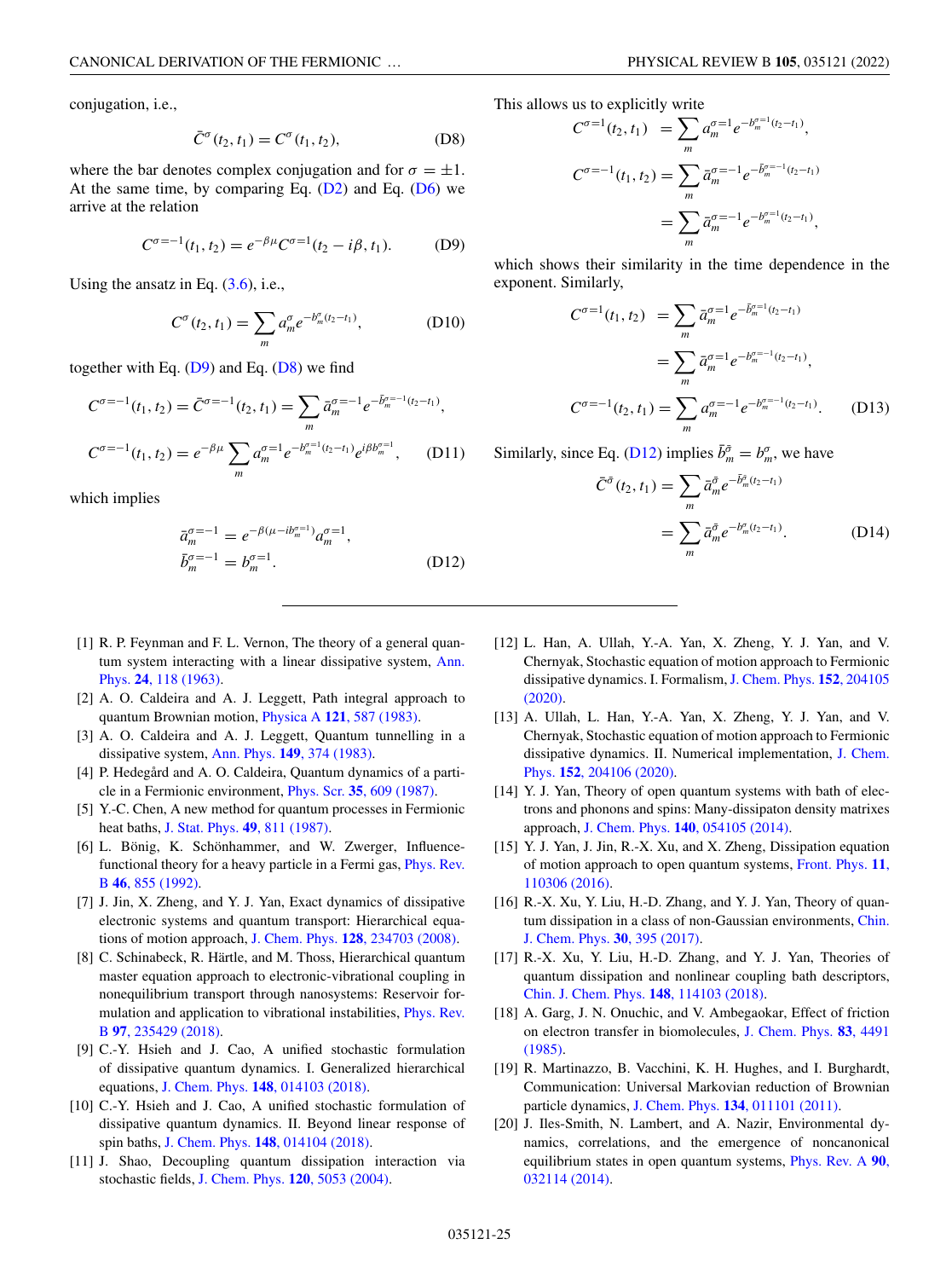- <span id="page-25-0"></span>[21] P. Strasberg, G. Schaller, N. Lambert, and T. Brandes, Nonequilibrium thermodynamics in the strong coupling and non-Markovian regime based on a reaction coordinate mapping, New J. Phys. **18**[, 073007 \(2016\).](https://doi.org/10.1088/1367-2630/18/7/073007)
- [22] M. P. Woods, R. Groux, A. W. Chin, S. F. Huelga, and M. B. Plenio, Mappings of open quantum systems onto chain rep[resentations and Markovian embeddings,](https://doi.org/10.1063/1.4866769) J. Math. Phys. **55**, 032101 (2014).
- [23] M. Wertnik, A. Chin, F. Nori, and N. Lambert, Optimizing cooperative multi-environment dynamics in a dark-state-enhanced photosynthetic heat engine, J. Chem. Phys. **149**[, 084112 \(2018\).](https://doi.org/10.1063/1.5040898)
- [24] A. W. Chin, A. Rivas, S. F. Huelga, and M. B. Plenio, Exact mapping between system-reservoir quantum models and semi[infinite discrete chains using orthogonal polynomials,](https://doi.org/10.1063/1.3490188) J. Math. Phys. **51**, 092109 (2010).
- [25] J. Prior, A. W. Chin, S. F. Huelga, and M. B. Plenio, Efficient [Simulation of Strong System-Environment Interactions,](https://doi.org/10.1103/PhysRevLett.105.050404) Phys. Rev. Lett. **105**, 050404 (2010).
- [26] D. Tamascelli, A. Smirne, J. Lim, S. F. Huelga, and M. B. Plenio, Efficient Simulation of Finite-Temperature Open Quantum Systems, Phys. Rev. Lett. **123**[, 090402 \(2019\).](https://doi.org/10.1103/PhysRevLett.123.090402)
- [27] A. Nüßeler, I. Dhand, S. F. Huelga, and M. B. Plenio, Efficient simulation of open quantum systems coupled to a Fermionic bath, Phys. Rev. B **101**[, 155134 \(2020\).](https://doi.org/10.1103/PhysRevB.101.155134)
- [28] B. M. Garraway, Nonperturbative decay of an atomic system in a cavity, Phys. Rev. A **55**[, 2290 \(1997\).](https://doi.org/10.1103/PhysRevA.55.2290)
- [29] D. Tamascelli, A. Smirne, S. F. Huelga, and M. B. Plenio, Nonperturbative Treatment of Non-Markovian Dynamics of Open Quantum Systems, Phys. Rev. Lett. **120**[, 030402 \(2018\).](https://doi.org/10.1103/PhysRevLett.120.030402)
- [30] A. Lemmer, C. Cormick, D. Tamascelli, T. Schaetz, S. F. Huelga, and M. B. Plenio, A trapped-ion simulator for spin[boson models with structured environments,](https://doi.org/10.1088/1367-2630/aac87d) New J. Phys. **20**, 073002 (2018).
- [31] N. Lambert, S. Ahmed, M. Cirio, and F. Nori, Modelling the ultra-strongly coupled spin-boson model with unphysical modes, [Nat. Commun.](https://doi.org/10.1038/s41467-019-11656-1) **10**, 3721 (2019).
- [32] F. Mascherpa, A. Smirne, A. D. Somoza, P. Fernández-Acebal, S. Donadi, D. Tamascelli, S. F. Huelga, and M. B. Plenio, Optimized auxiliary oscillators for the simulation of general open quantum systems, Phys. Rev. A **101**[, 052108 \(2020\).](https://doi.org/10.1103/PhysRevA.101.052108)
- [33] M. Brenes, J. J. Mendoza-Arenas, A. Purkayastha, M. T. Mitchison, S. R. Clark, and J. Goold, Tensor-Network Method to Simulate Strongly Interacting Quantum Thermal Machines, Phy. Rev. X **10**[, 031040 \(2020\).](https://doi.org/10.1103/PhysRevX.10.031040)
- [34] H.-P. Breuer and F. Petruccione, *The Theory of Open Quantum Systems* (Oxford University Press, Oxford, 2002).
- [35] J. Ma, Z. Sun, X. Wang, and F. Nori, Entanglement dynamics [of two qubits in a common bath,](https://doi.org/10.1103/PhysRevA.85.062323) Phys. Rev. A **85**, 062323 (2012).
- [36] E. Aurell, R. Kawai, and K. Goyal, An operator derivation of the Feynman-Vernon theory, with applications to the generating function of bath energy changes and to an-harmonic baths, [J. Phys. A: Math. Theor.](https://doi.org/10.1088/1751-8121/ab9274) **53**, 275303 (2020).
- [37] J. Ma (private communication).
- [38] G. C. Wick, A. S. Wightman, and E. P. Wigner, The intrinsic parity of elementary particles, Phys. Rev. **88**[, 101 \(1952\).](https://doi.org/10.1103/PhysRev.88.101)
- [39] G. C. Wick, A. S. Wightman, and E. P. Wigner, Superselection rule for charge, Phys. Rev. D **1**[, 3267 \(1970\).](https://doi.org/10.1103/PhysRevD.1.3267)
- [40] Z. H. Li, N. H. Tong, X. Zheng, D. Hou, J. H. Wei, J. Hu, and Y. J. Yan, Hierarchical Liouville-Space Approach for Accurate

and Universal Characterization of Quantum Impurity Systems, Phys. Rev. Lett. **109**[, 266403 \(2012\).](https://doi.org/10.1103/PhysRevLett.109.266403)

- [41] G. Lindblad, On the generators of quantum dynamical semigroups, [Commun. Math. Phys.](https://doi.org/10.1007/BF01608499) **48**, 119 (1976).
- [42] V. Gorini, A. Kossakowski, and E. Sudarshan, Completely pos[itive dynamical semigroups of](https://doi.org/10.1063/1.522979) *N*-level systems, J. Math. Phys. **17**, 821 (1976).
- [43] Y. Tanimura, Nonperturbative expansion method for a quantum [system coupled to a harmonic-oscillator bath,](https://doi.org/10.1103/PhysRevA.41.6676) Phys. Rev. A **41**, 6676 (1990).
- [44] Y. Tanimura, Stochastic Liouville, Langevin, Fokker-Planck, and master equation approaches to quantum dissipative systems, [J. Phys. Soc. Jpn.](https://doi.org/10.1143/JPSJ.75.082001) **75**, 082001 (2006).
- [45] Y. Tanimura and R. Kubo, Time evolution of a quantum system in contact with a nearly Gaussian-Markoffian noise bath, [J. Phys. Soc. Jpn.](https://doi.org/10.1143/JPSJ.58.101) **58**, 101 (1989).
- [46] A. Ishizaki and Y. Tanimura, Quantum dynamics of system strongly coupled to low-temperature colored noise bath: Re[duced hierarchy equations approach,](https://doi.org/10.1143/JPSJ.74.3131) J. Phys. Soc. Jpn. **74**, 3131 (2005).
- [47] A. Ishizaki and G. R. Fleming, Unified treatment of quantum coherent and incoherent hopping dynamics in electronic energy [transfer: Reduced hierarchy equation approach,](https://doi.org/10.1063/1.3155372) J. Chem. Phys. **130**, 234111 (2009).
- [48] R. Härtle, G. Cohen, D. R. Reichman, and A. J. Millis, Decoherence and lead-induced interdot coupling in nonequilibrium electron transport through interacting quantum dots: A hier[archical quantum master equation approach,](https://doi.org/10.1103/PhysRevB.88.235426) Phys. Rev. B **88**, 235426 (2013).
- [49] J. K. Sowa, N. Lambert, T. Seideman, and E. M. Gauger, Beyond Marcus theory and the Landauer-Büttiker approach in molecular junctions. II. A self-consistent Born approach, J. Chem. Phys. **152**[, 064103 \(2020\).](https://doi.org/10.1063/1.5143146)
- [50] C. Gardiner and P. Zoller, *Quantum Noise: A Handbook of Markovian and Non-Markovian Quantum Stochastic Methods with Applications to Quantum Optics* (Springer Science, 2004).
- [51] D. A. Lidar, Lecture notes on the theory of open quantum systems, [arXiv:1902.00967v2](http://arxiv.org/abs/arXiv:1902.00967v2) (2020).
- [52] N. Shammah, S. Ahmed, N. Lambert, S. De Liberato, and F. Nori, Open quantum systems with local and collective incoherent processes: Efficient numerical simulations using permutational invariance, Phys. Rev. A **98**[, 063815 \(2018\).](https://doi.org/10.1103/PhysRevA.98.063815)
- [53] H.-N. Xiong, P.-Y. Lo, W.-M. Zhang, D. H. Feng, and F. Nori, Non-Markovian complexity in the quantum-to-classical transition, Sci. Rep. **5**[, 13353 \(2015\).](https://doi.org/10.1038/srep13353)
- [54] Z.-Y. Zhou, Y.-A. Yan, S. Hughes, J. Q. You, and F. Nori, Accessing the bath information in open quantum systems with the stochastic *c*[-number Langevin equation method,](https://doi.org/10.1103/PhysRevA.100.042112) Phys. Rev. A **100**, 042112 (2019).
- [55] F. Minganti, A. Miranowicz, R. W. Chhajlany, and F. Nori, Quantum exceptional points of non-Hermitian Hamiltonians [and Liouvillians: The effects of quantum jumps,](https://doi.org/10.1103/PhysRevA.100.062131) Phys. Rev. A **100**, 062131 (2019).
- [56] F. Minganti, A. Miranowicz, R. W. Chhajlany, I. I. Arkhipov, and F. Nori, Hybrid-Liouvillian formalism connecting exceptional points of non-Hermitian Hamiltonians and Liouvillians [via postselection of quantum trajectories,](https://doi.org/10.1103/PhysRevA.101.062112) Phys. Rev. A **101**, 062112 (2020).